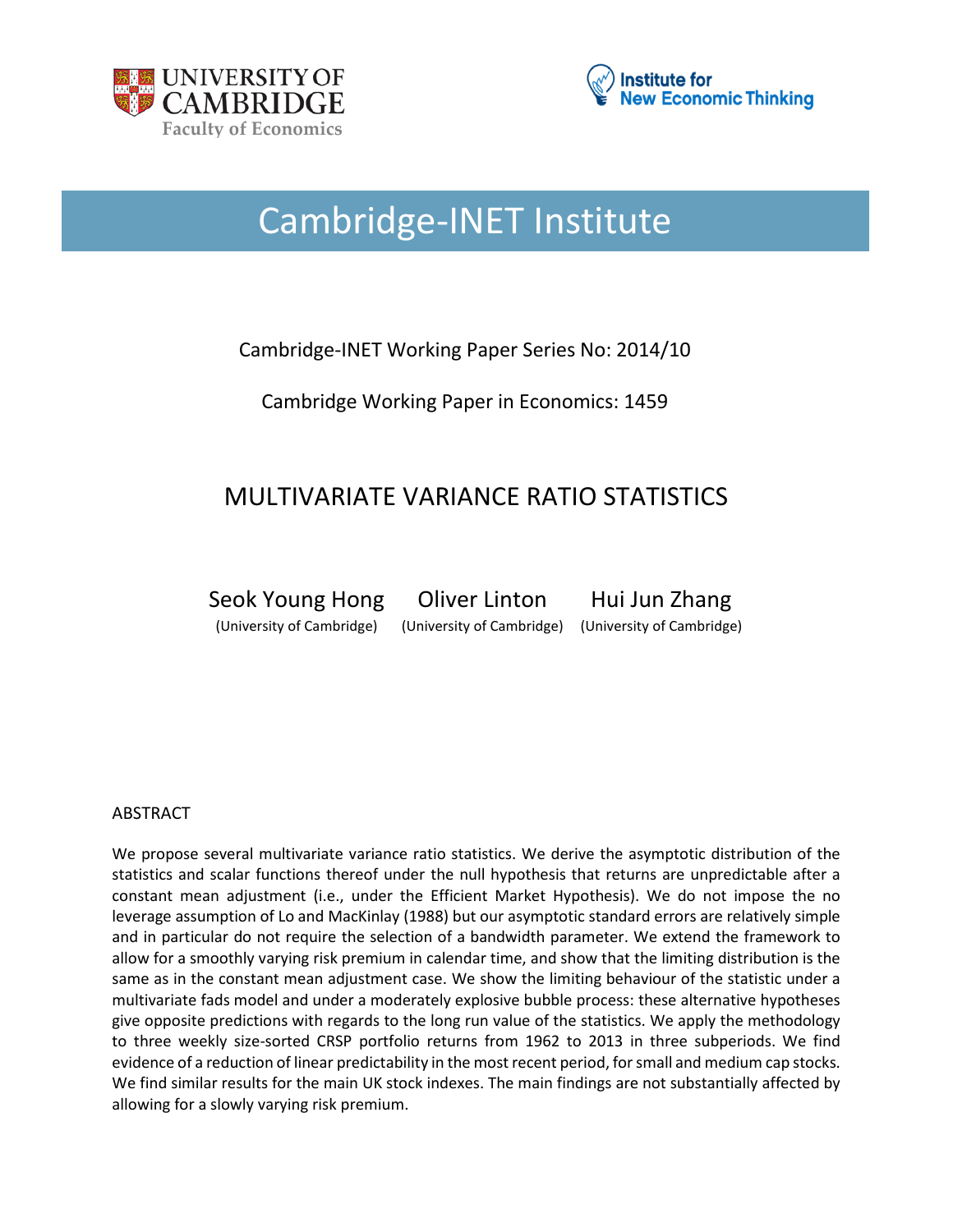## Multivariate Variance Ratio Statistics

 $S$ eok Young Hong<sup>†</sup>, Oliver Linton<sup>‡</sup>, and Hui Jun Zhang<sup>§</sup> University of Cambridge

June 20, 2014

#### Abstract

We propose several multivariate variance ratio statistics. We derive the asymptotic distribution of the statistics and scalar functions thereof under the null hypothesis that returns are unpredictable after a constant mean adjustment (i.e., under the Efficient Market Hypothesis). We do not impose the no leverage assumption of Lo and MacKinlay (1988) but our asymptotic standard errors are relatively simple and in particular do not require the selection of a bandwidth parameter. We extend the framework to allow for a smoothly varying risk premium in calendar time, and show that the limiting distribution is the same as in the constant mean adjustment case. We show the limiting behaviour of the statistic under a multivariate fads model and under a moderately explosive bubble process: these alternative hypotheses give opposite predictions with regards to the long run value of the statistics. We apply the methodology to three weekly size-sorted CRSP portfolio returns from 1962 to 2013 in three subperiods. We find evidence of a reduction of linear predictability in the most recent period, for small and medium cap stocks. We Önd similar results for the main UK stock indexes. The main Öndings are not substantially affected by allowing for a slowly varying risk premium.

KEYWORDS: Bubbles; Fads; Martingale; Momentum; Predictability

We thank Alexei Onatski, Andrew Patton, Mark Salmon, and Wei Biao Wu for helpful comments and the Cambridge INET for financial support.

<sup>&</sup>lt;sup>†</sup>Statistical Laboratory, Department of Pure Mathematics and Mathematical Statistics, University of Cambridge, Wilberforce Road, Cambridge CB3 0WB, United Kingdom, e-mail: syh30@cam.ac.uk

<sup>z</sup>Faculty of Economics, University of Cambridge, Sidgwick Avenue, Cambridge CB3 9DD, United Kingdom, e-mail: obl20@cam.ac.uk

<sup>&</sup>lt;sup>§</sup>Faculty of Economics, University of Cambridge, Sidgwick Avenue, Cambridge CB3 9DD, United Kingdom, e-mail: hjz20@cam.ac.uk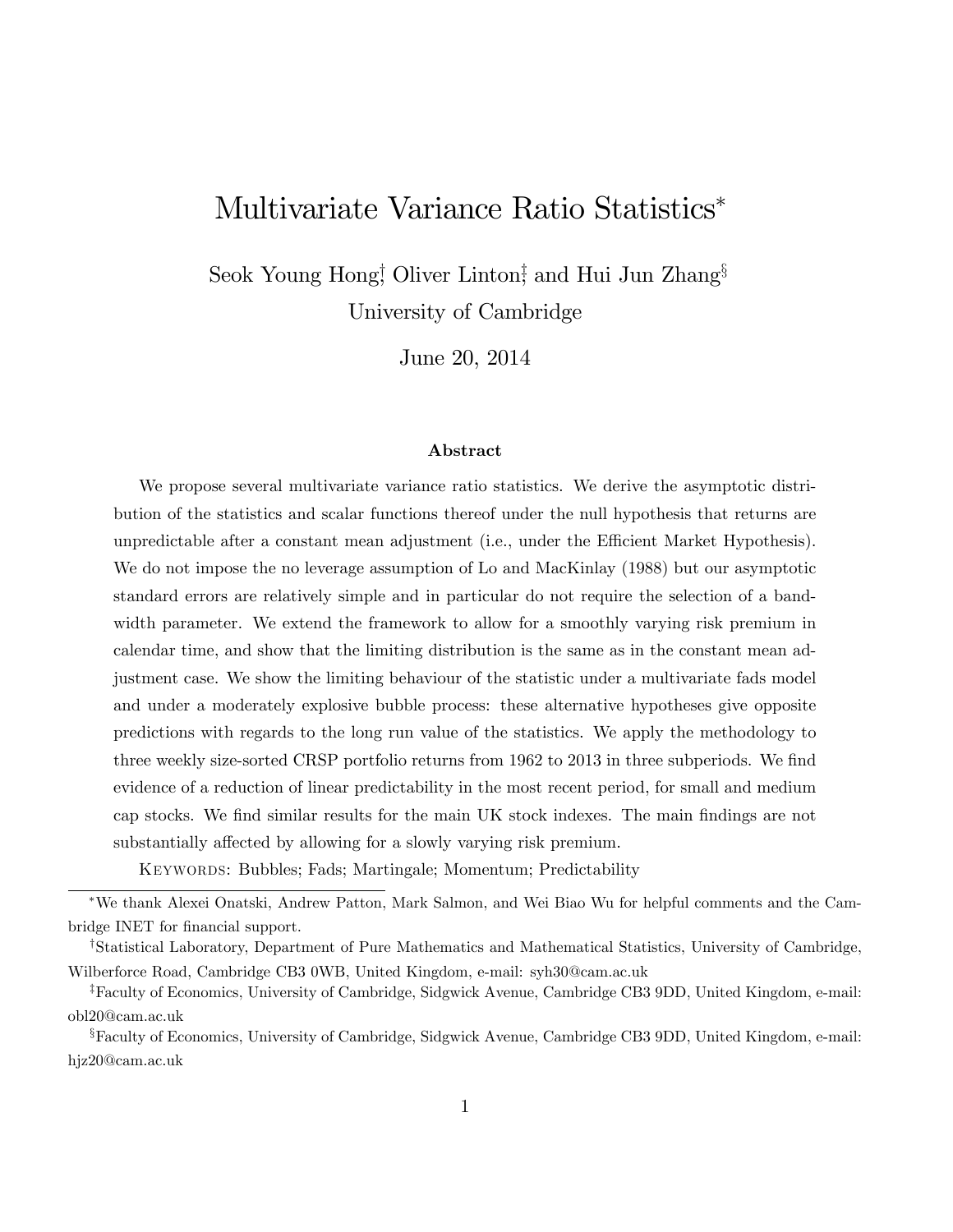## 1 Introduction

Variance ratio tests (Lo and MacKinlay (1988) and Poterba and Summers (1988)) are widely used in empirical finance as a way of testing the Efficient Markets Hypothesis (EMH) and to measure the degree and (cumulative) direction of departures from this hypothesis in financial time series. Indeed, this work has been extremely influential in understanding predictability in asset prices. The methodology has been applied in many low frequency settings: to US stocks, Poterba and Summers (1988) and Lo and MacKinlay (1988), to major exchange rates, Liu and He (1991) and Luger (2003), to emerging market stock indexes, Chaudhuri and Wu (2003), and commodity markets, Peterson, Ma, and Ritchey (1992), and to carbon trading markets Montagnoli and de Vries (2010). It has also been applied more recently in high frequency settings, where it has informed the debate on the evolution of market quality. Castura, Litzenberger, Gorelick, and Dwivedi (2010) investigate trends in market efficiency in Russell 1000/2000 stocks over the period 1 January 2006 to 31 December 2009. Based on evidence from intraday variance ratios (they look at 10:1 second variance ratios as well as  $60:10$  and  $60:0:60$  second ratios) they argue that markets have become more efficient at the high frequency over time. Chordia, Roll, and Subrahmanian (2011) compared intraday variance ratios over the period 1993-2000 with the period 2000-2008 and found that the hourly to daily variance ratios of NYSE listed stocks came closer to the EMH predicted values on average in the second period.

There have been some criticisms of the univariate variance ratio methodology as a test of uncorrelatedness. Specifically, it is not consistent against all (fixed of given order) alternatives unlike the Box-Pierce statistics. It is a linear functional of the autocorrelation function and so provides no new information relative to that. It seems like a redundant test. Faust (1992) argues that actually they form a class of tests optimal against certain alternatives. Specifically, he considers a more general class of univariate Filtered Variance Ratio tests. Let  $r_t^{\phi} = \sum_{i=0}^{m} \phi_i r_{t-i}$  be a filtered return series for filter  $\phi$ . Then consider tests based on comparing var $(r_t^{\phi})$  $t^{\phi}$ //var(*r<sub>t</sub>*). He shows that each such test can be given a likelihood ratio interpretation and so is optimal against a certain alternative that is of the mean reverting type. The advantage of the variance ratio over the Box-Pierce statistic is that it gives some sense of the direction of predictability, which is lost in the BP or other portmanteau tests. Hillman and Salmon (2007) have argued that the variance ratio (actually the related variogram) is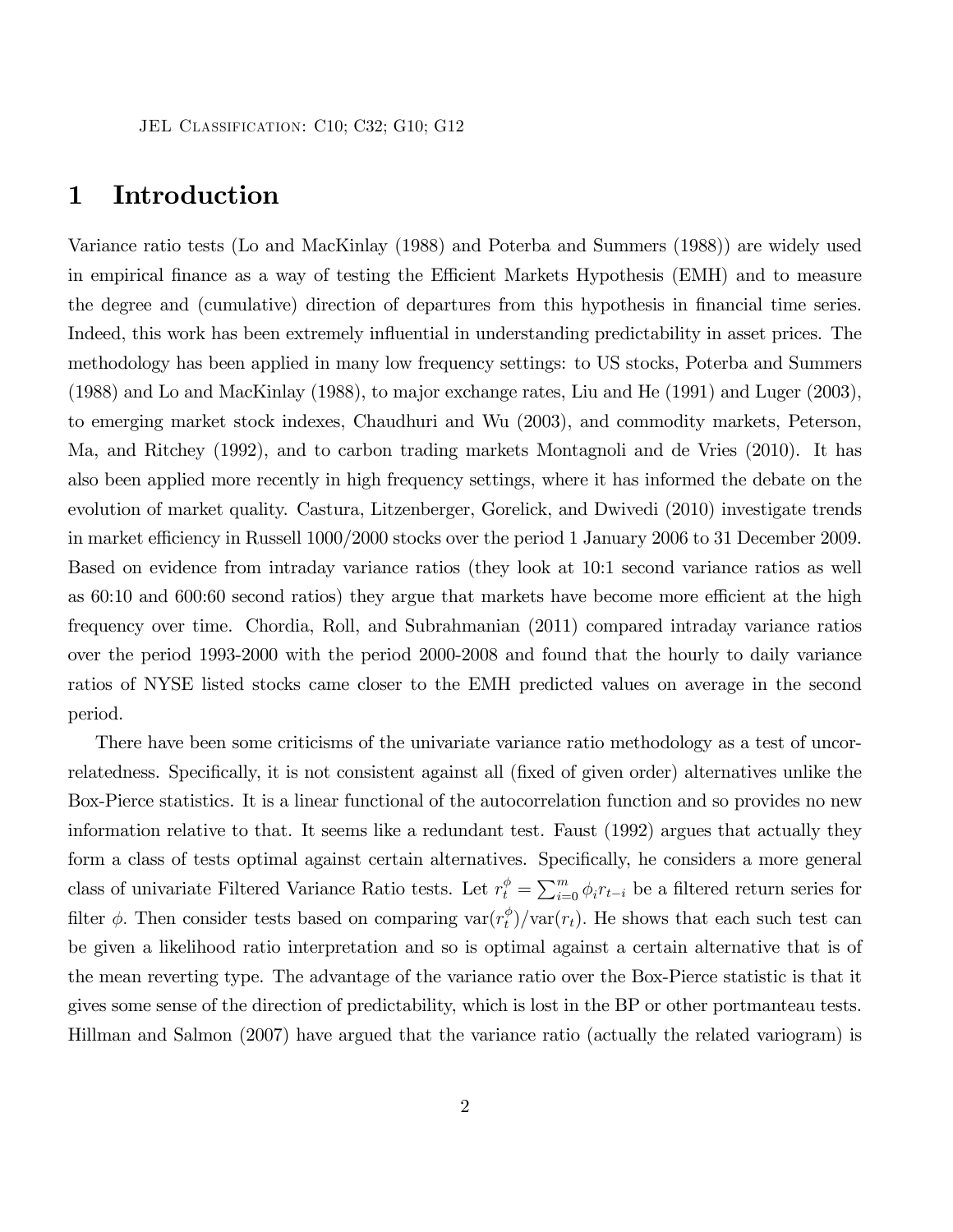better suited to irregularly spaced data and some kinds of nonstationarity than correlogram tests. There is a lot of work on improving the finite sample performance. See Charles and Darné (2009) for a recent review of this methodology and its application.

We make several contributions. First, we propose several multivariate variance ratio statistics. This allows for an across assets view of the EMH. The only papers concerning multivariate ratio tests we have found are by Szroeter (1978) and Cochrane and Sbordone (1988). There is a lot of work on multivariate portmanteau statistics, i.e., generalizations of the Box-Pierce statistic to multivariate time series, see for example Chitturi (1974), Hosking (1981), and Dufour and Roy (1986). The variance ratio statistics convey directional information about cross-autocorrelations beyond that contained in the portmanteau statistics, that is, in the case of a violation of the hypothesis they give some sense of the direction of departure. The univariate variance ratios describe the behaviour of the asset variances, whereas the multivariate statistics also measure the behaviour of the cross correlations and their cumulative direction. This could be important for momentum based trading strategies.

Second, we propose an alternative distribution theory and standard errors than are usually adopted. We point out that the limiting distribution established in Lo and MacKinlay (1988, Theorem 3) for the univariate variance ratio statistics is incorrect under their assumptions H1-H4 (i.e., RW3). The correct distribution is much more complicated and depends on a long run variance that may be hard to estimate well. Either one makes additional assumptions to ensure that the variance is as claimed or one has to use more complicated inference methods based on long run variance estimation, Newey and West (1987), or self normalization, Lobato (2001). Furthermore, we think that the no-leverage assumption (Lo and MacKinlayís H4) is untenable, empirically. Although this latter condition is satisfied by GARCH volatility processes with symmetrically distributed innovations, it is not satisfied by volatility processes that allow for leverage effects such as the GJR GARCH process or the Nelson's EGARCH process, and it is not even satisfied by standard GARCH volatility processes where the innovation is asymmetric. The value of the restriction is that it simplifies the standard error calculation, although, as we show, dispensing with this condition does not entail an inordinate increase in computation or complexity. Essentially, Lo and MacKinlay (1988) imposed an unnecessary assumption but fail to impose a necessary one. We propose modified assumptions that still preserve the possibility of simple inference methods but allow for leverage effects. Specifically, we establish the asymptotic distribution of our statistics under two sets of assumptions: (a) a stationary martingale difference hypothesis with fourth unconditional moments; (b) uncorrelatedness as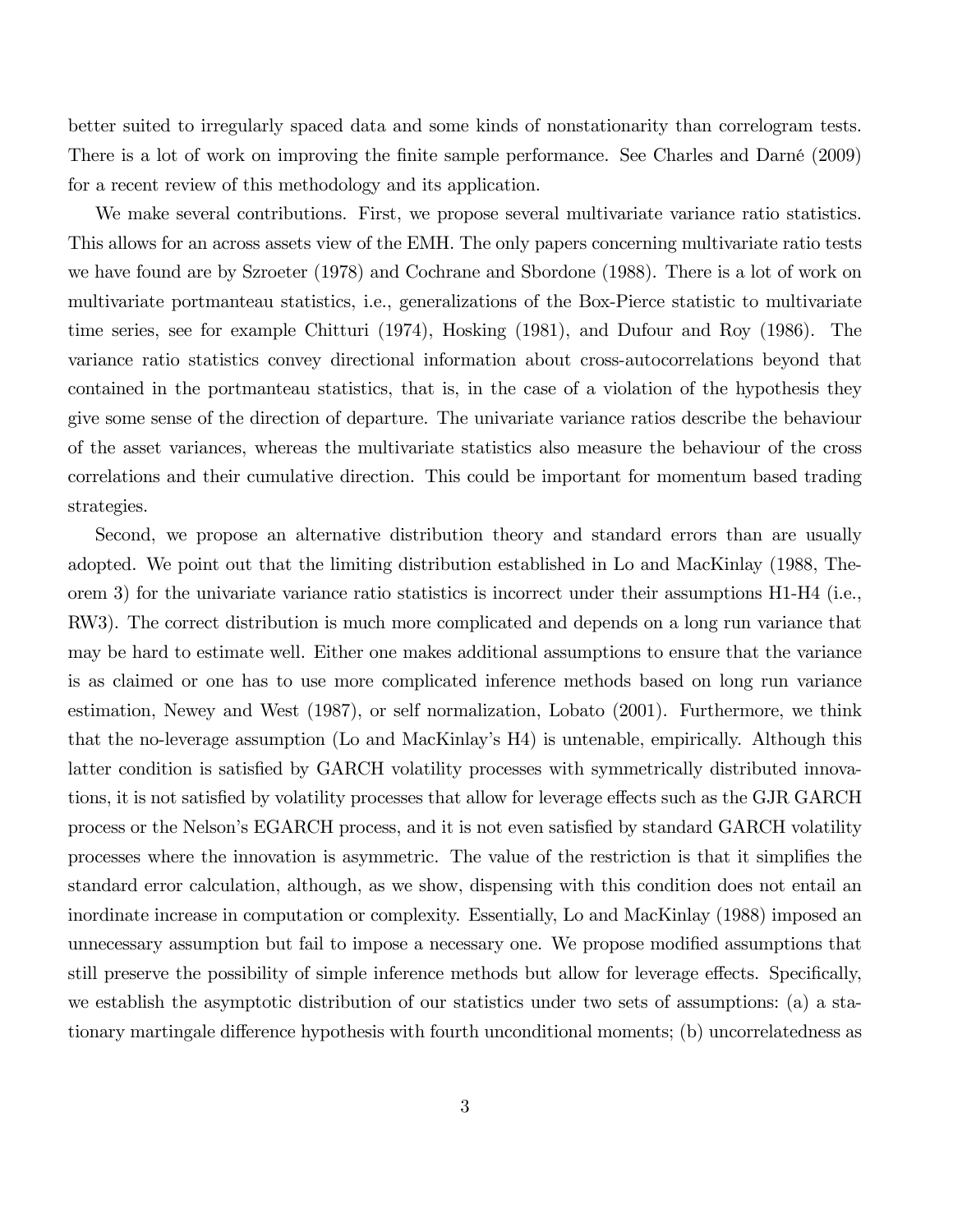in Lo and MacKinlay (1988) but without the additional no-leverage condition but with an additional uncorrelatedness condition on the products of returns. The asymptotic variance is different from that contained in Theorem 3 of Lo and MacKinlay (1988) (and used in much subsequent work). We propose a simple plug-in method for conducting inference that does not require the selection of a bandwidth parameter. We also establish the asymptotic properties of our statistic under several plausible alternative models including the Muth (1960) fads model and the recently developed bubble process of Phillips and Yu (2010). These alternatives yield quite different predictions regarding the long run value of the variance ratio statistics.

We apply our methods to three CRSP weekly size-sorted portfolio returns from 1962-2013 and the three subperiods  $1962-1978$ ,  $1978-1994$  and  $1994-2013$ . We show that the degree of inefficiency has reduced over the most recent period, and in some cases this improvement is statistically significant. We also show that the degree of asymmetry in the dependence structure has reduced, although it is still significant. We find similar results for some UK stock indexes. We extend our analysis to include a slowly varying risk premium and seasonal effects, but find that the main empirical results are unchanged. We further investigate the variance ratios at the long horizon. Simulation experiments indicate that our variance ratio tests are reliable, powerful against several alternatives, and useful in dating the origination and collapse of an explosive episode.

In section 2 we introduce the multivariate ratio population statistics in various forms. In section 3 we introduce the estimators, while in section 4 we present the main central limit theorem and inference methods. In section 5 we consider a number of alternative hypotheses, while in section 6 we extend the analysis to allow for a time varying risk premium that has to be estimated from the data. In section 7 we present our application, while section 8 contains some simulation experiments. Section 9 concludes.

### 2 Multivariate Variance Ratios

For expositional purposes we shall suppose that we have a vector stationary ergodic discrete time series  $X_t \subset \mathbb{R}^d$ ; formal assumptions regarding the data are given below in section 3. Let  $X_t = X_t - \mu$ , where  $\mu = EX_t$  for all t. We are interested in testing the (weak form) Efficient Markets Hypothesis and quantifying departures from this hypothesis. This refers to whether past prices can be used to predict future prices (beyond some risk adjustment, which we so far assume to be represented by  $\mu$ ). "Prices" are usually taken to mean just a sequence of past prices for the asset in question, but the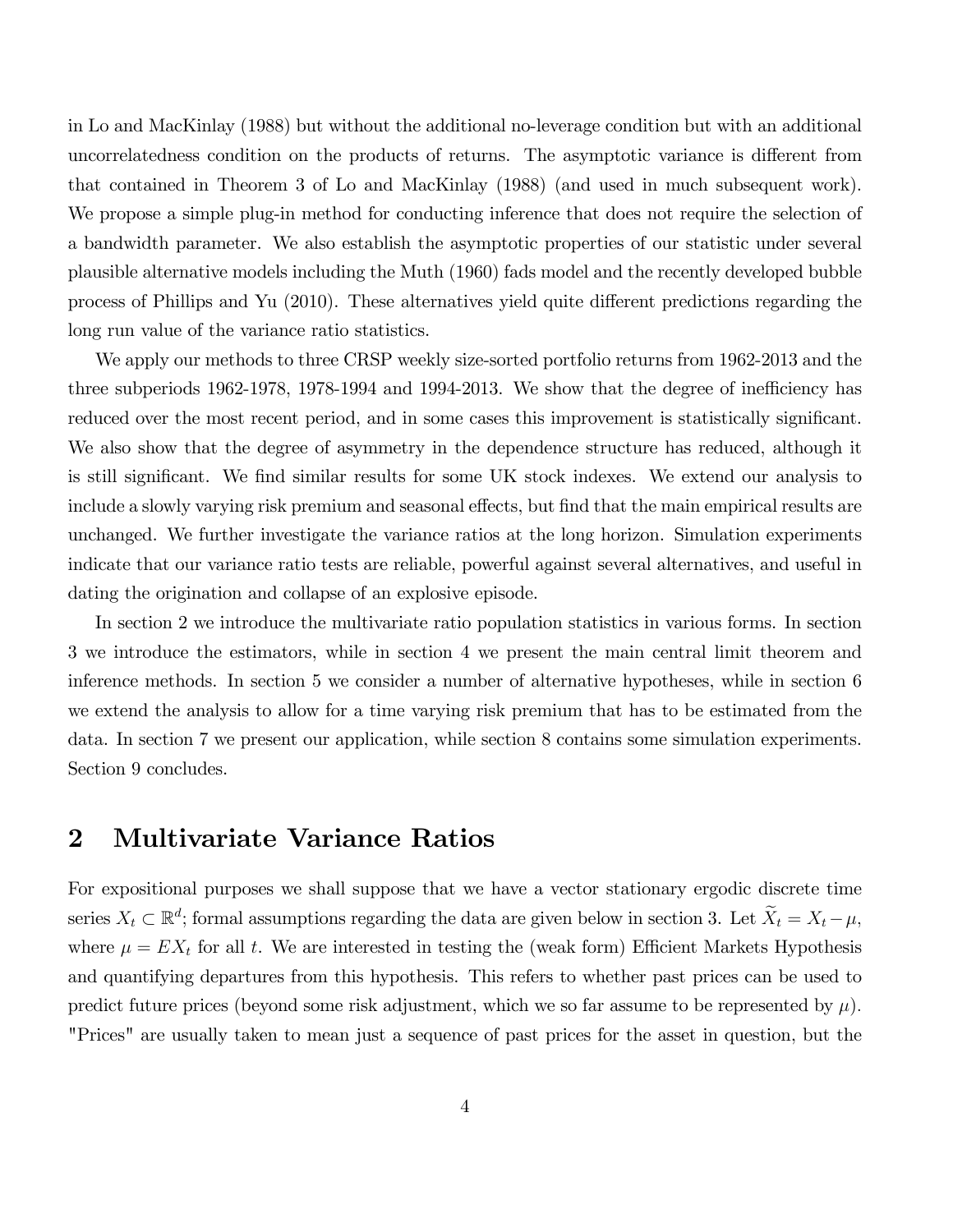spirit of this hypothesis should allow the past history of other assets not to matter either. It seems natural in this context to assume that excess return process satisfies

$$
E(\widetilde{X}_t|\mathcal{F}_{t-1})=0,\t\t(1)
$$

where  $\mathcal{F}_t$  denotes the past history of the prices of all the assets.<sup>1</sup> This is a stronger assumption than that returns are uncorrelated

$$
E(\widetilde{X}_t \widetilde{X}_{t-j}^\mathsf{T}) = 0 \tag{2}
$$

for all  $j \neq 0$ , which is what is adopted in Lo and MacKinlay (1988) as RW3 and referred to as such in much subsequent work.<sup>2</sup> RW3 has the advantage that if one rejects it, then one rejects the martingale hypothesis. We argue that in fact to test RW3 one needs to make much stronger additional assumptions that may not be warranted, or one has to employ more complicated inference methods. Lobato, Nankervis, and Savin (2001) do not make these additional assumptions and therefore have to estimate a long run variance consistently to modify their Box-Pierce statistics to achieve asymptotic chi-squared distribution. Lobato (2001) employs a self-normalization approach that leads to a non Gaussian limiting distribution for the sample autocorrelations and the Box-Pierce statistic that is correct under the uncorrelatedness hypothesis, plus some additional technical conditions. Lo and MacKinlay (1988) instead ruled out certain leverage effects to ensure what they thought would be simple standard errors. Unfortunately, they had neglected some important terms in their analysis, which means that their asymptotic distribution is of a more complicated form than they state, and indeed contains a long run variance. We provide corrected Lo and MacKinlay conditions that capture the spirit of their analysis and result in relatively simple limiting distributions. In particular, we drop their leverage hypothesis and replace it with an additional uncorrelatedness assumption that is more acceptable for applications.

We next define the population versions of the variance ratios. Define the following population quantities:

$$
\Sigma = \text{var}(X_t) = E(\widetilde{X}_t \widetilde{X}_t^\mathsf{T}) \tag{3}
$$

$$
D = \text{diag}\left\{E(\widetilde{X}_{1t}^2), \dots, E(\widetilde{X}_{dt}^2)\right\}
$$
\n(4)

$$
\Psi(j) = \text{cov}(X_t, X_{t-j}) = E(\widetilde{X}_t \widetilde{X}_{t-j}^\top)
$$
\n(5)

<sup>&</sup>lt;sup>1</sup>We note that there are other tests of the martingale hypothesis that make use of more information, Hong and Lee (2005) and Escanciano and Velasco (2006), and thereby obtain power against a larger class of alternatives.

<sup>&</sup>lt;sup>2</sup>This is not quite correct, since the martingale hypothesis only requires  $E|X_t| < \infty$ , whereas the uncorrelatedness hypothesis requires  $EX_t^2 < \infty$  in order to be formulated.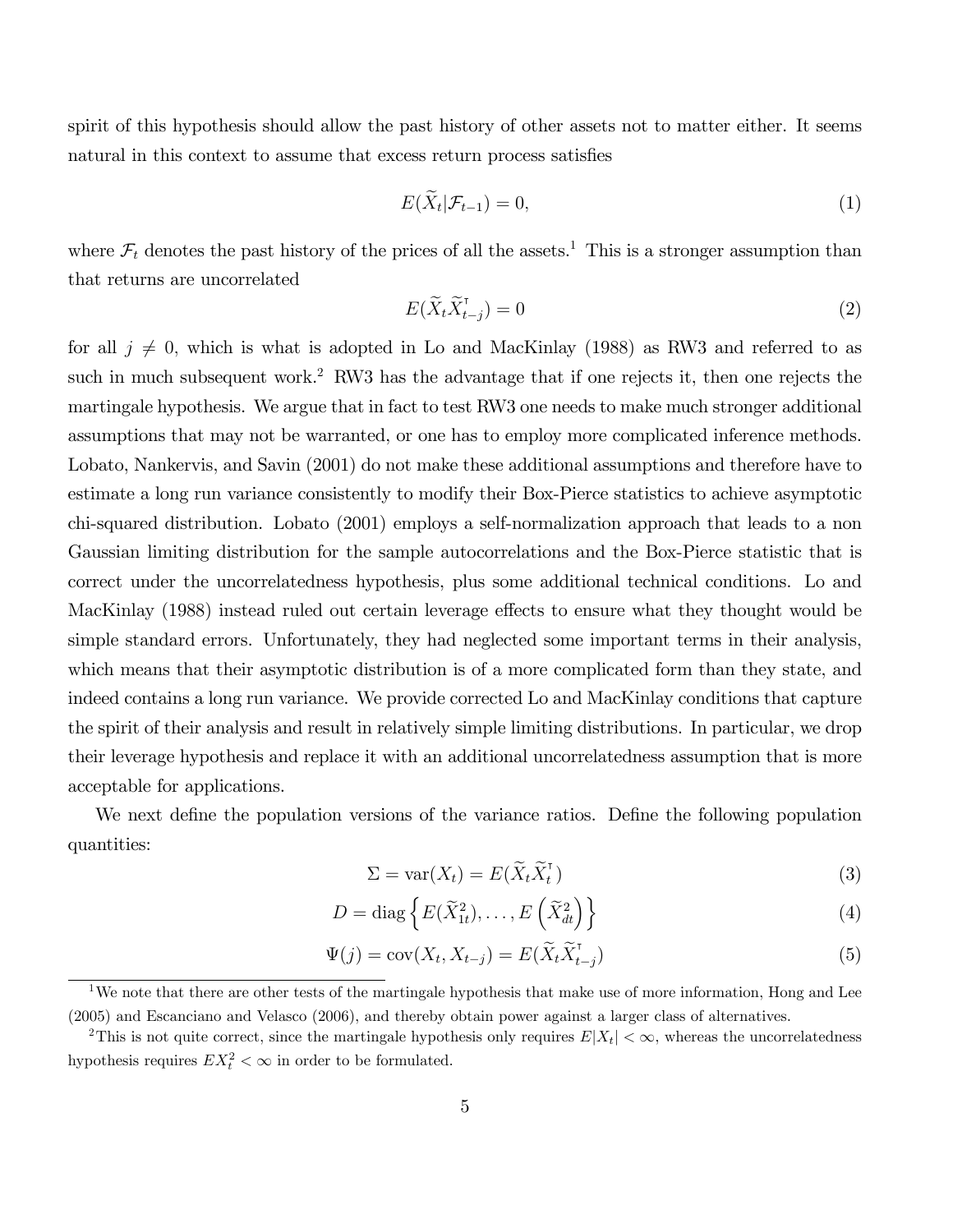$$
\Gamma(j) = \Sigma^{-1/2} \Psi(j) \Sigma^{-1/2} \tag{6}
$$

$$
\Gamma_L(j) = \Psi(j)\Sigma^{-1} \quad ; \quad \Gamma_R(j) = \Sigma^{-1}\Psi(j) \tag{7}
$$

$$
\Gamma d(j) = D^{-1/2} \Psi(j) D^{-1/2} \tag{8}
$$

for  $j = 0, \pm 1, \ldots$ . Here,  $A^{1/2}$  denotes a symmetric square root of a symmetric matrix A. We shall assume that  $\Sigma$  is strictly positive definite. Note that  $\Gamma d(j)$  is the usual definition of the cross-(auto)correlation matrix, while  $\Gamma(j)$  is a multivariate correlation matrix. All three measures are invariant to common univariate affine transformations  $X_{ti} \mapsto \alpha + \beta X_{ti}$  for any  $\alpha, \beta$ ; the quantity  $\Gamma(j)$  is invariant under multivariate location and scale transformation, meaning  $X_t \mapsto \Sigma^{-1/2}(X_t - \mu)$ , while  $\Gamma d(j)$  is invariant under the transformation  $X_t \mapsto D^{-1/2}(X_t - \mu)$ . The cross-autocorrelation matrix is invariant to marginalization (looking at submatrices), whereas  $\Gamma(j)$ ,  $\Gamma_L(j)$ , and  $\Gamma_R(j)$  are not.

#### 2.1 Two Sided Variance Ratios

We define the two sided multivariate ratio (population) statistic as

$$
VR(K) = \text{var}(X_t)^{-1/2} \text{var}(X_t + X_{t-1} + \dots + X_{t+1-K}) \text{var}(X_t)^{-1/2} / K,
$$
\n(9)

where K is some positive integer. Clearly, under the null hypothesis (2) we should have  $VR(K) = I_d$ . Under the generic (stationary) alternative hypothesis we have

$$
VR(K) = I + \sum_{j=1}^{K-1} \left(1 - \frac{j}{K}\right) (\Gamma(j) + \Gamma(j)^{\dagger}),
$$
\n(10)

which is a symmetric matrix. The off-diagonal elements should be zero under the null hypothesis of no predictability. Both representations (9) and (10) can be used as the basis for estimation.

An alternative multivariate normalization is given by

$$
VRa(K) = \text{var}(X_t + X_{t-1} + \ldots + X_{t+1-K})\text{var}(X_t)^{-1}/K,
$$

which can likewise generically be written

$$
VRa(K) = I + \sum_{j=1}^{K-1} \left(1 - \frac{j}{K}\right) \left(\Gamma_L(j) + \Gamma_R(j)\right).
$$
 (11)

This has a regression interpretation, see Chitturi (1974) and Wang (2003, p62).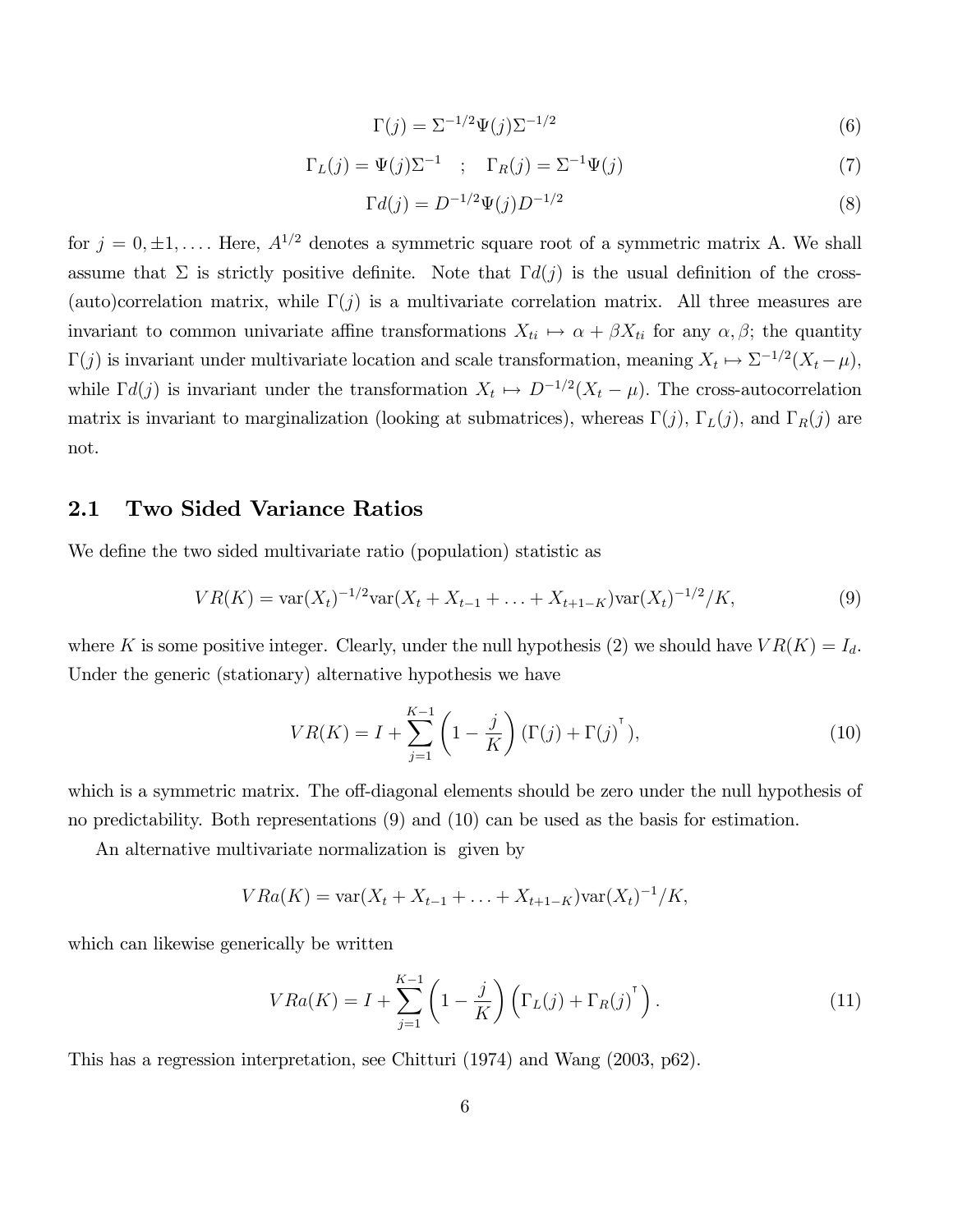A third quantity is the diagonally normalized variance ratio

$$
V R d(K) = D^{-1/2} \text{var}(X_t + X_{t-1} + \dots + X_{t+1-K}) D^{-1/2} / K \tag{12}
$$

$$
=\Gamma d(0)+\sum_{j=1}^{K-1}\left(1-\frac{j}{K}\right)(\Gamma d(j)+\Gamma d(j)^{\mathsf{T}}),\tag{13}
$$

where  $\Gamma d(0) = D^{-1/2} \Psi(0) D^{-1/2}$  is the  $d \times d$  contemporaneous correlation matrix. Under the null hypothesis that the series is uncorrelated, we should have  $V R d(K) = \Gamma d(0)$  the contemporaneous correlation matrix, whose off-diagonal elements are unrestricted by the null hypothesis. The diagonal elements of  $V R d(K)$  correspond to the univariate variance ratio statistics, while the off-diagonal elements provide information about the cumulative cross-dynamics between the assets. For example, the typical off-diagonal element is

$$
V R d_{ij}(K) = \Gamma d_{ij}(0) + \sum_{k=1}^{K-1} \left(1 - \frac{k}{K}\right) (\Gamma d_{ij}(k) + \Gamma d_{ji}(k)).
$$

We may also consider the two parameter family of variance ratio statistics, as in Poterba and Summers (1988),

$$
VR(K, L) = \frac{L}{K} \text{var}(X_t + X_{t-1} + \dots + X_{t+1-L})^{-1/2} \text{var}(X_t + X_{t-1} + \dots + X_{t+1-K}) \times
$$
  
 
$$
\times \text{var}(X_t + X_{t-1} + \dots + X_{t+1-L})^{-1/2}
$$
  
= 
$$
\left(\Sigma^{1/2} VR(L)\Sigma^{1/2}\right)^{-1/2} \left(\Sigma^{1/2}VR(K)\Sigma^{1/2}\right) \left(\Sigma^{1/2}VR(L)\Sigma^{1/2}\right)^{-1/2}
$$

for some positive integers K and L. Under the null hypothesis (2), we should have  $VR(K, L) = I_d$ . An alternative is

$$
VR^*(K,L) = VR(L)^{-1/2} \times VR(K) \times VR(L)^{-1/2},
$$

which satisfies  $VR^*(K, L) = I_d$  under the null hypothesis.

For the two parameter version of the statistic  $VRa(K, L)$ , we might take

$$
VRa(K, L) = \frac{L}{K} \text{var}(X_t + X_{t-1} + \dots + X_{t+1-K}) \text{var}(X_t + X_{t-1} + \dots + X_{t+1-L})^{-1}
$$
  
=  $VRa(K) \times VRa(L)^{-1}$ ,

which satisfies  $VRa(K, L) = I_d$  under the null hypothesis.

For  $V R d(K, L)$  we also have several choices. Specifically,

$$
V R d(K, L) = \frac{L}{K} D_L^{-1/2} \text{var}(X_t + X_{t-1} + \dots + X_{t+1-K}) D_L^{-1/2}
$$
  
= 
$$
D_{V R d(L)}^{-1/2} V R d(K) D_{V R d(L)}^{-1/2},
$$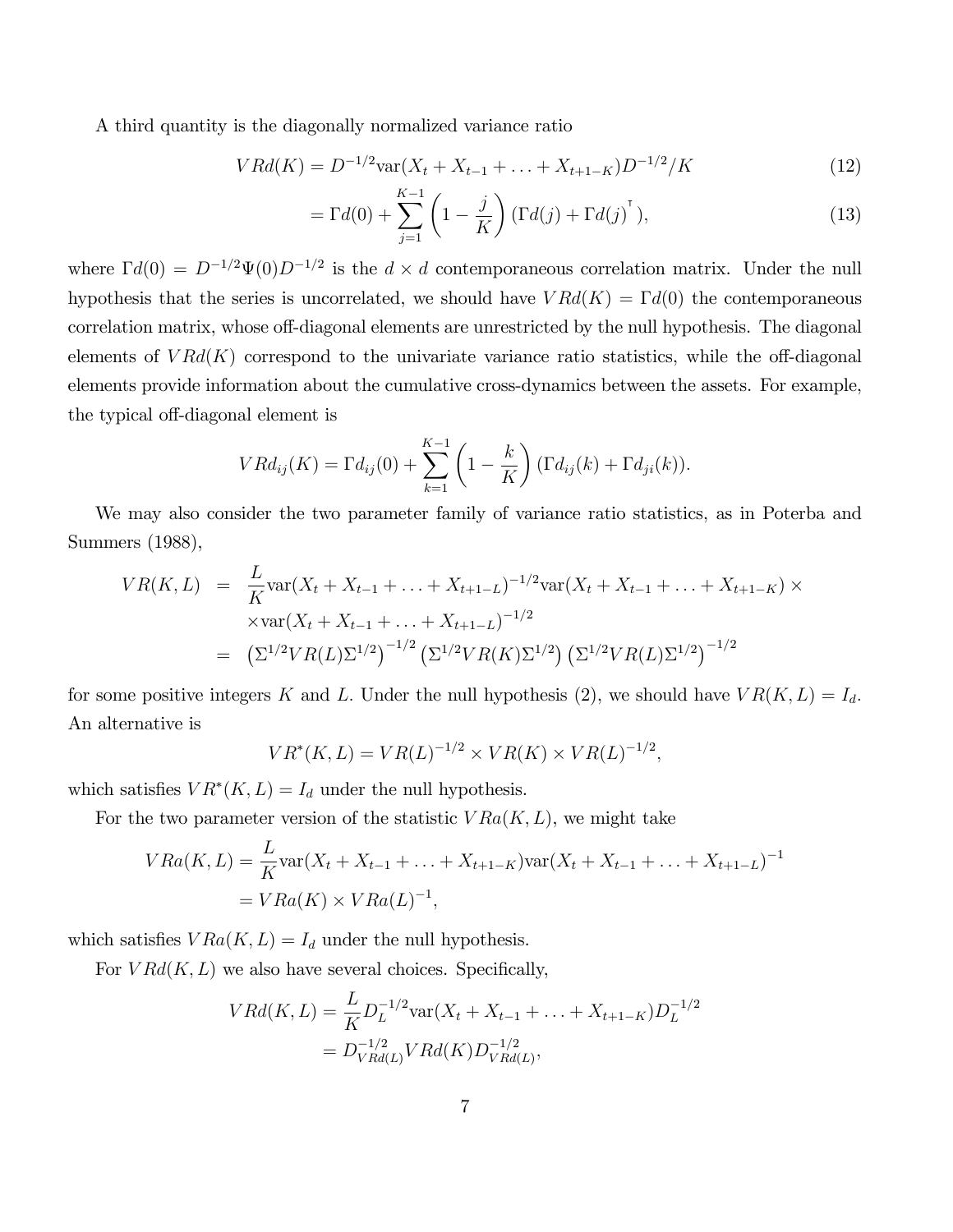where  $D_L$  is the diagonal matrix of variance of sum of L period returns and  $D_{VRd(L)}$  is the diagonal matrix of  $V R d(L)$ . Under the null hypothesis, we should have  $V R d(K, L) = \Gamma d(0)$ . Another choice is

$$
VRd^*(K, L) = VRd(L)^{-1/2} \times VRd(K) \times VRd(L)^{-1/2},
$$

which satisfies  $V R d^*(K, L) = I_d$  under the null hypothesis.

#### 2.2 One Sided Variance Ratios

In the univariate case, the variance ratio process and the autocorrelation function contain the same information and one can recover the autocorrelation function from the variance ratio function. This is not so in the multivariate case because  $VR(K)$  and  $VRd(K)$  are both symmetric matrices whereas the autocorrelation function  $\Gamma d(j)$  is not necessarily symmetric. In fact, one can only recover  $\Gamma d(\cdot)$  +  $\Gamma d(\cdot)$ <sup>T</sup> or  $\Gamma(\cdot)+\Gamma(\cdot)$ <sup>T</sup> from the variance ratio functions  $VRd(\cdot)$  and  $VR(\cdot)$ . This means that information about lead lag relations are eliminated. Instead we propose the following quantities:

$$
VR_{+}(K) = I + 2\sum_{j=1}^{K-1} \left(1 - \frac{j}{K}\right) \Gamma(j)
$$
  

$$
V R d_{+}(K) = \Gamma d(0) + 2\sum_{j=1}^{K-1} \left(1 - \frac{j}{K}\right) \Gamma d(j),
$$

and the negative counterparts  $VR_{-}(K) = VR_{+}^{T}(K)$  and  $VRd_{-}(K) = VRd_{+}^{T}(K)$ , which have the property that<sup>3</sup>:

$$
VR(K) = (VR_{+}(K) + VR_{+}^{T}(K))/2
$$
  

$$
VRd(K) = (VRd_{+}(K) + VRd_{+}^{T}(K))/2.
$$

One can test the null hypothesis of lack of linear predictability based on the matrices  $V R d_{+}(K)$ ,  $V R d_{-}(K)$ and one can compare the two statistics to quantify the asymmetry in lead lag effects.

For the two parameter statistics, we may consider the following quantities:

$$
VR_{+}^{*}(K, L) = VR_{+}(L)^{-1/2} \times VR_{+}(K) \times VR_{+}(L)^{-1/2}
$$

$$
VRd_{+}(K, L) = D_{VRd(L)}^{-1/2}VRd_{+}(K)D_{VRd(L)}^{-1/2}.
$$

<sup>&</sup>lt;sup>3</sup>The variance ratio process  $\{(\overline{VR_+(K)}, K=2,3,\ldots\}$  is a linear invertible functional of the autocorrelation process  $\{\Gamma(j), j = \pm 1, \pm 2, ...\}$ . The spectral density matrix  $\mathbf{f}(\lambda) = (2\pi)^{-1} \sum_{j=0}^{\infty} \exp(i\lambda j) (\Psi(j) + \Psi(j)^\mathsf{T})$  is likewise a linear invertible functional of the autocovariance matrix. The covariagram (Cressie (1993) is likewise a linear invertible functional of the autocovariances. These are just alternative ways of looking at the linear dependence of a series.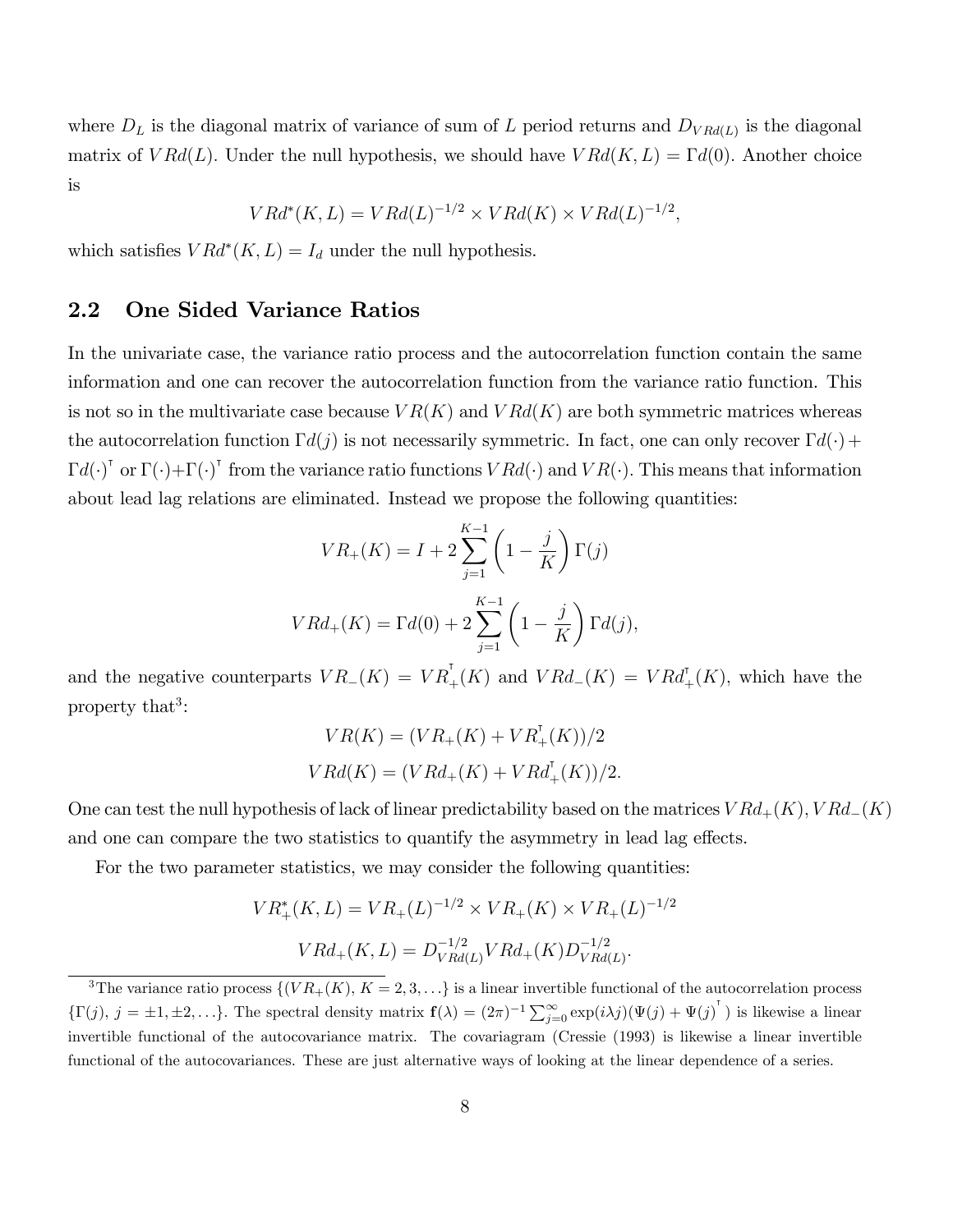#### 2.3 Univariate Parameters of Interest

We discuss some key univariate parameters of interest. The determinant and trace are commonly used univariate functions of covariance matrices that feature in a lot of likelihood ratio testing literature, see for example Szroeter (1978). These quantities are both invariant to nonsingular linear transformations of the data, i.e.,  $X_t \mapsto a + AX_t$ , where A is a nonsingular  $d \times d$  matrix. Furthermore, for both these functions  $f, f(VRa(K)) = f(VR(K)).$ 

Define the spectrum  $\sigma(VR(K)) = \{ \lambda \in \mathbb{R} : VR(K)x = \lambda x$  for some  $x \in \mathbb{R}^d \setminus \{0\} \}$  of the variance ratio statistic and let  $\lambda_{\max}(K)$ ,  $\lambda_{\min}(K)$  denote the largest and smallest elements of  $\sigma(VR(K))$ . Under the null hypothesis,  $\lambda_{\max}(K) = \lambda_{\min}(K) = 1$ , but under the alternative hypothesis they can take any non-negative values. These quantities give univariate measures of the range of directional predictability within the series. We can give a further interpretation to these quantities. Consider a portfolio of assets with fixed weights  $w \in \mathbb{R}^d$ . Denoting  $VR(K; w^{\dagger} X_t)$  by the univariate variance ratio of the portfolio  $w^{T} X_t$ , while  $\widetilde{w} = \Sigma^{1/2} w$  and  $Y_t = \Sigma^{-1/2} X_t$ , we have (abusing the notation somewhat)

$$
VR(K; w^{\mathsf{T}} X_t) = VR(K; w^{\mathsf{T}} \Sigma^{1/2} \Sigma^{-1/2} X_t)
$$
  
=  $VR(K; \tilde{w}^{\mathsf{T}} Y_t)$   
=  $\frac{\tilde{w}^{\mathsf{T}} VR(K; Y_t)\tilde{w}}{\tilde{w}^{\mathsf{T}}\tilde{w}}$   
=  $\frac{\tilde{w}^{\mathsf{T}} VR(K; X_t)\tilde{w}}{\tilde{w}^{\mathsf{T}}\tilde{w}}$   
\$\leq \lambda\_{\text{max}}(VR(K; X\_t)).

This follows because  $VR(K; X_t) = VR(K; \Sigma^{-1/2}X_t) = VR(K; Y_t)$ . This says that the largest eigenvalue of the variance ratio matrix is an upper bound on the variance ratio of any portfolio with fixed ex-post weights. Likewise, the smallest eigenvalue of the variance ratio matrix provides a lower bound on the variance ratio of any portfolio with Öxed weights. We may also be interested in the horizon  $K_{\text{max}}$  for which this predictability is maximized.

We are also interested in several univariate parameters based on  $V R d_{+}(K)$ . First, the diagonal elements of  $VRd_{+}(K)$  correspond to the univariate variance ratio statistics. Second, the off-diagonal elements of  $V R d_{+}(K)$  provide the information about the directional lead lag pattern between the assets. Third, the differences between two corresponding off-diagonal elements of  $VRd_{+}(K)$  indicate the asymmetry in the lead lag relationships between the assets. If one of the assets is a common factor portfolio, the corresponding off-diagonal elements of  $VRd_{+}(K)$  and  $VRd_{-}(K)$  give an idea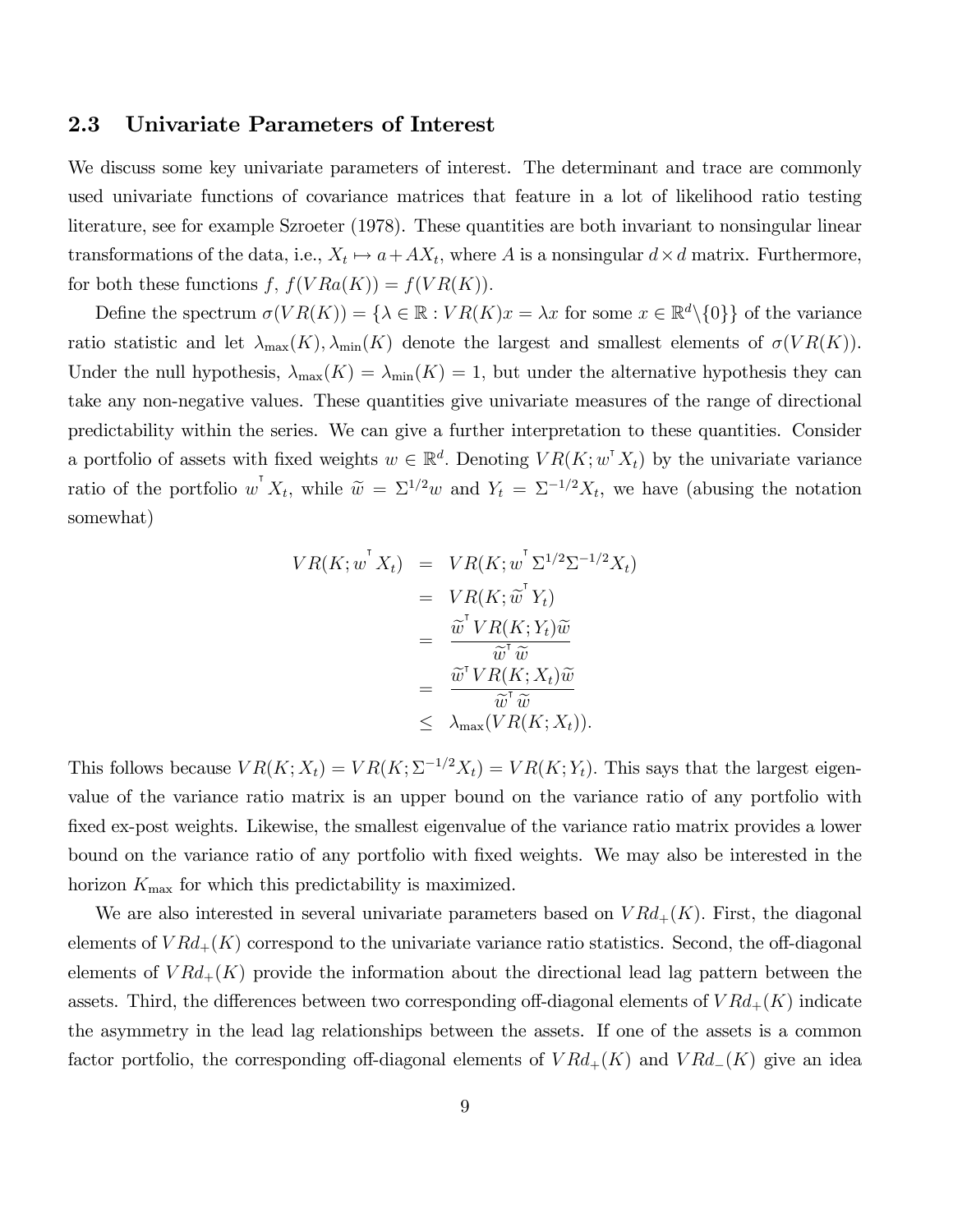of the dynamic comovement of the asset with the common factor portfolio, which could be used in cross-sectional regression analysis.

Another parameter of interest is the average of the off diagonal elements of  $V R d(K)$ , which is

$$
CS(K) = \frac{2}{d(d-1)} \sum_{i=1}^{d-1} \sum_{j=i+1}^{d} VRd_{ij}(K) = \frac{1}{d(d-1)} \{i^{T}VRd(K)i - \text{tr}(VRd(K))\},\tag{14}
$$

see Bailey, Kapetanios, and Pesaran (2012) who consider the case  $K = 0$  and large d. This measures in some average sense the cross dependence at different lags.<sup>4</sup> It is also related to the expected profit of the Lo and MacKinlay (1990) portfolio momentum strategies (they chose weights  $w_{it}(k)$  =  $-(1/d)(X_{i,t-k} - \overline{X}_{t-k})$ , where  $\overline{X}_{t-k}$  is the equally weighted "market portfolio", and showed that the expected profit of this strategy  $\pi(k) = \text{tr}(\Gamma(k))/d - i^{\text{T}} \Gamma(k) i/d^2$ , in the case where each asset has the same mean and variance).

## 3 Estimation

Suppose that we observe the return vectors  $\{X_t, t = 1, \ldots, T\}$  equally spaced in discrete time. We may estimate the variance ratios in several ways, for example by estimating the sample covariance matrix of the K frequency data,  $X_t(K) = X_t + X_{t-1} + \ldots + X_{t+1-K}$ , and the original observations and then forming the ratio.<sup>5</sup> We can alternatively explicitly use the population connection with the autocorrelation matrix process in (10) for example.

We estimate the population quantities by sample averages:

$$
\overline{X} = \frac{1}{T} \sum_{t=1}^{T} X_t \quad ; \quad \widehat{\Psi}(j) = \frac{1}{T} \sum_{t=j+1}^{T} \left( X_t - \overline{X} \right) \left( X_{t-j} - \overline{X} \right)^{\dagger}, \ j = 0, 1, 2, \dots
$$

$$
\widehat{\Sigma}(K) = \frac{1}{T} \sum_{t=K}^{T} \left( X_t(K) - K\overline{X} \right) \left( X_t(K) - K\overline{X} \right)^{\dagger}
$$

$$
\widehat{\Sigma} = \widehat{\Psi}(0) \quad ; \quad \widehat{D} = \text{diag}[\widehat{\Psi}(0)] \quad ; \quad \widehat{\Gamma}(j) = \widehat{\Sigma}^{-1/2} \widehat{\Psi}(j) \widehat{\Sigma}^{-1/2};
$$

$$
\widehat{\Gamma}d(j) = \widehat{D}^{-1/2} \widehat{\Psi}(j) \widehat{D}^{-1/2} \quad ; \quad \widehat{\Gamma}_L(j) = \widehat{\Psi}(j) \widehat{\Sigma}^{-1} \quad ; \quad \widehat{\Gamma}_R(j) = \widehat{\Sigma}^{-1} \widehat{\Psi}(j)
$$

<sup>4</sup>We remark that Castura, Litzenberger, Gorelick, and Dwivedi (2010) report the average variance ratio of the Russell 1000 and Russell 2000 stocks, which amounts to reporting  $\sum_{i=1}^{d} V R d_{ii}(K)/d$ 

<sup>5</sup>As pointed out by Hillman and Salmon (2007) with unequally spaced data, this approach can yield a "natural" variance ratio by classifying observations on the duration since the previous trade. Theoretically, the two approaches can give similar inferences.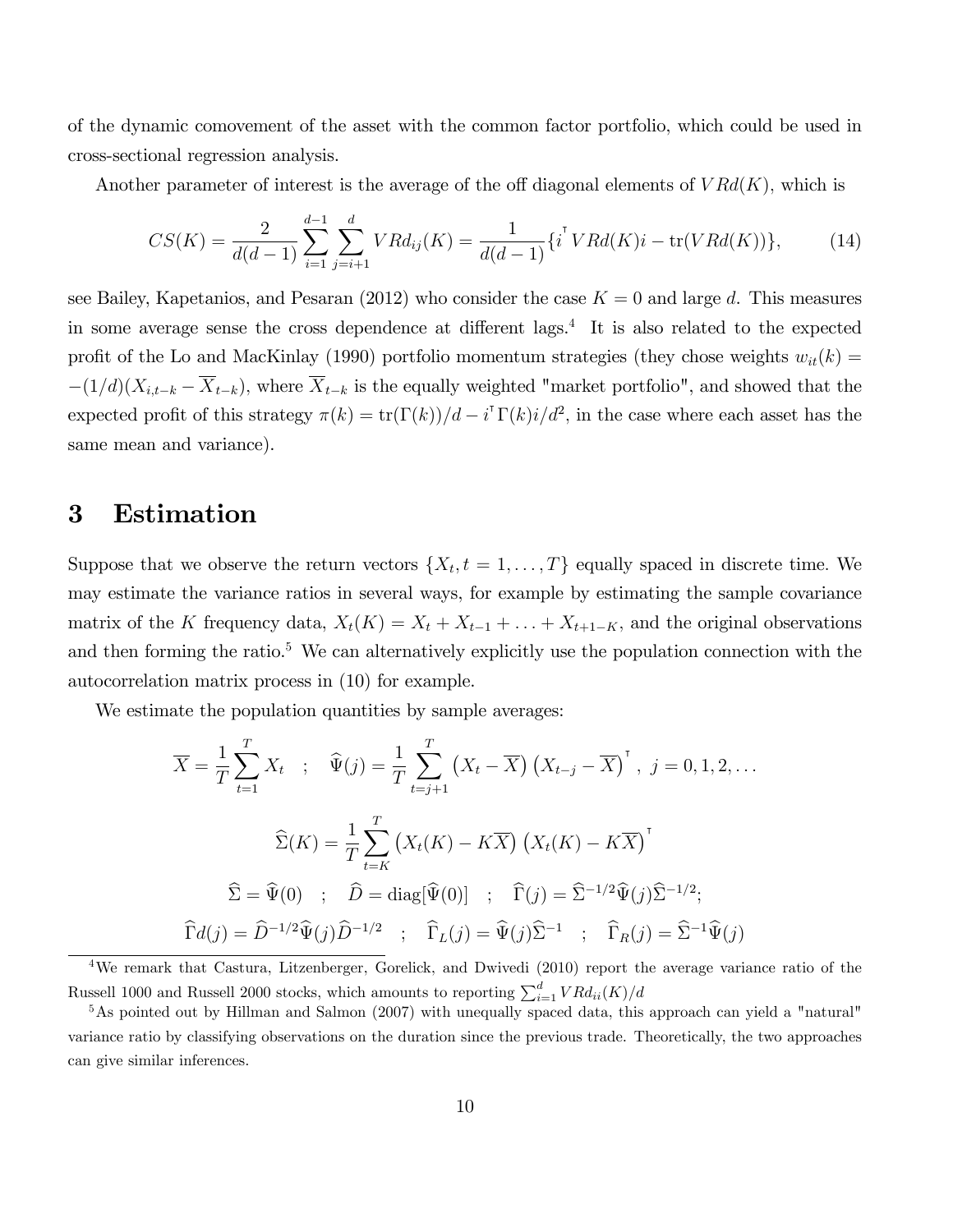$$
\widehat{VR}(K) = I + \sum_{j=1}^{K-1} \left(1 - \frac{j}{K}\right) (\widehat{\Gamma}(j) + \widehat{\Gamma}(j)^{\mathsf{T}})
$$

$$
\widehat{VR}^{k}(K) = \widehat{\Sigma}^{-1/2} \widehat{\Sigma}(K) \widehat{\Sigma}^{-1/2} / K
$$

$$
\widehat{VR}_{+}(K) = I + 2 \sum_{j=1}^{K-1} \left(1 - \frac{j}{K}\right) \widehat{\Gamma}(j),
$$

and likewise for  $\widehat{V}Rd(K), \widehat{VR}(K, L), \widehat{VR}d^k(K),$  etc.

We may also calculate the univariate quantities by analogy. For example, define the estimated spectrum  $\widehat{\sigma}(VR(K)) = \{ \lambda \in \mathbb{R} : VR(K)x = \lambda x \text{ for some } x \in \mathbb{R}^d \}$  of the variance ratio statistic and let  $\widehat{\lambda}_{\max}(K), \widehat{\lambda}_{\min}(K)$  denote the largest (smallest) elements of  $\widehat{\sigma}(\widehat{VR}(K)).$ 

## 4 Asymptotic Theory and Inference

We present two alternative sets of sampling assumptions, which we denote by A and MH<sup>\*</sup>. Assumptions  $\text{MH}^*$  are modified versions of the assumptions in Lo and MacKinlay (1988) adapted to the multivariate case and corrected for what appears to be an error; these conditions do not require stationarity except certain averages need to converge. Most treatments of variance ratios follow the Lo and MacKinlay (1988) assumption H, which includes a mixing condition and some further restriction on the structure of the higher moments (their condition H4), which purportedly implies that the sample autocorrelations are asymptotically independent.<sup>6</sup> In the multivariate context, their assumption H4 would be that

$$
E[\widetilde{X}_{it}\widetilde{X}_{jt}\widetilde{X}_{kr}\widetilde{X}_{ls}] = 0 \text{ for all } i, j, k, l, t, \text{ and } r, s \text{ with } r < s < t. \tag{15}
$$

This assumption rules out leverage type effects, which may be important for some assets. This assumption is not necessary for the distribution theory; imposing it would simplify the asymptotic variance to be single finite sums rather than double finite sums, but in practice this is not a big issue. We shall dispense with this assumption below, but we shall make a further assumption that appears to have been omitted by mistake from Lo and MacKinlay (1988).

Define for  $j, k = 0, 1, 2, ...$ :

 $6$ Some papers including Whang and Kim (2003) dispense with this latter assumption but maintain the mixing and moment assumption.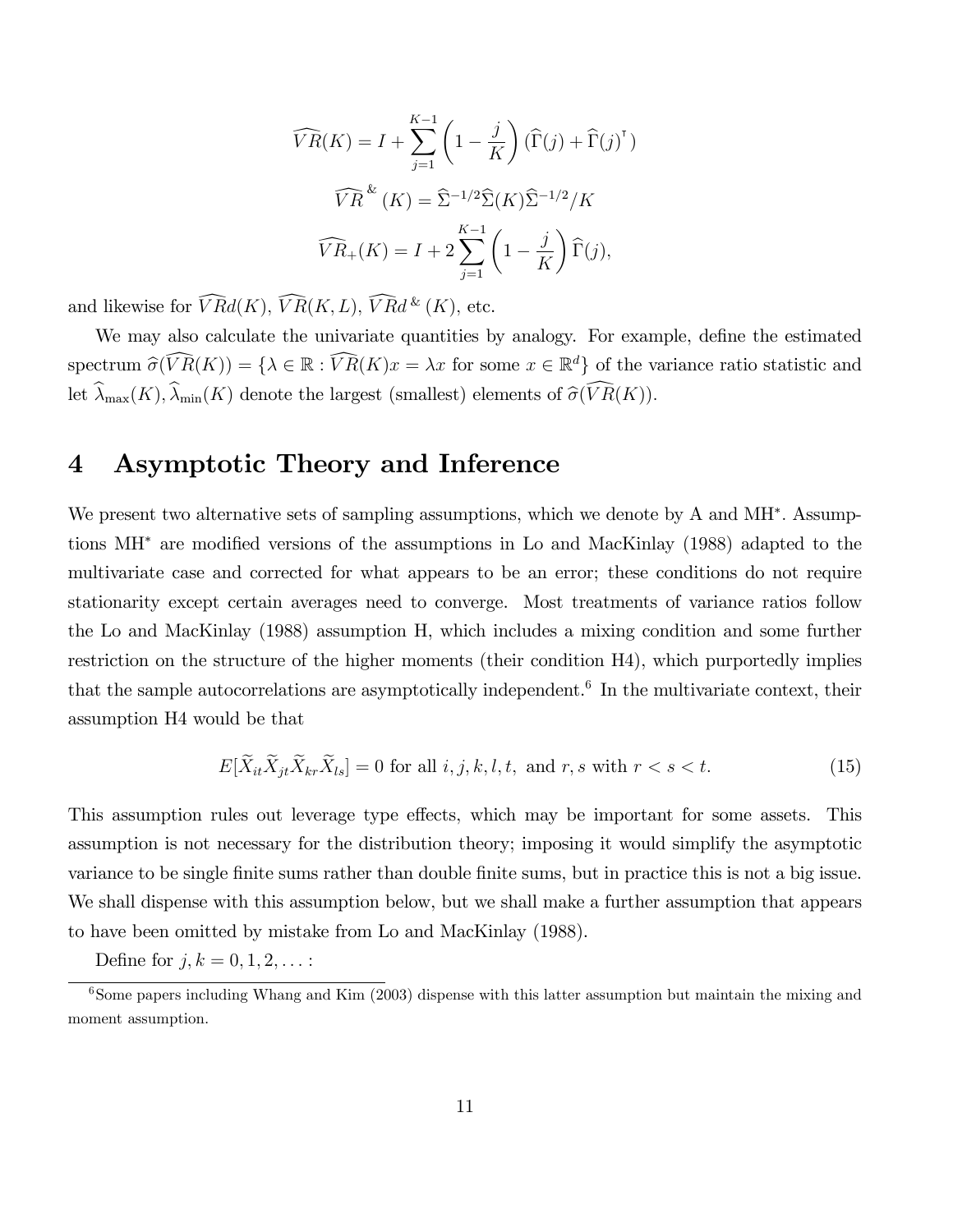$$
\Xi_{jk} = \lim_{T \to \infty} \frac{1}{T} \sum_{t=1}^{T} E\left[ \left( \tilde{X}_{t-j} \tilde{X}_{t-k}^{\mathsf{T}} \otimes \tilde{X}_t \tilde{X}_t^{\mathsf{T}} \right) \right] ; \quad c_{j,K} = 2 \left( 1 - \frac{j}{K} \right)
$$
  

$$
Q(K) = \sum_{j=1}^{K-1} \sum_{k=1}^{K-1} c_{j,K} c_{k,K} \left( \Sigma^{-1/2} \otimes \Sigma^{-1/2} \right) \Xi_{jk} \left( \Sigma^{-1/2} \otimes \Sigma^{-1/2} \right)
$$
  

$$
Qd(K) = \sum_{j=1}^{K-1} \sum_{k=1}^{K-1} c_{j,K} c_{k,K} \left( D^{-1/2} \otimes D^{-1/2} \right) \Xi_{jk} \left( D^{-1/2} \otimes D^{-1/2} \right)
$$
  

$$
Qa(K) = \sum_{j=1}^{K-1} \sum_{k=1}^{K-1} c_{j,K} c_{k,K} \left( \Sigma^{-1} \otimes I \right) \Xi_{jk} \left( \Sigma^{-1} \otimes I \right)
$$

We shall assume that the matrices  $\Sigma$ ,  $Q(K)$ ,  $Qd(K)$ , and  $Qa(K)$  are positive definite. We make the following alternative assumptions:

Assumption A.

- A1. The process  $\widetilde{X}_t$  is a stationary ergodic Martingale Difference sequence;
- A2. The process  $\widetilde{X}_t$  has finite fourth moments, i.e., for all  $i, j, k, l$ ,  $E[|\widetilde{X}_{it}\widetilde{X}_{jt}\widetilde{X}_{kt}\widetilde{X}_{lt}|] < \infty$ .

Assumption MH\*.

- MH1. (i) For all t,  $\widetilde{X}_t$  satisfies  $E \widetilde{X}_t = 0$ ,  $E \big[ \widetilde{X}_t \widetilde{X}_t^{\intercal} \big]$  $[t_{t-j}] = 0$  for all  $j \neq 0$ ; (ii) for all t, s with  $s \neq t$  and all  $j, k = 1, \ldots, K, E\big[\widetilde{X}_t \widetilde{X}_t^{\mathsf{T}}\big]$  $\widetilde{X}_{t-j} \otimes \widetilde{X}_s \widetilde{X}_s^{\intercal}$  $\binom{[r]}{s-k} = 0.$
- MH2.  $\tilde{X}_t$  is  $\alpha$ -mixing with coefficient  $\alpha(m)$  of size  $r/(r 1)$ , where  $r > 1$ , such that for all t and for any  $j \geq 0$ , there exists some  $\delta > 0$  for which  $\sup_t E|\dot{X}_{it}\dot{X}_{k,t-j}|^{2(r+\delta)} < \Delta < \infty$  for all  $i, k = 1, \ldots, d;$
- MH3. For all j, k, the following limits exist:  $\lim_{T\to\infty} \frac{1}{T}$  $\frac{1}{T}\sum_{t=1}^T E[\widetilde{X}_t \widetilde{X}_t^\intercal$  $\left[\begin{smallmatrix} \mathsf{T} \ t \end{smallmatrix}\right] =: \Sigma < \infty$  and  $\lim_{T \to \infty} T^{-1} \sum_{t=1}^{T} E\big[\widetilde{X}_{t-j}\widetilde{X}_{t}^{\mathsf{T}}\big]$  $\widetilde{X}_{t-k}\otimes \widetilde{X}_t \widetilde{X}_t^{\intercal}$  $\left[\overline{t}\right] = \mathbb{E}_{jk} < \infty.$

In MH<sup>\*</sup> we include the additional condition (ii)  $E[\tilde{X}_t \tilde{X}_t]$  $\widetilde{X}_{t-j} \otimes \widetilde{X}_s \widetilde{X}_s^{\intercal}$  $[s_{s-k}] = 0$ , for all  $s \neq t$  and all  $j, k = 1, \ldots, K$ ; this is not a consequence of (2) in general. Without this additional assumption the asymptotic variance of the variance ratio statistics are much more complicated and hard to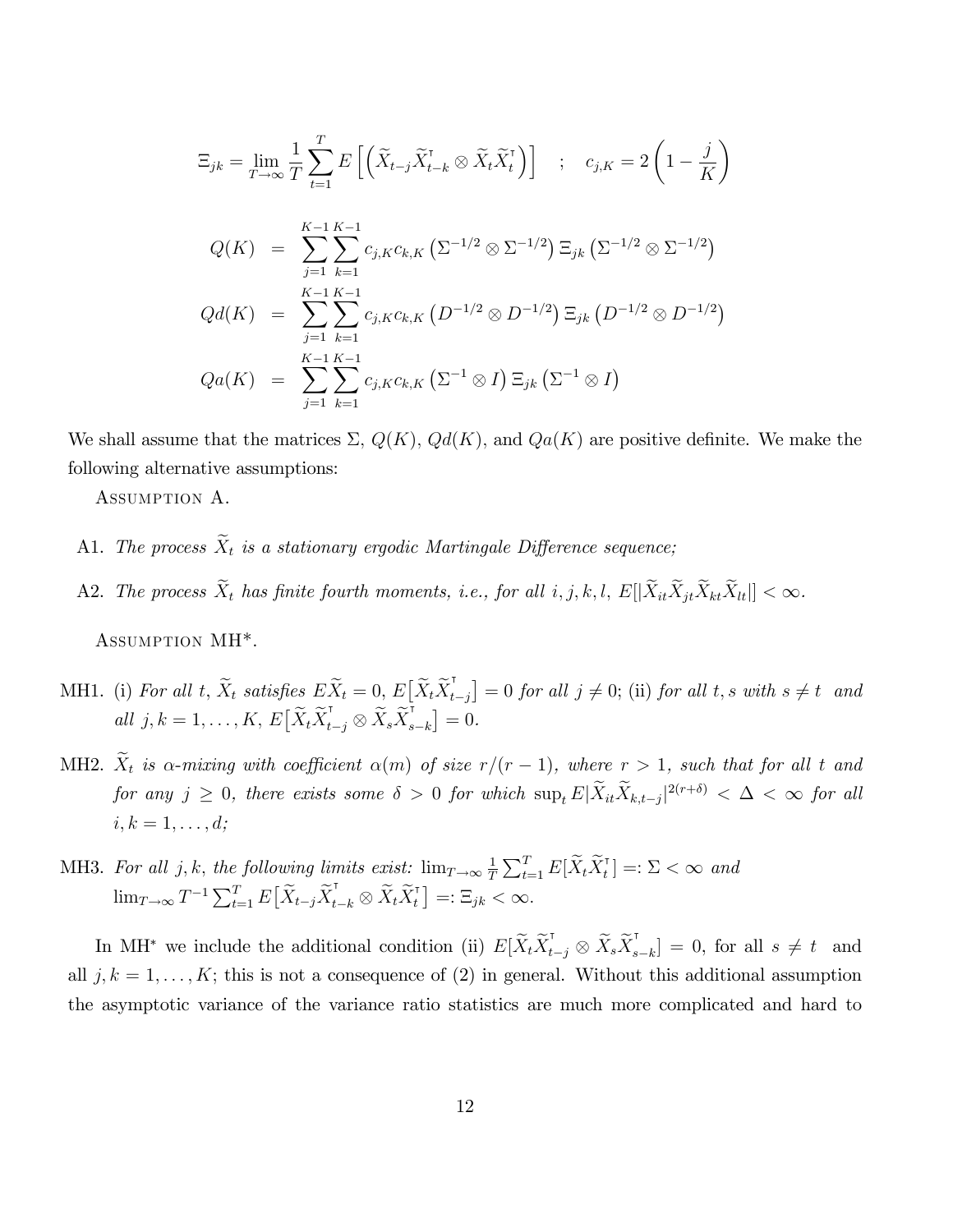estimate.<sup>7</sup> Condition MH1(ii) is satisfied automatically under the martingale hypothesis, which itself is consistent with any kind of nonlinear multivariate ("semi-strong") GARCH process. In assumption A, we have assumed strict stationarity, whereas this is not required in MH (although certain sums have to converge in MH3, which would rule out explosive nonstationarity). In section 6 below we will extend conditions A to allow for a time varying mean (that has to be estimated) and a time varying variance. In  $\text{MH}^*$  we have assumed higher moments depending on the mixing decay rate, whereas for assumption A only four moments are required and no explicit mixing conditions are employed. It should be noted therefore that the conditions  $A$  and  $MH^*$  are non-nested. We further note that under the assumption that returns are i.i.d. (referred to as RW1 in Campbell, Lo, and MacKinlay (1997), the CLT's below are valid under only second moments, Brockwell and Davies (1991, Theorem 7.2.2), due to the self normalization present in the sample autocorrelations.

We next present our main result.

THEOREM 1. Suppose that either Assumption A or  $MH^*$  holds. Then,

$$
\sqrt{T} \text{vec} \left( \widehat{VR}_{+}(K) - I_{d} \right) \implies N(0, Q(K))
$$
  

$$
\sqrt{T} \text{vec} \left( \widehat{VRd}_{+}(K) - \widehat{\Gamma d}(0) \right) \implies N(0, Qd(K))
$$
  

$$
\sqrt{T} \text{vec} \left( \widehat{VRa}_{+}(K) - I_{d} \right) \implies N(0, Qa(K)).
$$

Asymptotic results for the corresponding two-sided statistics can be derived using the matrix transformation argument of Magnus and Neudecker (1980). In the paper it is shown that for any square matrix  $A, \frac{1}{2}$  $\frac{1}{2}$ vech  $(A + A^{\dagger}) = L\frac{1}{2}$  $\frac{1}{2}(I+K)$  vec  $(A) = D^+$ vec  $(A)$  where L and K are the so-called elimination and commutation matrices, respectively, and  $D^+$  is the Moore-Penrose pesudoinverse of the duplication matrix. The reader is referred to their paper (Lemma  $3.1$  and  $3.6$ ) for precise definition of the matrices. It now follows that

$$
\sqrt{T} \text{vech}\left(\widehat{VR}(K) - I_d\right) \Longrightarrow N\left(0, S(K)\right),\tag{16}
$$

<sup>7</sup>In particular, the asymptotic variance of  $\widehat{VR}_+(K)$ , for example, becomes

$$
Q^{LM}(K) = \sum_{j=1}^{K-1} c_{j,K}^2 \left( \Sigma^{-1/2} \otimes \Sigma^{-1/2} \right) \Xi_{jj} \left( \Sigma^{-1/2} \otimes \Sigma^{-1/2} \right)
$$
  
+ 
$$
\sum_{j=1}^{K-1} \sum_{k=1}^{K-1} c_{j,K} c_{k,K} \left( \Sigma^{-1/2} \otimes \Sigma^{-1/2} \right) \Upsilon_{jk} \left( \Sigma^{-1/2} \otimes \Sigma^{-1/2} \right)
$$
  

$$
\Upsilon_{jk} = \lim_{T \to \infty} \frac{1}{T} \sum_{t \neq s} \sum_{E} E\left[ \left( \widetilde{X}_{t-j} \widetilde{X}_{s-k}^{\mathsf{T}} \otimes \widetilde{X}_t \widetilde{X}_s^{\mathsf{T}} \right) \right].
$$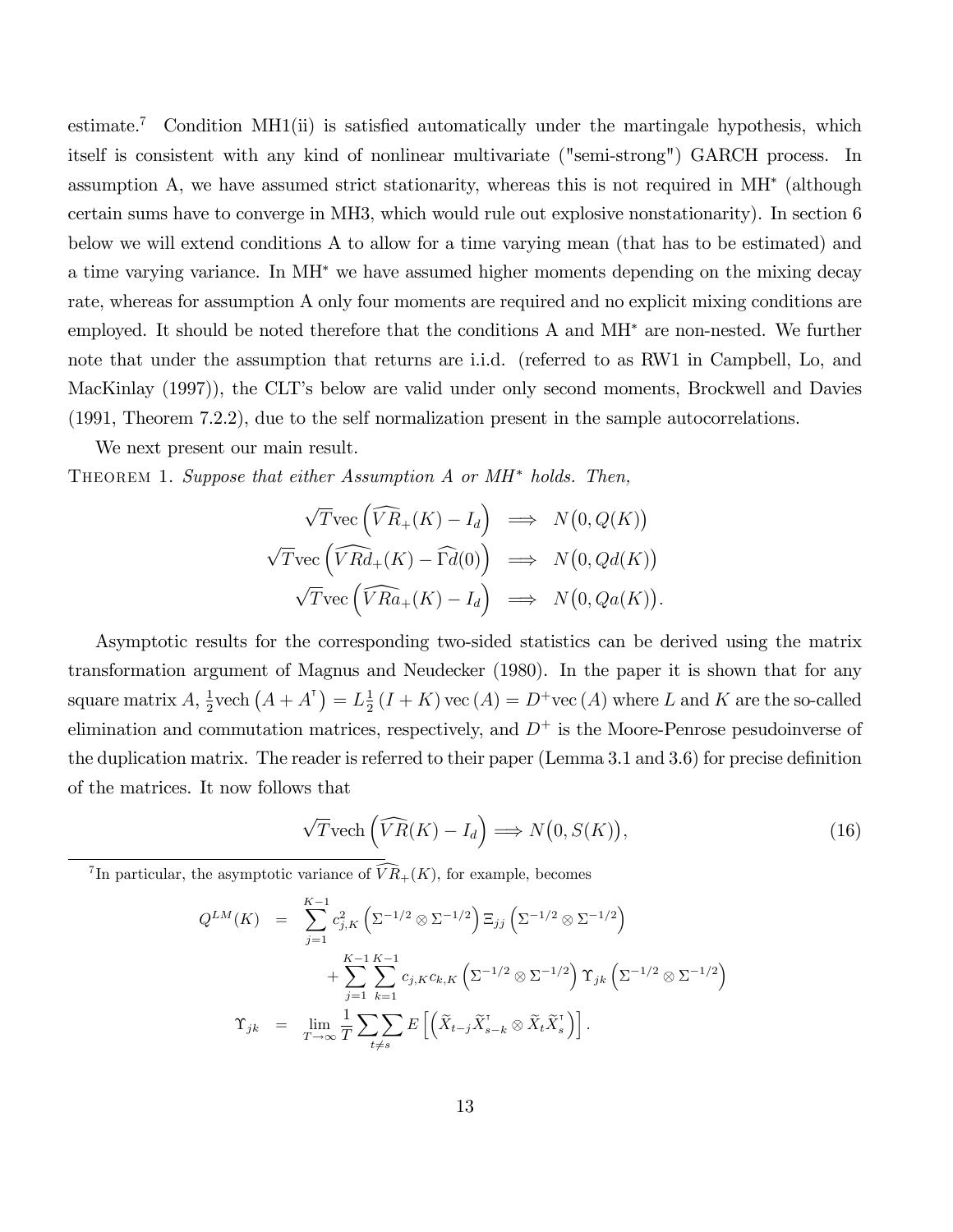where  $S(K) = D^+Q(K)D^{+^T}$ . Likewise,  $\sqrt{T}\text{vech}(\widehat{VRd}(K) - \widehat{\Gamma d}(0)) \Longrightarrow N(0, Sd(K))$  and  $\sqrt{T}\text{vech}(\widehat{VRa}(K)-I_d) \Longrightarrow N(0, Sa(K)), \text{where } S d(K) = D^+Qd(K)D^{+^{\mathsf{T}}} \text{ and } Sa(K) = D^+Qa(K)D^{+^{\mathsf{T}}}.$ We note that (under our conditions) the difference between  $\widehat{VR}^{\&}(K)$  and  $\widehat{VR}(K)$  for example is negligible, i.e.,  $O_p(T^{-1})$ , so these statistics have exactly the same limiting distribution.

Limiting distributions for smooth functions of any of the above can be easily obtained via the delta method. However, as for the eigenvalues of the statistics, we need to employ a different approach as they are not smooth functions of the variance ratio matrix in general. Specifically, Eaton and Tyler (1991, Theorem 3.2) show that if the random symmetric matrix  $\sqrt{T}(\widehat{VR}(K) - I_d)$  converges in distribution to a matrix random variable, denoted W, then with  $i_d = (1, 1, \ldots, 1)^T$ 

$$
\sqrt{T}\left(\varphi(\widehat{VR}(K)) - i_d\right) \Longrightarrow \varphi(W),\tag{17}
$$

where  $\varphi(VR(K))$  and  $\varphi(W)$  are  $d \times 1$  vectors of ordered eigenvalues  $\lambda_j \in \varphi(VR(K))$  and  $\lambda_j^* \in \varphi(W)$ , respectively. Using the continuous mapping theorem (and/or the delta method) on (11), we may also derive asymptotics for the functions of univariate eigenvalues. For instance,

$$
\sqrt{T}\left(\sum_{j=1}^d \lambda_j - d\right) \Longrightarrow \sum_{j=1}^d \lambda_j^*.
$$

From the expressions in Theorem 1 we can obtain pointwise confidence intervals for scalar functions of the matrices  $\widehat{VR}(K)$  or  $\widehat{VRd}(K) - \widehat{\Gamma d}(0)$  or  $\widehat{VRa}(K)$ . Specifically, let

$$
\widehat{\Xi}_{jk} = \frac{1}{T} \sum_{t=\max\{j,k\}+1}^{T} \left(X_{t-j} - \overline{X}\right) \left(X_{t-k} - \overline{X}\right)^{\mathsf{T}} \otimes \left(X_{t} - \overline{X}\right) \left(X_{t} - \overline{X}\right)^{\mathsf{T}}
$$
(18)

$$
\widehat{Q}(K) = \sum_{j=1}^{K-1} \sum_{k=1}^{K-1} c_{j,K} c_{k,K} \left( \widehat{\Sigma}^{-1/2} \otimes \widehat{\Sigma}^{-1/2} \right) \widehat{\Xi}_{jk} \left( \widehat{\Sigma}^{-1/2} \otimes \widehat{\Sigma}^{-1/2} \right). \tag{19}
$$

Similarly, we may define  $\hat{Q}d(K)$ , replacing  $\hat{\Sigma}^{-1/2}$  by  $\hat{D}^{-1/2}$  in (19) and we may define  $\hat{Q}a(K)$ , replacing  $\hat{\Sigma}^{-1/2} \otimes \hat{\Sigma}^{-1/2}$  by  $\hat{\Sigma}^{-1} \otimes I$  in (19).

COROLLARY 1. Suppose that either Assumption A or MH<sup>\*</sup> holds, then the estimator  $\widehat{Q}(K)$ is weakly consistent for  $Q(K)$  (likewise,  $\widehat{Q}d(K)$  and  $\widehat{Q}a(K)$  are weakly consistent for  $Qd(K)$  and  $Qa(K)$ , *i.e.*,

$$
\widehat{Q}(K) \xrightarrow{P} Q(K).
$$

Note that under the Lo and MacKinlay (1988) condition H4 we have  $\Xi_{jk} = 0$  for  $j \neq k$ , so that the asymptotic variance simplifies, a little. The commonly used standard error (actually, the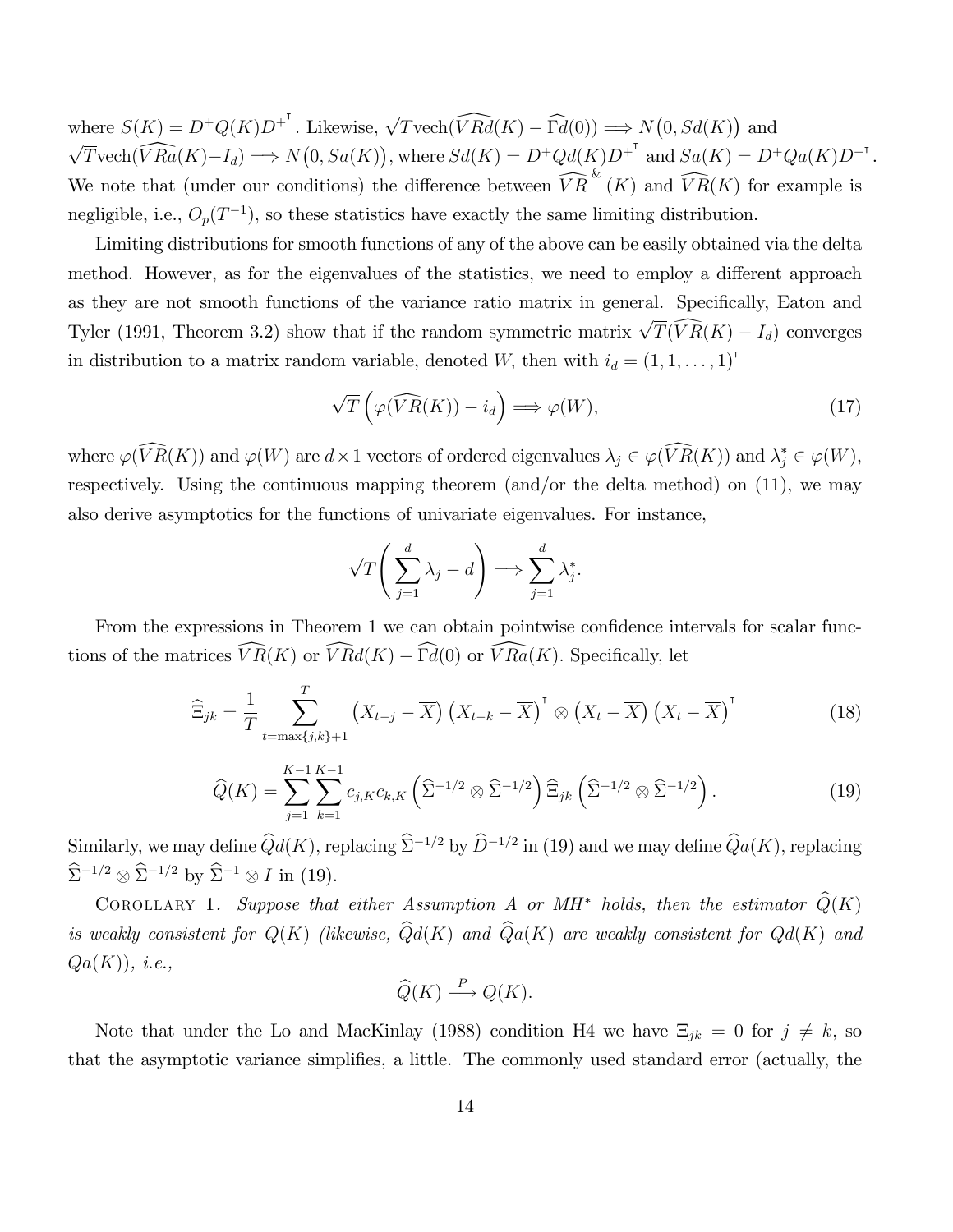multivariate generalization thereof) derived from

$$
\widehat{Q}_{LM}(K) = \sum_{j=1}^{K-1} c_{j,K}^2 \left( \widehat{\Sigma}^{-1/2} \otimes \widehat{\Sigma}^{-1/2} \right) \widehat{\Xi}_{jj} \left( \widehat{\Sigma}^{-1/2} \otimes \widehat{\Sigma}^{-1/2} \right)
$$
(20)

reflects this structure. Similar results hold for  $\hat{Q}d_{LM}(K)$  and  $\hat{Q}a_{LM}(K)$ . In the iid case, we further have  $\Xi_{jj} = \Sigma \otimes \Sigma$  and:  $Q_{iid}(K) = \sum_{j=1}^{K-1} c_{j,K}^2 I_{d^2}$ ,  $\widehat{Q}d_{iid}(K) = \sum_{j=1}^{K-1} c_{j,K}^2(\widehat{\Gamma d}(0) \otimes \widehat{\Gamma d}(0)),$  and  $\widehat{Q}a_{iid}(K) = \sum_{j=1}^{K-1} c_{j,K}^2(\widehat{\Sigma}^{-1} \otimes \widehat{\Sigma}).$  In the scalar case these are all nuisance parameter free. As we show in the application, the standard errors can be quite different; generally speaking the standard errors from  $\widehat{Q}(K)$  are larger than the standard errors from  $\widehat{Q}_{LM}(K)$ , which in turn are larger than the standard errors from the i.i.d special case  $\widehat{Q}_{iid}(K) = \sum_{j=1}^{K-1} c_{j,K}^2 I_{d^2}$ .

Alternative inference methods such as self-normalization, or bootstrap and subsampling may give better results, although they are designed to accommodate the more general uncorrelatedness assumption that allows  $E\left[\widetilde{X}_t \widetilde{X}_t^{\intercal}\right]$  $\widetilde{X}_{t-j}\otimes \widetilde{X}_s\widetilde{X}_s^{\intercal}$  $\begin{bmatrix} s_{s-k} \end{bmatrix} \neq 0$  for some  $s \neq t$ . The readers are directed to Lobato (2001) and Whang and Kim (2003) for description of these methods. In the Appendix we present a bias correction method based on asymptotic expansions, which may give better performance for long lags.

Now we derive the asymptotic normality of the two parameter variance ratio statistics

$$
\widehat{VR}_{+}^{*}(K,L)=\widehat{VR}(L)^{-1/2}\times\widehat{VR}(K)\times\widehat{VR}(L)^{-1/2}.
$$

COROLLARY 2. Suppose that Assumption A or  $MH^*$  holds. Then,

$$
\sqrt{T} \text{vec} \left( \widehat{VR}_+^*(K, L) - I_d \right) \Longrightarrow N\big(0, Q(K, L)\big),
$$

where

$$
Q(K, L) = \sum_{j=1}^{K-1} \sum_{k=1}^{K-1} \tilde{c}_{j,K,L} \tilde{c}_{k,K,L} \left( \Sigma^{-1/2} \otimes \Sigma^{-1/2} \right) \Xi_{jk} \left( \Sigma^{-1/2} \otimes \Sigma^{-1/2} \right),
$$
  

$$
\tilde{c}_{j,K,L} = c_{j,K} - c_{j,L} = \frac{K-L}{KL} j1(j \le L-1) + \left( 1 - \frac{j}{K} \right) 1(L \le j \le K-1).
$$

Similar results hold for the other two parameter statistics. Note that under the iid case,

$$
Q_{iid}(K, L) = \sum_{j=1}^{K-1} \tilde{c}_{j, K, L}^2 I_{d^2}
$$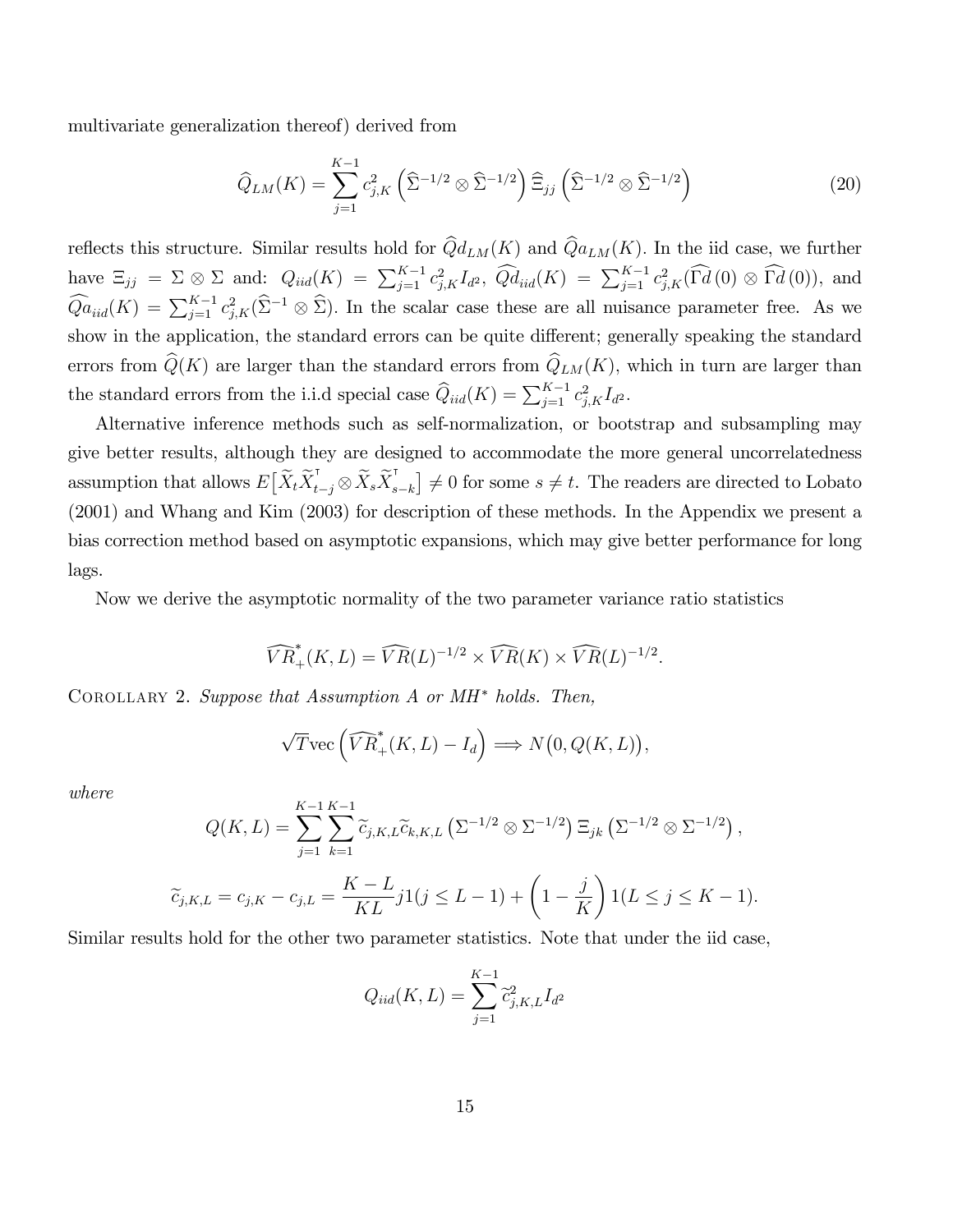We can compare the relative efficiency of the two parameter variance ratio estimator  $\widehat{VR}_{+}^{*}(LJ, L)$ relative to the one parameter variance ratio estimator  $\widehat{VR}_+(J)$ , for any positive integers L, J. We show that the relative efficiency (when returns are iid) for the general  $J, L \geq 2$  case is

$$
\frac{Q_{iid}(LJ, L)}{LQ_{iid}(J)} = \frac{\sum_{j=1}^{JL-1} \tilde{c}_{j, JL, L}^{2}}{L\sum_{j=1}^{J-1} c_{j, J}^{2}}
$$

$$
= \frac{(2J-2)L^{2}+1}{L^{2}(2J-1)}
$$

$$
= 1 - \frac{L^{2}-1}{L^{2}(2J-1)} > 2/3
$$

$$
< 1.
$$

This gives quite modest improvements in efficiency.

## 5 Alternative Hypotheses

There are many plausible alternative hypotheses to our null. We look in detail at several alternative models in this section.

#### 5.1 Multivariate Fads Model

We consider an alternative to the efficient market hypothesis  $(2)$ , which allows for temporary misspricing through fads but assures that the rational price dominates in the long run. Consider the multivariate fads model for log prices:

$$
p_t^* = \mu + p_{t-1}^* + \varepsilon_t \tag{21}
$$

$$
p_t = p_t^* + \eta_t,\tag{22}
$$

where  $\varepsilon_t$  is iid with mean zero and variance matrix  $\Omega_{\varepsilon}$ , while  $\eta_t$  is a stationary weakly dependent process with unconditional variance matrix  $\Omega_{\eta}$ , and the two processes are mutually independent. It follows that the observed return satisfies

$$
X_t = p_t - p_{t-1} = \varepsilon_t + \eta_t - \eta_{t-1}.
$$
\n(23)

This is a multivariate generalization of the scalar Muth (1960) model, which was advocated in Poterba and Summers (1988). It allows actual prices  $p$  to deviate from fundamental prices  $p^*$  but only in the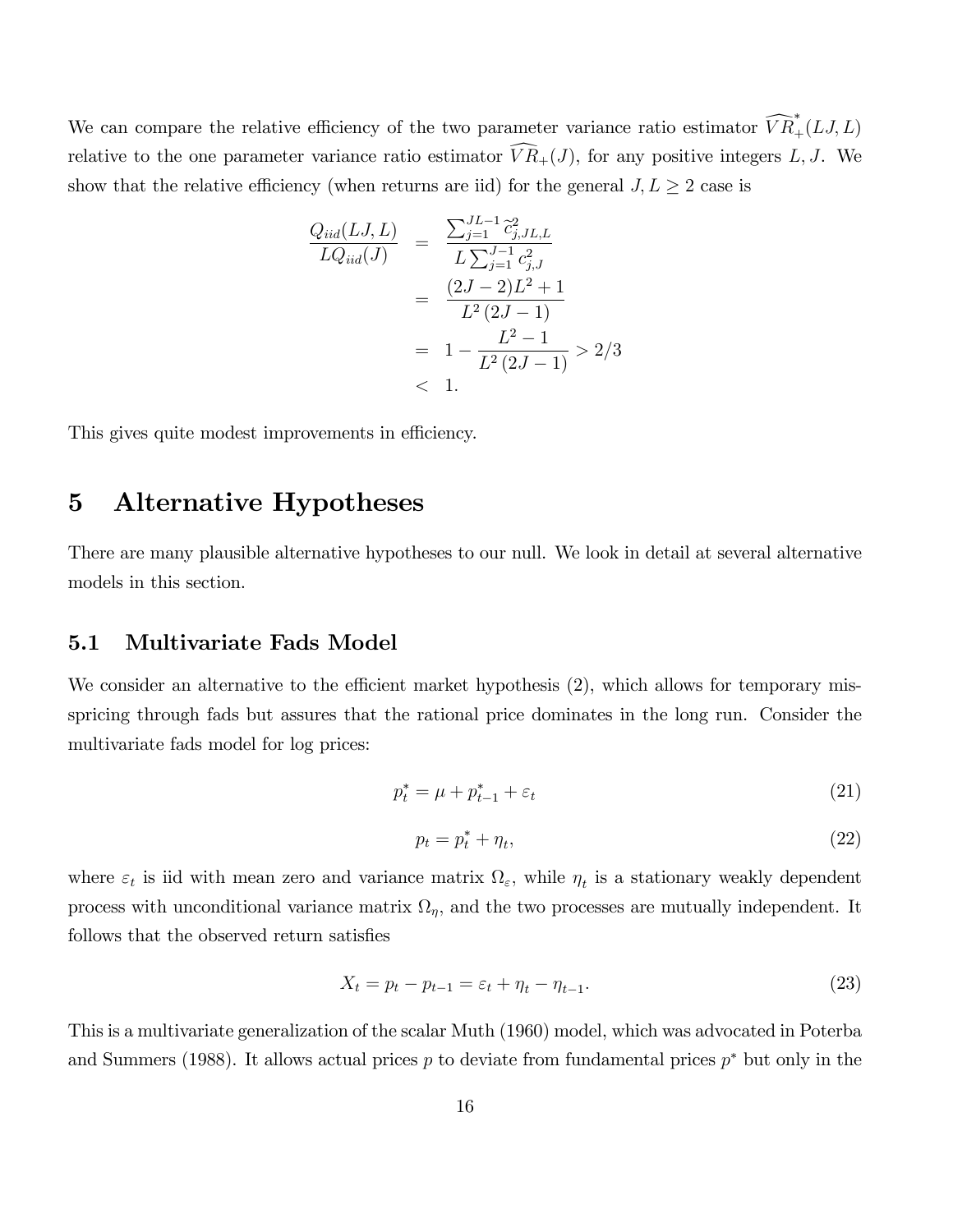short run through the fad process  $\eta_t$ . This process is a plausible alternative to the efficient markets hypothesis. If  $\eta_t$  were i.i.d., then  $X_t$  would be (to second order) an MA(1) process, which is a structure implied by a number of market microstructure issues (Hasbrouck (2005)). In this case,

$$
VR(K) = I + (1 - \frac{1}{K})(\Gamma(1) + \Gamma(1)^{\mathsf{T}}) = I - 2(1 - \frac{1}{K})(\Omega_{\varepsilon} + 2\Omega_{\eta})^{-1/2} \Omega_{\eta} (\Omega_{\varepsilon} + 2\Omega_{\eta})^{-1/2}.
$$

In general, however,  $\eta_t$  might have any type of weak dependence structure. We next derive a restriction on the long run variance ratio statistic that should reflect the fads process. We do not restrict the fads process, and so can only obtain long run implications.

Consider the  $K$  period returns

$$
X_t(K) = p_t - p_{t-K} = \sum_{s=t-K}^t \varepsilon_s + \sum_{s=t-K}^t (\eta_s - \eta_{s-1}) = \sum_{s=t-K}^t \varepsilon_s + \eta_t - \eta_{t-K}.
$$

These have variance

$$
\Sigma_K = \text{var}(X_t(K)) = \text{var}\left(\sum_{s=t-K}^t \varepsilon_s\right) + \text{var}\left(\eta_t - \eta_{t-K}\right)
$$
  
= 
$$
KE\varepsilon_s \varepsilon_s^{\mathsf{T}} + E\left((\eta_t - \eta_{t-K})(\eta_t - \eta_{t-K})^{\mathsf{T}}\right) = K\Omega_{\varepsilon} + \Omega_{\eta}(K),
$$

where  $\Omega_{\eta}(k) = \text{var}(\eta_t - \eta_{t-k}) \geq 0, k = 1, 2, \dots$  Therefore,  $VR(K) = \Sigma_1^{-1/2} \Sigma_K \Sigma_1^{-1/2} / K$  and  $V R d(K) = D_1^{-1/2} \Sigma_K D_1^{-1/2} / K$ . The next result shows the behaviour of this variance ratio statistic in long horizons.

THEOREM 2. Suppose that the multivariate fads model (21)-(22) holds and suppose that  $\text{cov}(\eta_{t+j}, \eta_t) \rightarrow$ 0 as  $j \to \infty$ . Then,  $VR(\infty) = \lim_{K \to \infty} VR(K) = I + \sum_{j=1}^{\infty} (\Gamma(j) + \Gamma(j)^{\top})$  exists. Further suppose that  $\Omega_{\eta}(1) > 0$ . Then,

$$
VR(\infty) < I_d
$$

in the matrix partial order sense. Likewise,  $VRd(\infty) = \lim_{K \to \infty} VRd(K)$  exists, and

$$
VRd(\infty) < \Gamma d(0).
$$

This result generalizes the existing results for the scalar fads process, which amount to  $VRd_{ii}(\infty) \leq$  $\Gamma d_{ii}(0)$  for  $i = 1, \ldots, d$ . In Theorem 2, we obtain stronger constraints on the off diagonal elements of  $V R d(\infty)$  and  $VR(\infty)$ .

We consider what happens to the long horizon variance ratio statistic under the fads model. We will consider the case where  $K \to \infty$  as  $T \to \infty$  such that  $K/T \to 0$  (in contrast with the framework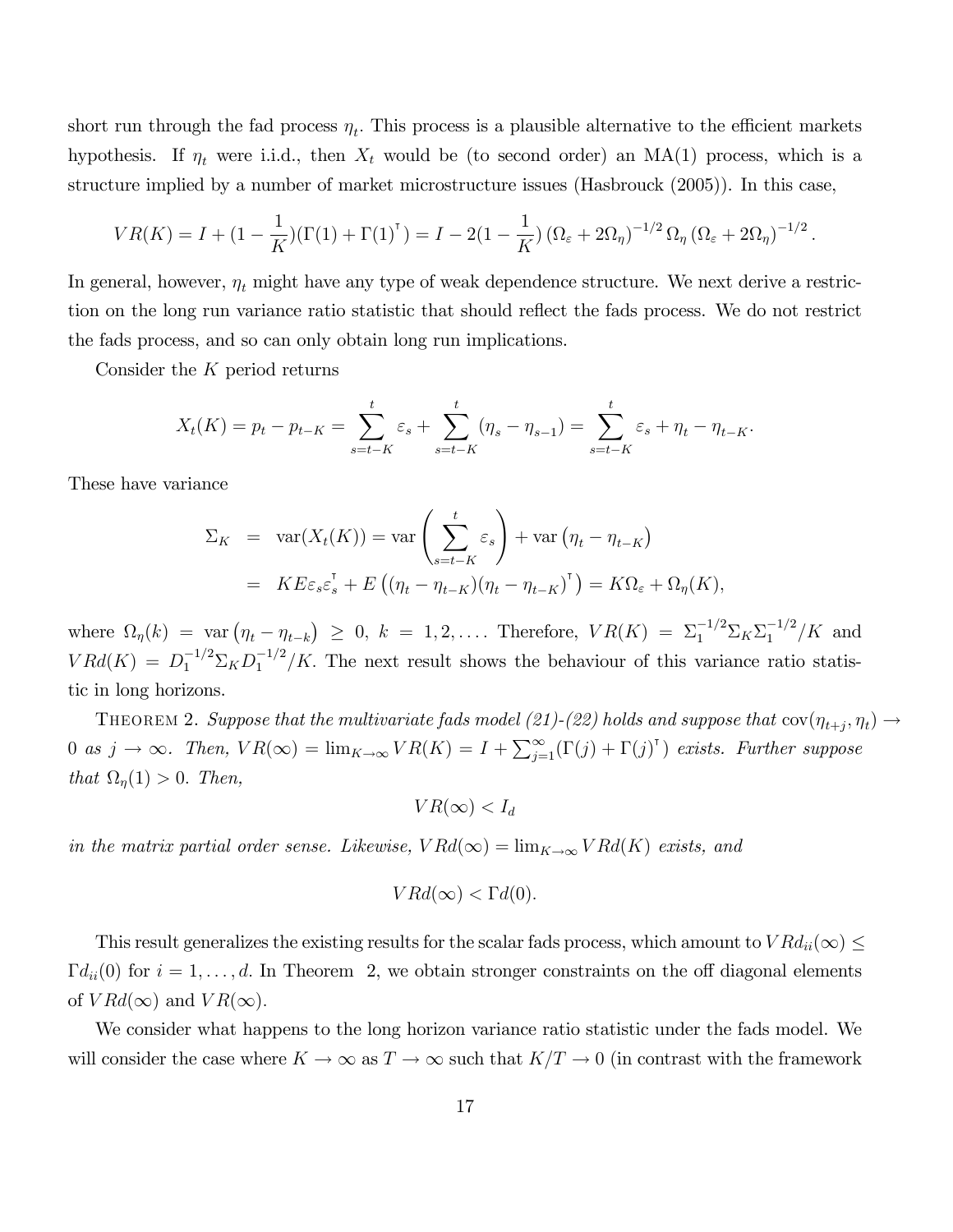of Richardson and Stock (1989)): The consistency follows from the theory for the long run variance ratio, Parzen (1957), Andrews (1991), and Liu and Wu (2010). We adopt the framework of Liu and Wu (2010) and suppose that

$$
X_t = R(\ldots, e_{t-1}, e_t),
$$

where  $e_t$  are i.i.d random vectors of length  $p \geq d$ . This includes a wide range of linear and nonlinear processes for  $\eta_t, \varepsilon_t$ . Then define

$$
\delta_t = E\left[\left\|(R(\ldots, e_0, \ldots, e_{t-1}, e_t) - R(\ldots, e'_0, \ldots, e_{t-1}, e_t))\right\|\right],
$$

where  $e'_t$  is an i.i.d. copy of  $e_t$  and  $||.||$  denotes the Euclidean norm.

ASSUMPTION B. The vector process  $X_t$  is stationary with finite fourth moments and weakly dependent in the sense that  $\sum_{t=1}^{\infty} \delta_t < \infty$ .

THEOREM 3. Suppose that the multivariate fads model (21)-(22) holds along with Assumption B. Then,

$$
\widehat{VR}(K) \stackrel{P}{\longrightarrow} VR(\infty).
$$

Likewise,  $\widehat{V R}d(K)$  consistently estimates  $V R d(\infty)$ . More generally, we could obtain the limiting distribution of  $\widehat{VR}(K) - VR(K)$  under either fixed K or K increasing asymptotics applying the methods of Liu and Wu (2010), but the limiting variance in either case is going to be very complicated.

#### 5.2 Bubble Process

Several authors argue that the frequently observed excessive volatility in stock prices may be attributed to the presence of speculative bubbles. Blanchard and Watson (1982) and Flood and Hodrick (1986), inter alia, demonstrate in a theoretical framework that bubble components potentially generate excessive volatility. There is some debate about whether these constitute rational adjustment to fundamental pricing rules or arise from more behavioural reasons. Recently, Phillips and Yu (2010) and Phillips, Shi, and Yu (2012) have considered the following class of "bubble processes" for  $(\log)$  prices  $p_t$ 

$$
p_{t} = p_{t-1} \mathbb{1} \left( t < \tau_{e} \right) + \delta_{T} \mathbb{1} \left( \tau_{e} \leq t \leq \tau_{f} \right) p_{t-1} + \left( \sum_{s=\tau_{f}+1}^{t} \varepsilon_{s} + p_{\tau_{f}}^{*} \right) \mathbb{1} \left( t > \tau_{f} \right) + \varepsilon_{t} \mathbb{1} \left( t \leq \tau_{f} \right), \tag{24}
$$

where  $p_{\tau_f}^*$  represents the restarting price after the bubble collapses at time  $\tau_f$ , and  $\delta_T = 1 + c/T^{\alpha}$ for  $\alpha \in (0, 1/2)$  and  $c > 0$ . The process is consistent with the efficient markets hypothesis during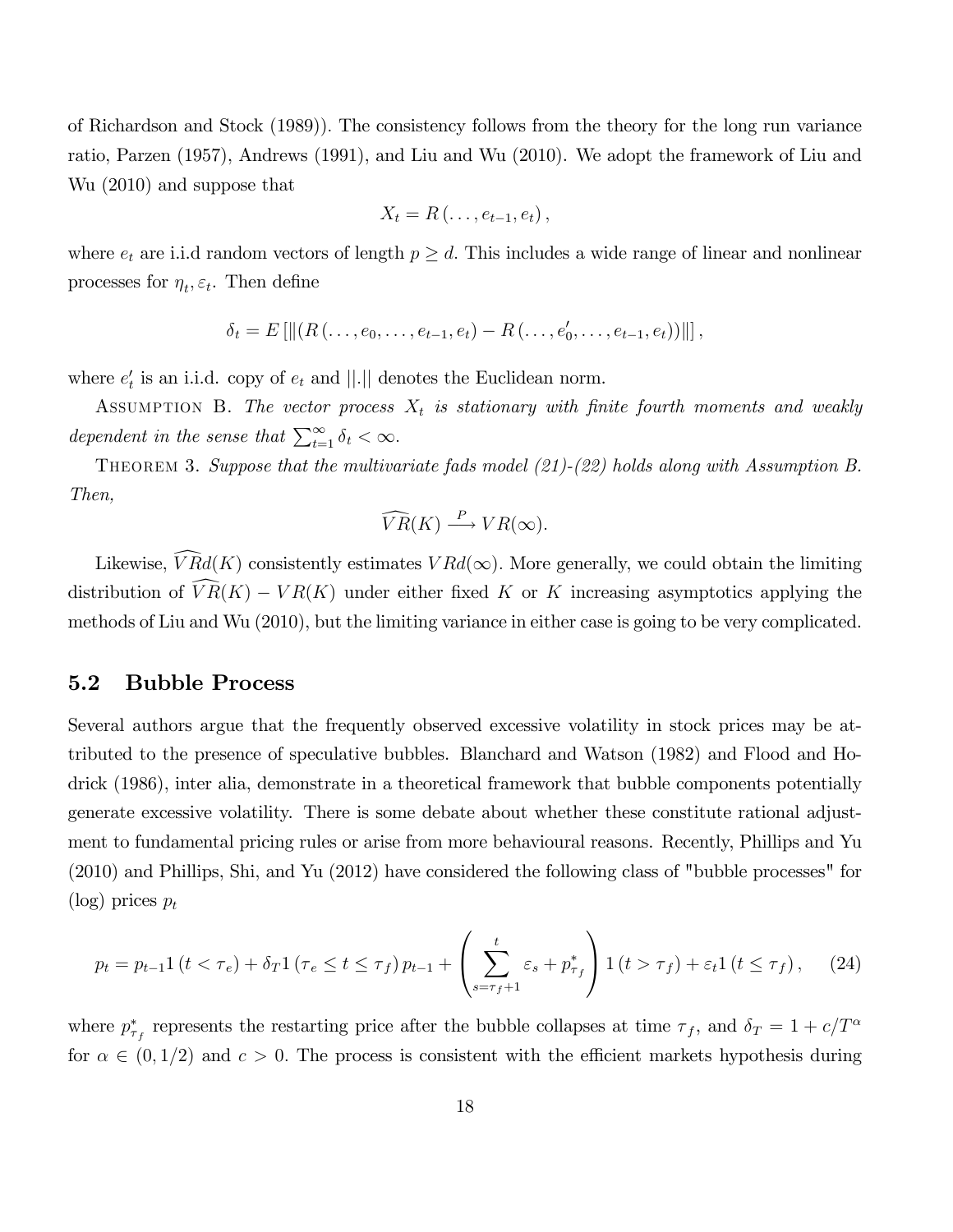$[1, \tau_e]$  and  $[\tau_f, T]$  but has an explosive "irrational" moment in the middle. They propose econometric techniques to test for the presence of a bubble and indeed multiple bubbles. One can imagine this model also holding for a vector of asset prices caught up in the same bubble, so that  $\varepsilon_t$  is a vector of shocks, the indicator function is applied coordinatewise, and the coefficient  $\delta_T$  is replaced by a diagonal matrix.

In the appendix we show that in the univariate bubble process with nontrivial bubble epoch (i.e.,  $(\tau_f - \tau_e)/T \to \tau_0 > 0$ , that, as  $T \to \infty$ 

$$
\widehat{VR}(K) \stackrel{P}{\longrightarrow} K \tag{25}
$$

for all K, so that the variance ratio statistic is greater than one for all K and gets larger with horizon. Essentially, the bubble period dominates all the sample statistics, and all return autocorrelations converge to one inside the bubble period, thereby making the ratio equal to the maximum it can achieve.

In practice, rolling window versions of the variance ratio statistics can detect the bubble period in a similar way to the Phillips, Shi and Yu (2012) statistics (although they are not explicitly designed for this purpose and are not optimal for it). Our point here is just that these two different alternative models generate opposite predictions with regard to the variance ratio. We will check this empirically below.

#### 5.3 Locally Stationary Alternatives

Suppose that  $X_t = X_{t,T}$  can be approximated by a family of locally stationary processes  $\{X_t(u),\}$  $u \in [0,1]\}$ , Dahlhaus (1997). For example, suppose that  $X_t = \varepsilon_t + \Theta(t/T)\varepsilon_{t-1}$ , where  $\Theta(\cdot)$  is a matrix of smooth functions and  $\varepsilon_t$  is iid. This allows for zones of departure from the null hypothesis, say for  $u \in U$ , where U is a subinterval of  $[0, 1]$ , e.g.,  $\Theta(u) \neq 0$  for  $u \in U$ . For example, during recessions the dependence structure may change and depart from efficient markets, but return to efficiency during normal times. This is consistent with the Adaptive Markets Hypothesis of Lo  $(2004, 2005)$  whereby the amount of inefficiency can change over time depending on " the number of competitors in the market, the magnitude of profit opportunities available, and the adaptability of the market participants".

Let  $\widetilde{X}_t(u) = X_t(u) - EX_t(u)$  and:

$$
\Sigma(u) = \text{var}(X_t(u)) = E(\widetilde{X}_t(u)\widetilde{X}_t^{\intercal}(u))
$$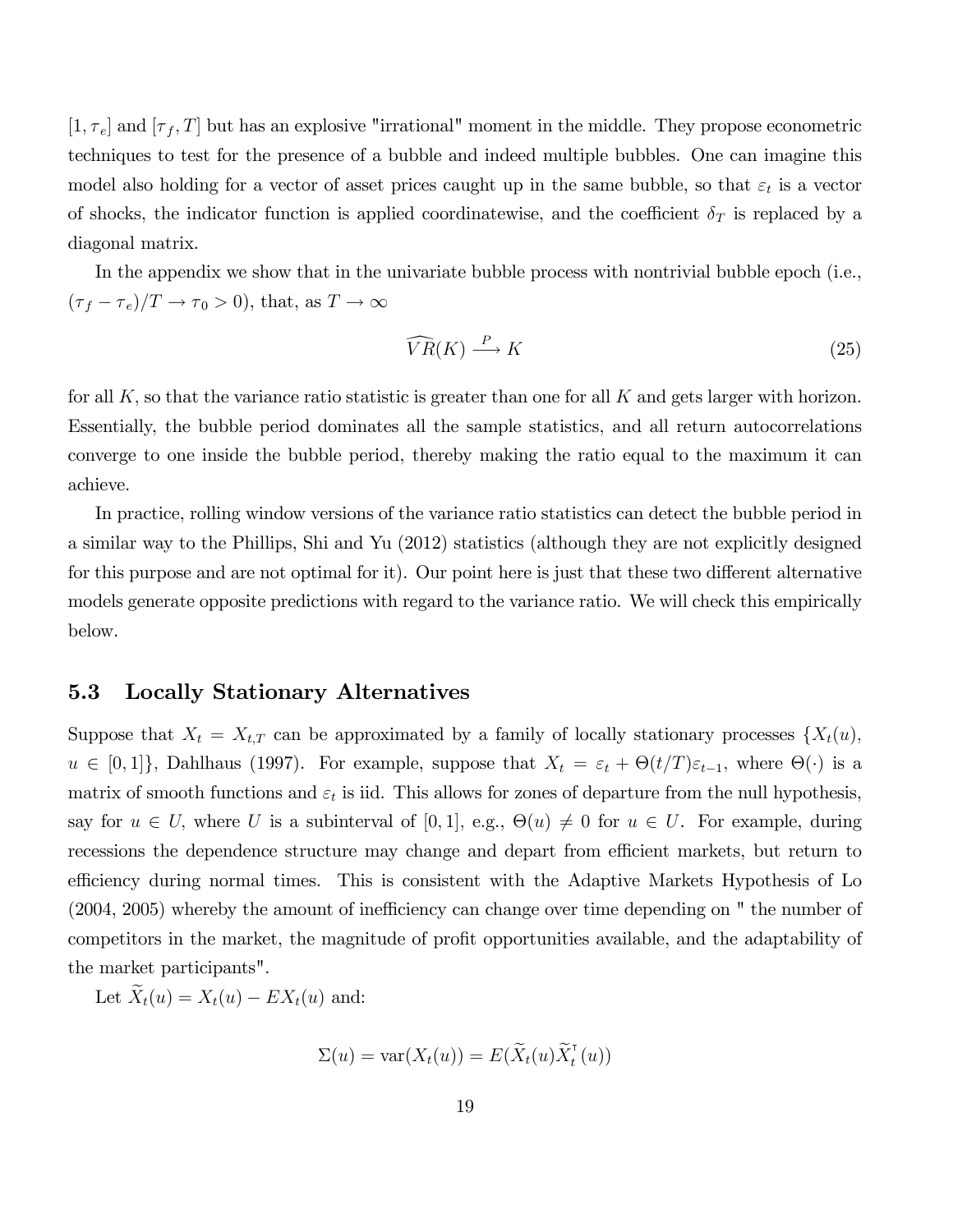$$
D(u) = \text{diag}\left\{E(\widetilde{X}_{1t}^2(u)), \dots, E(\widetilde{X}_{dt}^2(u))\right\}
$$

$$
\Psi_u(j) = E(\widetilde{X}_t(u)\widetilde{X}_{t-j}^{\mathsf{T}}(u)).
$$

The sample autocovariances converge, under some conditions, to the integrals of the autocovariances, e.g.,  $\widehat{\Psi}(j) \rightarrow \int_0^1 \Psi_u(j) du$ . Then, define

$$
\overline{\Gamma}(j) = \left(\int_0^1 \Sigma(u) du\right)^{-1/2} \int_0^1 \Psi_u(j) du \left(\int_0^1 \Sigma(u) du\right)^{-1/2}.
$$

It follows that under local stationarity

$$
\widehat{VR}(K) \stackrel{P}{\longrightarrow} I + \sum_{j=1}^{K-1} \left(1 - \frac{j}{K}\right) \left(\overline{\Gamma}(j) + \overline{\Gamma}(j)^\mathsf{T}\right).
$$

The test will have power against some alternatives where  $\Psi_u(j) \neq 0$  for  $u \in U$  and  $\Psi_u(j) = 0$  for  $u \in U^c$ .

#### 5.4 Nonlinear Processes

In general, the class of statistics we consider will not have power against all nonlinear alternatives, Hong (2000). In that case, one may work with nonlinear transformations  $Y_t = \tau(X_t)$  such as the quantile hit process, Han et al. (2014), and then calculate the "variance ratio" equivalent through (10)-(12). Wright (2000) has proposed variance ratios based on signs and ranks that have similar objectives.

## 6 Time Varying Risk Premium and Calendar Time/Seasonal **Effects**

It is now widely accepted that the risk premium is time varying, Mehra and Prescott (2008), in which case the tests discussed above are invalid in the sense that any rejection of the null hypothesis could be ascribed to omitting the risk premium. We investigate here how to adjust the variance ratio statistics and their critical values in this case. There are many papers that model the risk premium and its evolution over time. In general, one may have a parametric model for the vector of conditional means  $\mu_t(\theta_0) = E(X_t | \mathcal{F}_{t-1})$ . For example, Engle, Lilien and Robins (1987) consider a multivariate time series model consistent with the conditional CAPM where the dynamic risk premium is related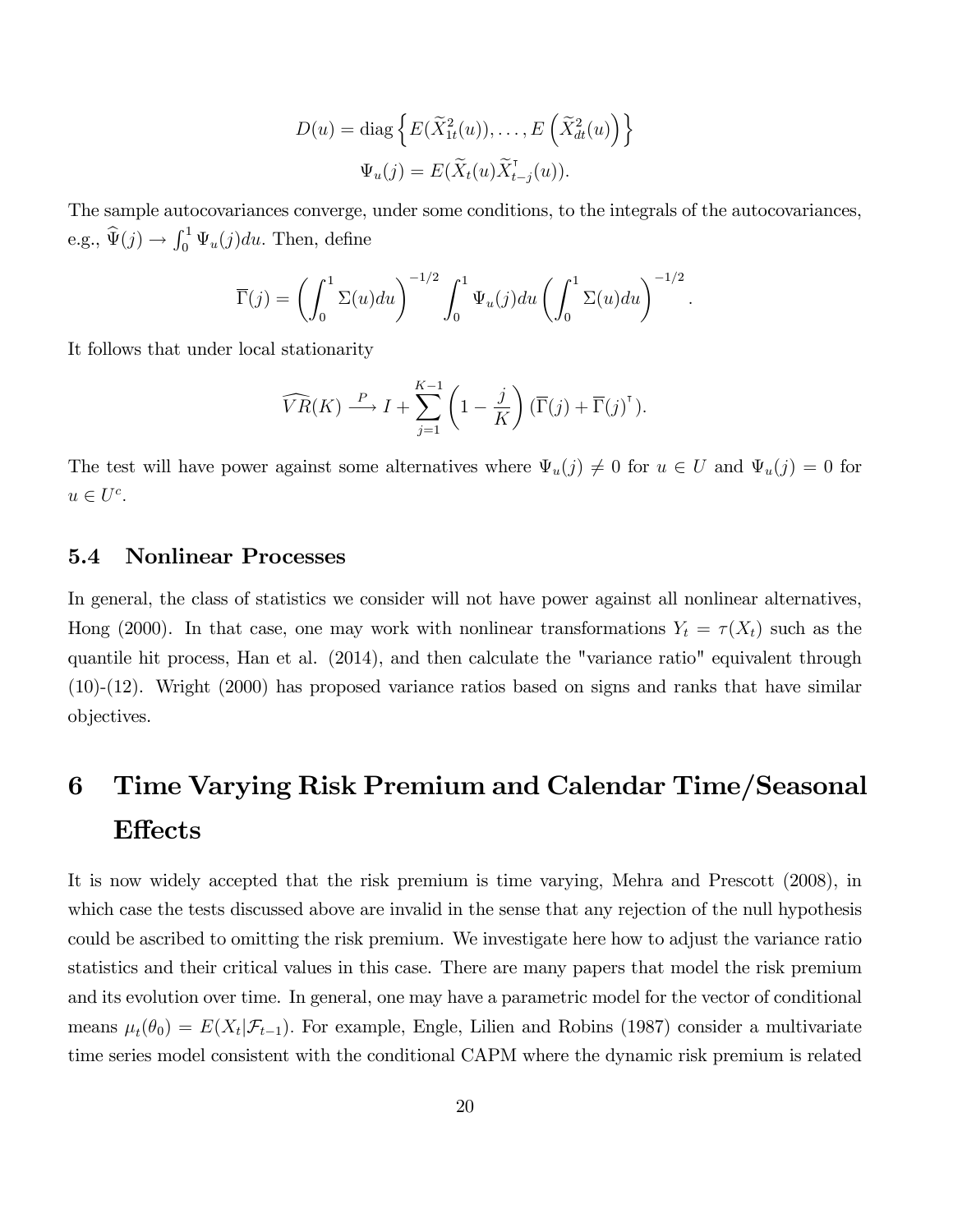to the conditional covariance matrix of returns. We could estimate the parameters of a risk premium model and then compute the variance ratio statistics on the risk adjusted returns. We note that the details vary considerably according to the model adopted but generally the estimation of the risk premium parameters would affect the asymptotic distribution of the variance ratio statistics.

We focus on an alternative nonparametric framework, i.e., rolling windows. Specifically, suppose that  $E(X_t | \mathcal{F}_{t-1}) = \mu_t$ , where

$$
\mu_t = \sum_{s=1}^{\tau} g_s(t/T) I_s(t), \tag{26}
$$

where  $g_s(.)$  are continuously differentiable but unknown vector functions representing smooth trends that vary across  $s = 1, \ldots, \tau$  and  $I_s(t) = 1(t \in J_s)$ . We suppose that  $J_s$  form a mutually exclusive and exhaustive partition of the sample, i.e.,  $\{1, \ldots, T\} = \bigcup_{s=1}^{\tau} J_s$  with  $J_s \cap J_r = \emptyset$  for  $r \neq s$ . Furthermore, we shall suppose that the categories  $J_s$  are of the same order of magnitude, i.e.,  $\#J_s = T_s$  such that  $T_s/T \to c_s$  for all  $s = 1, \ldots, \tau$  with  $\tau$  fixed and  $c_s \in (0,\infty)$ . The trends capture the idea that the risk premium is slowly varying, like Dimson, Marsh, and Staunton (2008), but precisely how this is intermediated through the partition can represent a variety of phenomenon. We think of three main cases. In the first case,  $\tau$  could be the known period of a common seasonal component and  $I_s(t) = 1(t = k\tau + s$  for some k) are then seasonal dummies, Vogt and Linton (2014). The second case is to classify observations according to how many calendar periods since a previous transaction price was observed, so that a regular Monday closing price would be three days since the last closing price was observed. This allows one to take account of public holidays like Easter and Christmas that vary over day of the week, as encountered in French and Roll (1986). These quasi seasonal effects could be consistent with a calendar time interpretation of the returns process and therefore also represent the rational part of the stock price variation. The final case is where the sets  $J_s$  are contiguous blocks of time in which case the model is capturing structural change (the change points are assumed to be known).

We suppose that for each  $J_s$  we can order the observation times  $t_{s1} < t_{s2} < \cdots < t_{sT_s}$ . Define the set of time points  $H_s(t, M, K) = \{t_{sj} : t_{sj^*-M}, \ldots, t_{sj^*}$ , where  $j^* = \arg \max_j t_j < t - K\} \cap J_s$  with cardinality  $M_t \leq M$  (at interior points  $M_t = M$ ) and then let:

$$
\widehat{\mu}_t = \sum_{s=1}^{\tau} \widehat{g}_s(t/T) I_s(t)
$$
\n
$$
\widehat{g}_s(t/T) = \frac{1}{M_t} \sum_{t_{sj} \in H_s(t,M,K)} X_{t_{sj}}.
$$
\n(27)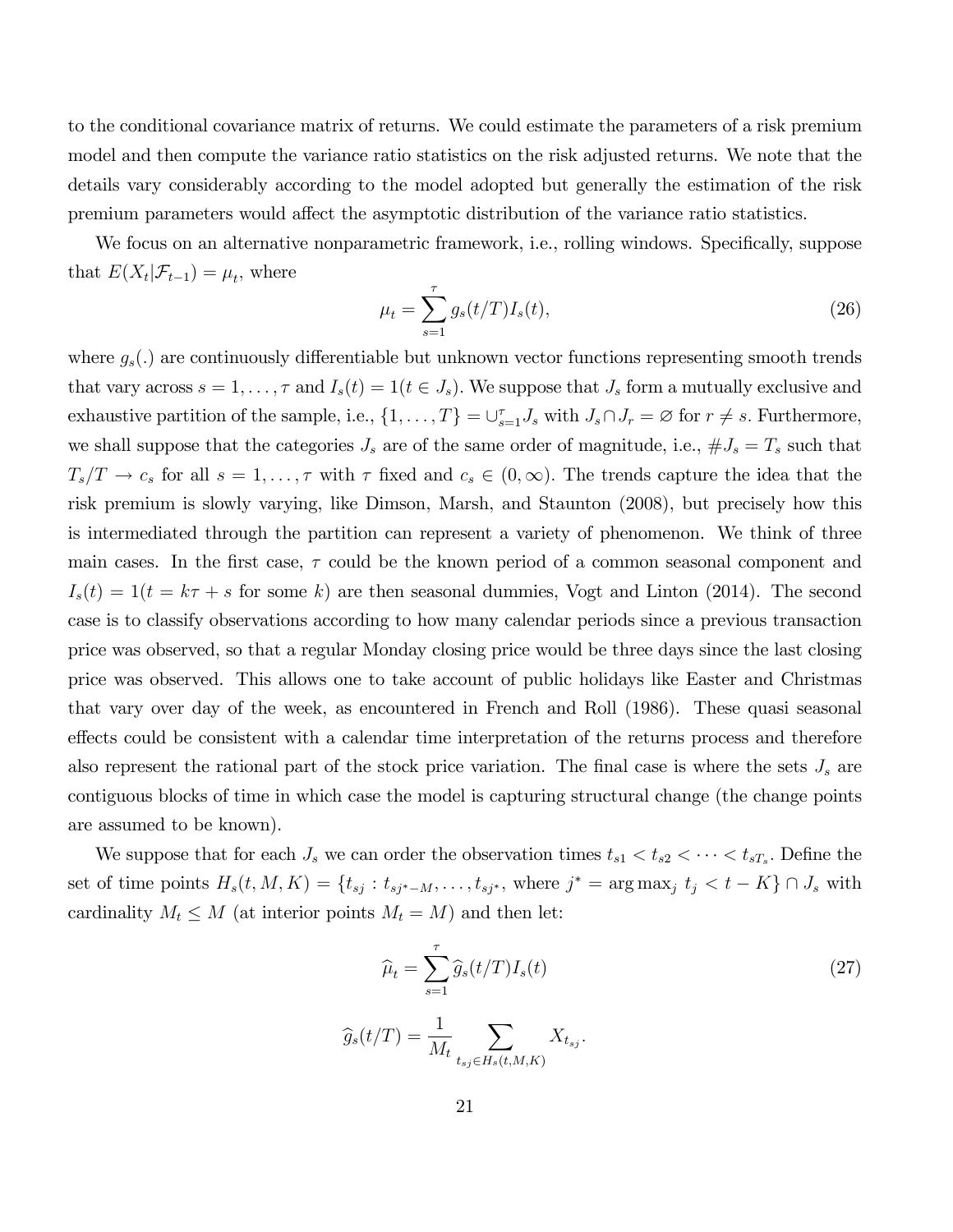In other words, for each s we smooth over time using just the observations in  $J_s$ . At the beginning of the sample, we generally have fewer observations, which necessitates the edge adjustment used above, although in our application we actually have a presample that makes such edge adjustment unnecessary (so that  $M_t = M$  for all t). In the purely periodic (seasonal) case (ignoring the edge effect) the notation can be simplified somewhat so that  $\hat{\mu}_t = \sum_{m=1}^M X_{t-(m-\lfloor K/\tau \rfloor)\tau}/M$ , where  $\lfloor a \rfloor$ denotes the greatest integer strictly less than  $a \in \mathbb{R}$ . We could consider more general kernel based estimators, but have not done so here.

Consequently, the estimator for the autocovariance matrix and variance ratio are as follows:

$$
\widehat{\Psi}(j) = \frac{1}{T} \sum_{t=j+1}^{T} \left( X_t - \widehat{\mu}_t \right) \left( X_{t-j} - \widehat{\mu}_{t-j} \right)^{\dagger}, \ j = 0, 1, 2, \dots,
$$
  

$$
\widehat{\Sigma} = \widehat{\Psi}(0) \quad ; \quad \widehat{\Gamma}(j) = \widehat{\Sigma}^{-1/2} \widehat{\Psi}(j) \widehat{\Sigma}^{-1/2};
$$
  

$$
\widehat{VR}_+(K) = I + 2 \sum_{j=1}^{K-1} \left( 1 - \frac{j}{K} \right) \widehat{\Gamma}(j).
$$

We next discuss the asymptotic properties of this modified variance ratio statistic. We require some additional assumptions

Assumption C.

C1. We suppose that for each  $J_s$  we can order the observation times:  $t_{s1} < t_{s2} < \cdots < t_{sT_s}$  such that

$$
\max_{1 \le j \le T_s - 1} |t_{sj} - t_{sj+1}| \le \frac{C}{T}
$$

for some  $C < \infty$ ;

- C2. The functions  $g_s$  are continuously differentiable on [0, 1], for all  $s = 1, ..., \tau$ .
- C3.  $M = T^{\alpha}$  with  $1/2 < \alpha < 3/4$ .
- C4. There is some deterministic family of covariance matrices  $\Omega_t$ , with  $0 < \inf_{t \ge 1} \lambda_{\min}(\Omega_t) \le$  $\sup_{t\geq 1} \lambda_{\max}(\Omega_t) < \infty$ , such that

$$
\widetilde{\widetilde{X}}_t = \Omega_t^{-1/2} \left( X_t - \mu_t \right)
$$

is stationary and ergodic (and a martingale difference sequence) and satisfies assumptions  $A$ . Furthermore, for  $j, k = 1, 2, \ldots, K$ 

$$
\lim_{T \to \infty} \frac{1}{T} \sum_{t=K+1}^T \left( \Omega_{t-j}^{1/2} \otimes \Omega_t^{1/2} \right) \otimes \left( \Omega_{t-k}^{1/2} \otimes \Omega_t^{1/2} \right) = W_{jk} < \infty.
$$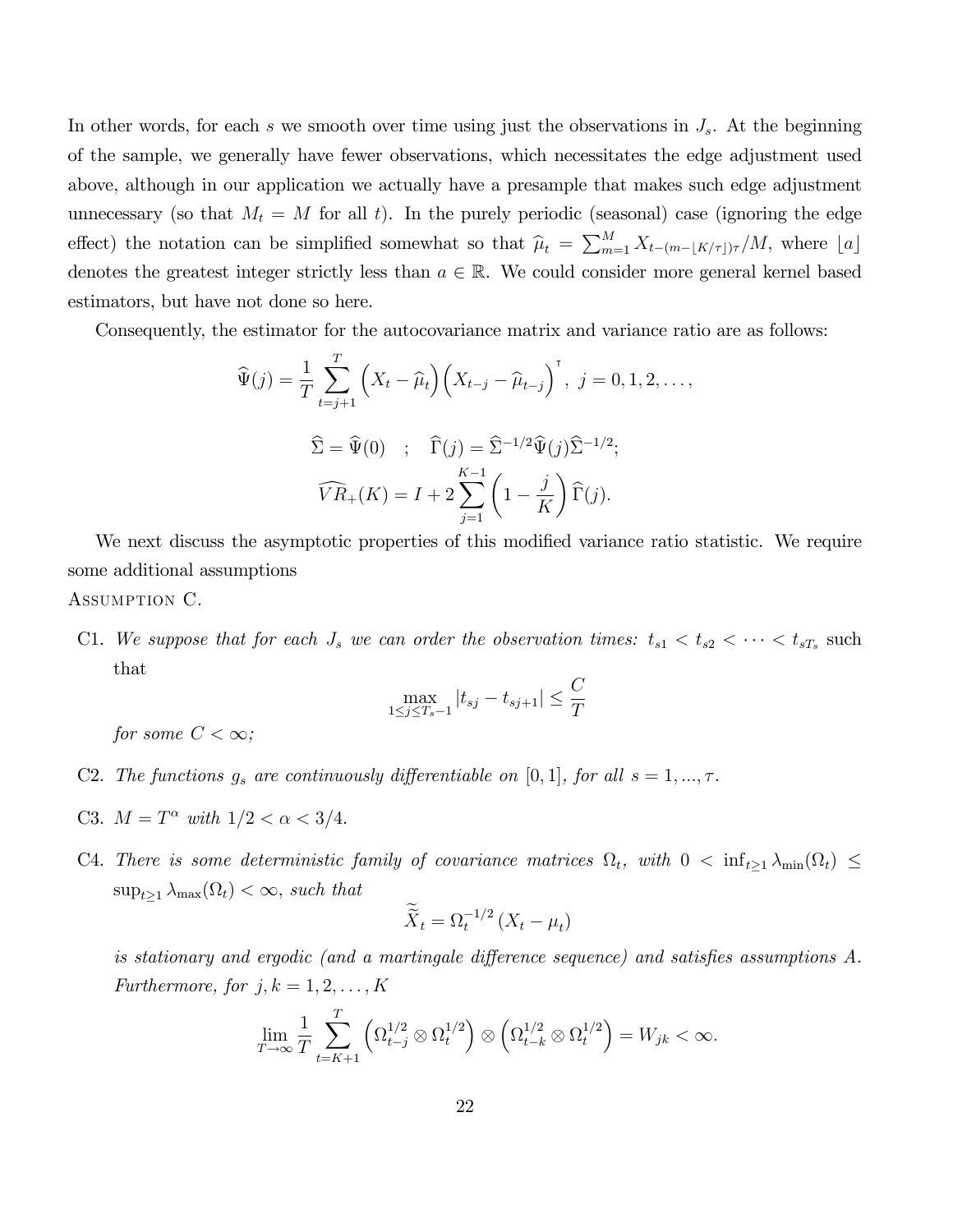Assumption C1 means that the information accumulates in the usual way so that there are no "holes" in the categories  $J_s$ . Assumption C4 allows for unconditional heteroskedasticity of general form and of course conditional heteroskedasticity is also allowed in  $X_t$ . The rate condition C3 on M is tied to the specific implementation and the smoothness condition (one derivative) that we have adopted, and can be weakened under additional restrictions elsewhere. We note that we still only require four moments and do not assume mixing conditions. We have to establish uniform consistency of  $\hat{g}_s(u)$  over  $u \in [0, 1]$ , and we use an exponential inequality for martingales of de la Peña (1999) to establish this under our weak conditions.

Define  $Q^*(K)$  as:

$$
Q^*(K) = \sum_{j=1}^{K-1} \sum_{k=1}^{K-1} c_{j,K} c_{k,K} \left( \Sigma^{-1/2} \otimes \Sigma^{-1/2} \right) \widetilde{\tilde{\Xi}}_{jk} \left( \Sigma^{-1/2} \otimes \Sigma^{-1/2} \right),
$$
  

$$
\widetilde{\tilde{\Xi}}_{jk} = \lim_{T \to \infty} \frac{1}{T} \sum_{t=\max\{j,k\}+1}^{T} \left( \Omega_{t-j}^{1/2} \otimes \Omega_t^{1/2} \right) E[\widetilde{\tilde{X}}_{t-j} \widetilde{\tilde{X}}_{t-k}^{\top} \otimes \widetilde{\tilde{X}}_t \widetilde{\tilde{X}}_t^{\top}] \left( \Omega_{t-k}^{1/2} \otimes \Omega_t^{1/2} \right).
$$

Similarly define  $Q^*(K)$  as  $Q(K)$  in (19) but with

$$
\widehat{\Xi}_{jk} = \frac{1}{T} \sum_{t=\max\{j,k\}+1}^T \left( X_{t-j} - \widehat{\mu}_{t-j} \right) \left( X_{t-k} - \widehat{\mu}_{t-k} \right)^{\mathsf{T}} \otimes \left( X_t - \widehat{\mu}_{t-j} \right) \left( X_t - \widehat{\mu}_{t-k} \right)^{\mathsf{T}}.
$$

We may similarly define  $Qd^*(K)$ ,  $Qa^*(K)$ , and  $Qd^*(K)$  and  $Qa^*(K)$ .

THEOREM 4. Suppose that assumption C holds. Then,

$$
\sqrt{T} \text{vec} \left( \widehat{VR}_+(K) - I_d \right) \Longrightarrow N\big(0, Q^*(K)\big)
$$

$$
\widehat{Q}^*(K) \stackrel{P}{\longrightarrow} Q^*(K).
$$

Likewise for  $Qd^*(K)$  and  $Qa^*(K)$ . It follows that essentially the same critical values may be used for any of the test statistics considered above.

We note that this methodology is different from rolling window variance ratio or autocorrelation tests (for example, Lo (2005)). We are only using the rolling window to take care of slowly varying trends or periodic components; we estimate the short term predictability using the whole sample and compare it to a confidence interval obtained under the null hypothesis that precludes predictability. The full rolling window analysis could be analyzed under Theorem 1 but with a smaller sample size (at least for the "pointwise case").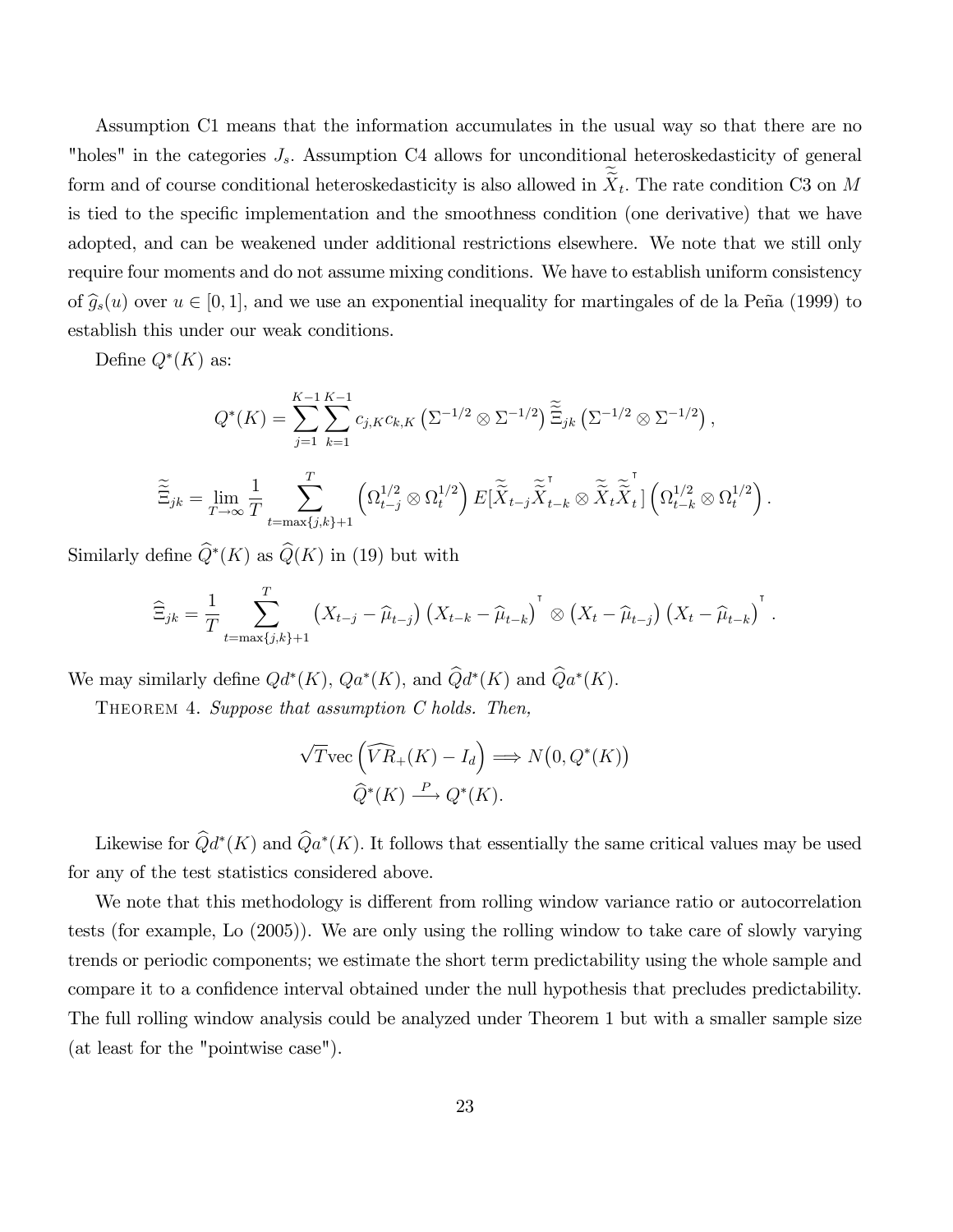## 7 Application

We apply our methodology to U.S. and U.K. stock return data. In particular, we use weekly sizesorted equal-weighted portfolio returns from the Center for Research in Security Prices (CRSP) from  $06/07/1962$  to  $27/12/2013<sup>8</sup>$ , and the weekly stock returns for FTSE100 and FTSE250 from  $13/01/1986$  to  $03/03/2014<sup>9</sup>$ . We investigate whether there has been a substantial change in the variance ratios at short-to-medium horizon over time. We analyze the effects of time-varying risk premium and seasonal effects. We also look at the variance ratios at the long horizon.

#### 7.1 Short to Medium Horizon

According to the results of Theorem 1 and Corollary 1, we give the following testing statistics

$$
[Zd(K)]_{ij} = \sqrt{T} \left( R_l^{\mathsf{T}} \widehat{Q} d(K) R_l \right)^{-1/2} \left[ R_l^{\mathsf{T}} vec \left( \widehat{V} R d_+(K) - \widehat{\Gamma} d(0) \right) \right] \Longrightarrow N(0, 1)
$$

where  $R_l$  is a  $d^2 \times 1$  vector taking the value 1 at the  $l^{th}$  place and 0 at the other places,  $1 \leq l \leq d^2$ ,  $i, j = 1, \ldots, d$ .  $[Zd_{LM}(K)]_{ij}$  and  $[Zd_{iid}(K)]_{ij}$  are defined similarly but using  $\widehat{Qd}_{LM}(K)$  and  $\widehat{Qd}_{iid}(K)$ respectively. These statistics can be used to test the specific elements of  $\widehat{VRd}_{+}(K) - \widehat{\Gamma d}(0)$  matrix. For example, we can test  $[VRd_{+}(K)]_{22} = 1$  using the statistic  $[Zd(K)]_{22}$  by setting  $l = 5$  and  $i = j = 2.$ 

We first test for the absence of serial correlation in each of three weekly size-sorted equal-weighted portfolio returns (smallest quantile, central quantile, and largest quantile). We compare with the results reported in Campbell, Lo and Mackinlay (1997, P71, Table 2.6). We divide the whole sample to three subsamples: 62:07:06-78:09:29 (848 weeks), 78:10:06-94:12:23 (847 weeks) and 94:12:30- 13:12:27 (992 weeks). Based on the multivariate variance ratio statistics  $VRd_{+}(K)$ , we test a series of hypotheses:  $[VRd_{+}(K)]_{ii} = 1$  for  $i = 1, 2, 3$ , using the statistic  $[Zd(K)]_{ii}$ ,  $[Zd_{LM}(K)]_{ii}$  and  $[Zd_{iid}(K)]_{ii}$  by setting  $l = 1, 5, 9$ . Table 1-A reports the results for the portfolio of small-size firms, Table 1-B reports the results for the portfolio of medium-size firms, and Table 1-C reports the results for the portfolio of large-size firms. We examine  $K = 2, 4, 8, 16$  as in Campbell, Lo and Mackinlay (1997).

<sup>&</sup>lt;sup>8</sup>The data are obtained from Kenneth French's Data Library. It was created by CMPT\_ME\_RETS using the 2013/12 CRSP database. It contains value- and equal-weighted returns for portfolios in Öve size quintiles. We compute weekly returns of portfolios by adding up Monday to Friday's daily returns.

 $9$ The weekly price data are obtained from Yahoo Finance. The weekly returns are calculated from the close prices.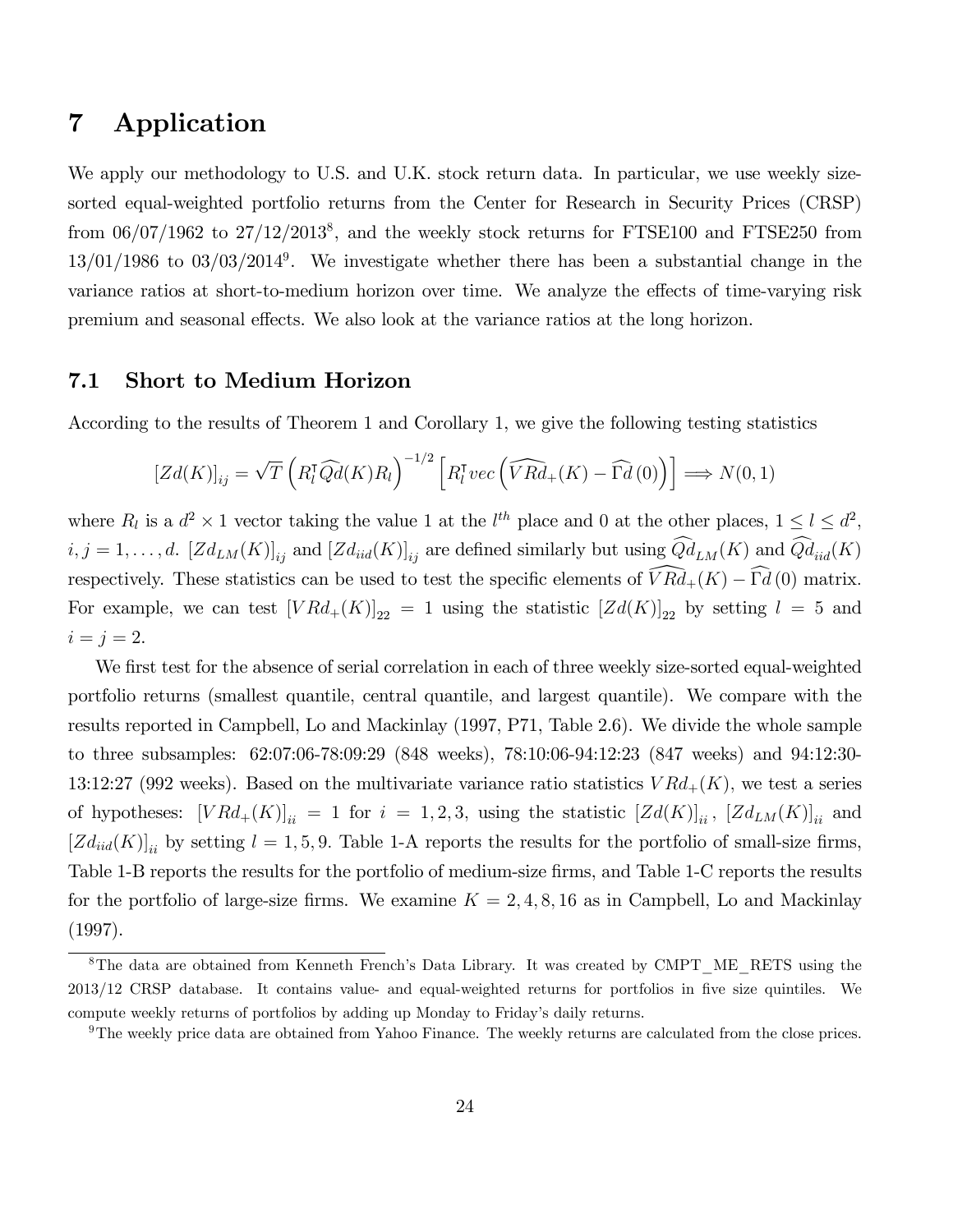|                                                                    |     |                      | Lags         |             |             |
|--------------------------------------------------------------------|-----|----------------------|--------------|-------------|-------------|
| Sample period                                                      |     | # of obs $K=2$ $K=4$ |              | $K=8$       | $K=16$      |
| A. Portfolio of firms with market values in smallest CRSP quintile |     |                      |              |             |             |
| $62:07:06 - 78:09:29$                                              | 848 | 1.43                 | 1.93         | 2.46        | 2.77        |
|                                                                    |     | $(8.82)^*$           | $(8.49)^*$   | $(7.00)^*$  | $(5.59)^*$  |
|                                                                    |     | $(8.82)^*$           | $(10.81)^*$  | $(11.00)^*$ | $(9.33)^*$  |
|                                                                    |     | $(12.46)^*$          | $(14.47)^*$  | $(14.39)^*$ | $(11.70)^*$ |
| $78:10:06 - 94:12:23$                                              | 847 | 1.43                 | 1.98         | 2.65        | 3.19        |
|                                                                    |     | $(6.20)^*$           | $(7.07)^*$   | $(7.37)^*$  | $(6.48)^*$  |
|                                                                    |     | $(6.20)^*$           | $(8.62)^*$   | $(10.69)^*$ | $(10.70)^*$ |
|                                                                    |     | $(12.52)^*$          | $(15.25)^*$  | $(16.26)^*$ | $(14.45)^*$ |
| $94:12:30 - 13:12:27$                                              | 992 | 1.21                 | 1.47         | 1.7         | 1.82        |
|                                                                    |     | $(3.30)^{*}$         | $(3.58)^*$   | $(3.35)^*$  | $(2.50)^*$  |
|                                                                    |     | $(3.30)^{*}$         | $(4.13)^{*}$ | $(4.15)^*$  | $(3.44)^*$  |
|                                                                    |     | $(6.59)^*$           | $(7.91)^*$   | $(7.43)^*$  | $(5.82)^*$  |

Table 1-A: Variance ratios for weekly small-size portfolio returns

Table 1-B: Variance ratios for weekly medium-size portfolio returns

|                                                                   |                                  |              | Lags         |              |              |
|-------------------------------------------------------------------|----------------------------------|--------------|--------------|--------------|--------------|
| Sample period                                                     | # of obs $K = 2$ $K = 4$ $K = 8$ |              |              |              | $K=16$       |
| B. Portfolio of firms with market values in central CRSP quintile |                                  |              |              |              |              |
| $62:07:06 - 78:09:29$                                             | 848                              | 1.25         | 1.54         | 1.79         | 1.91         |
|                                                                   |                                  | $(5.41)^*$   | $(5.55)^*$   | $(4.35)^*$   | $(3.22)^{*}$ |
|                                                                   |                                  | $(5.41)^*$   | $(6.41)^*$   | $(5.93)^*$   | $(4.69)^*$   |
|                                                                   |                                  | $(7.37)^*$   | $(8.42)^*$   | $(7.78)^*$   | $(6.05)^*$   |
| $78:10:06 - 94:12:23$                                             | 847                              | 1.20         | 1.37         | 1.54         | 1.56         |
|                                                                   |                                  | $(3.29)^*$   | $(3.35)^*$   | $(3.18)^*$   | $(2.14)^*$   |
|                                                                   |                                  | $(3.29)^{*}$ | $(3.72)^{*}$ | $(3.90)^{*}$ | $(2.93)^*$   |
|                                                                   |                                  | $(5.73)^*$   | $(5.80)^*$   | $(5.36)^*$   | $(3.74)^*$   |
| $94:12:30 - 13:12:27$                                             | 992                              | 0.99         | 1.05         | 1.02         | 0.89         |
|                                                                   |                                  | $(-0.02)$    | (0.38)       | (0.10)       | $(-0.38)$    |
|                                                                   |                                  | $(-0.02)$    | (0.43)       | (0.11)       | $(-0.48)$    |
|                                                                   |                                  | $(-0.04)$    | (0.78)       | (0.20)       | $(-0.78)$    |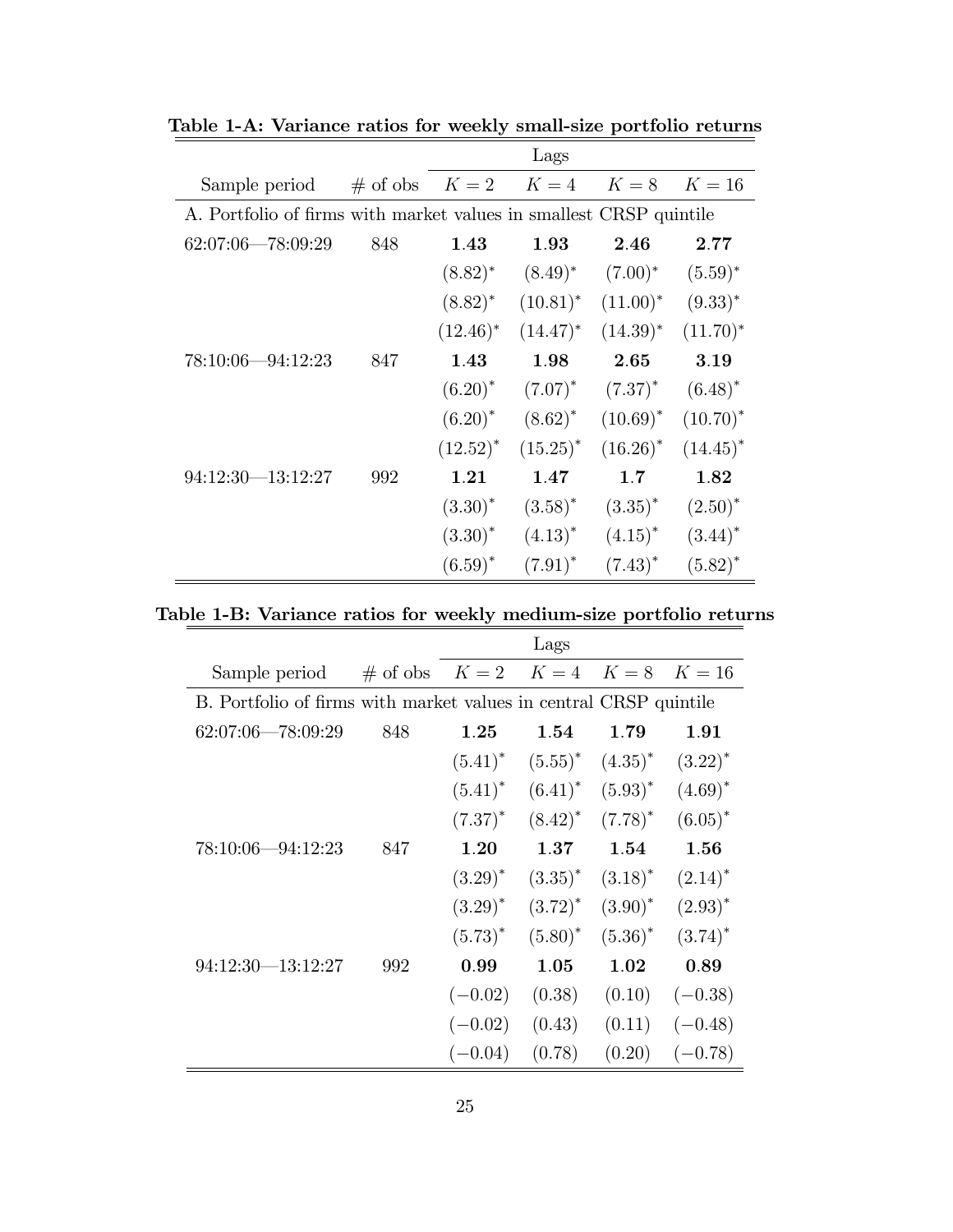|                                                                   |            |             | Lags         |                     |           |  |  |  |
|-------------------------------------------------------------------|------------|-------------|--------------|---------------------|-----------|--|--|--|
| Sample period                                                     | $#$ of obs | $K=2$       | $K=4$        | $K=8$               | $K=16$    |  |  |  |
| C. Portfolio of firms with market values in largest CRSP quintile |            |             |              |                     |           |  |  |  |
| $62:07:06 - 78:09:29$                                             | 848        | 1.05        | 1.15         | 1.21                | 1.19      |  |  |  |
|                                                                   |            | (1.05)      | (1.64)       | (1.23)              | (0.68)    |  |  |  |
|                                                                   |            | (1.05)      | (1.54)       | (1.32)              | (0.84)    |  |  |  |
|                                                                   |            | (1.59)      | $(2.33)^{*}$ | $(2.06)^*$          | (1.29)    |  |  |  |
| 78:10:06-94:12:23                                                 | 847        | 1.03        | 1.06         | 1.08                | 1.01      |  |  |  |
|                                                                   |            | (0.63)      | (0.61)       | (0.54)              | (0.03)    |  |  |  |
|                                                                   |            | (0.63)      | (0.65)       | (0.59)              | (0.04)    |  |  |  |
|                                                                   |            | (0.95)      | (0.91)       | (0.75)              | (0.04)    |  |  |  |
| $94:12:30-13:12:27$                                               | 992        | 0.93        | 0.94         | 0.89                | 0.81      |  |  |  |
|                                                                   |            | $(-0.99)$   | $(-0.46)$    | $(-0.53)$           | $(-0.62)$ |  |  |  |
|                                                                   |            | $(-0.99)$   | $(-0.52)$    | $(-0.61)$           | $(-0.77)$ |  |  |  |
|                                                                   |            | $(-2.05)^*$ |              | $(-1.01)$ $(-1.14)$ | $(-1.35)$ |  |  |  |

Table 1-C: Variance ratios for weekly large-size portfolio returns

Variance ratios reported in the main rows are the diagonal elements of  $\widehat{VRd}_{+}(K)$ . Test statistics  $([Zd(K)]_{ii}$ ,  $[Zd_{LM}(K)]_{ii}$  and  $[Zd_{iid}(K)]_{ii}$ ) in parentheses marked with asterisks indicate that the variance ratios are statistically different from one at  $5\%$  level of significance.

The results for the earlier sample periods are broadly similar to those in Campbell, Lo and Mackinlay (1997, P71, Table 2.6) who compared the period 1962-1978 with the period 1978-1994 as well as the combined period 1962-1994. The variance ratios are greater than one and deviate further from one as the horizon lengthens. The departure from the random walk model is strongly statistically significant for the small and medium sized firms, but not so for the larger firms. When we turn to the later period 1994-2013 we see that the variance ratios all reduce. For the smallest stocks the statistics are still significantly greater than one and increase with horizon. However, they are much closer to one at all horizons and the statistical significance of the departures is substantially reduced. For medium sized firms, the variance ratios are reduced. They are in some cases below one and also no longer increasing with horizon. They are insignificantly different from one. For the largest Örms, the ratios are all below one but are statistically inseparable from this value. One interpretation of these results is that the stock market (at the level of these portfolios) has become closer to efficient benchmark. This is consistent with the evidence presented in Castura, Litzenberger,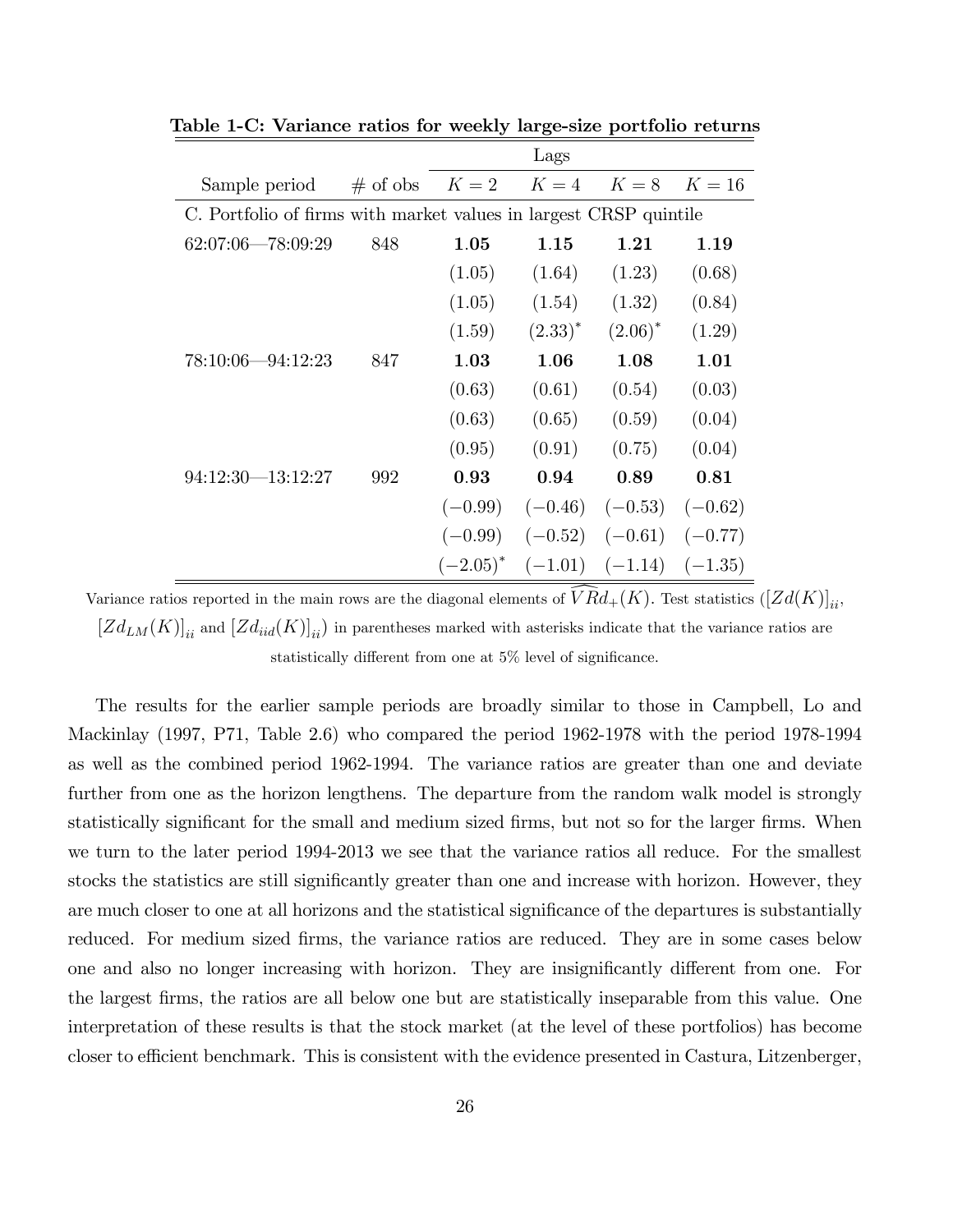Gorelick, and Dwivedi (2010) for high frequency stock returns. The biggest improvements seem to come in the most recent period, especially for the small stocks.

The test statistics change quite a lot depending on which covariance matrix  $\hat{Q}(K)$ ,  $\hat{Q}_{LM}(K)$  or  $\hat{Q}_{iid}(K)$  one uses, and in some cases this could affect ones conclusions, for instance, for large-size portfolio, test statistics based on  $\widehat{Q}_{iid}(K)$  in some periods are statistically significant.

We then implement the procedure from section 6 using daily data and the day of the week dummy categorization we discussed there. We divide our data into five  $(\tau = 5)$  categories: Monday, Tuesday, Wednesday, Thursday, and Friday series. We take  $M$  to be 522 and calculate the time-varying risk premium,  $\hat{\mu}_t$  in the rolling window of 522 weeks (10 years). Below is shown the average common trend for each portfolio, which shows considerable time series variation, especially for the small-size portfolio.



Figure 1: Average common trend for small-size, medium-size and large-size portfolios.

We then use the risk adjusted returns and carry out the variance ratio tests again in the same way as before, but only consider the  $[Zd(K)]_{ii}$  statistics in two subsamples: 62:07:06-94:12:23 and 94:12:30-13:12:27. Remarkably, the results shown in Table 1-D do not change much compared with the results obtained by using the constant-mean adjusted returns (Table 1-A,B,C).

#### Table 1-D: Variance ratios (time-varying mean) for weekly size-sorted portfolio returns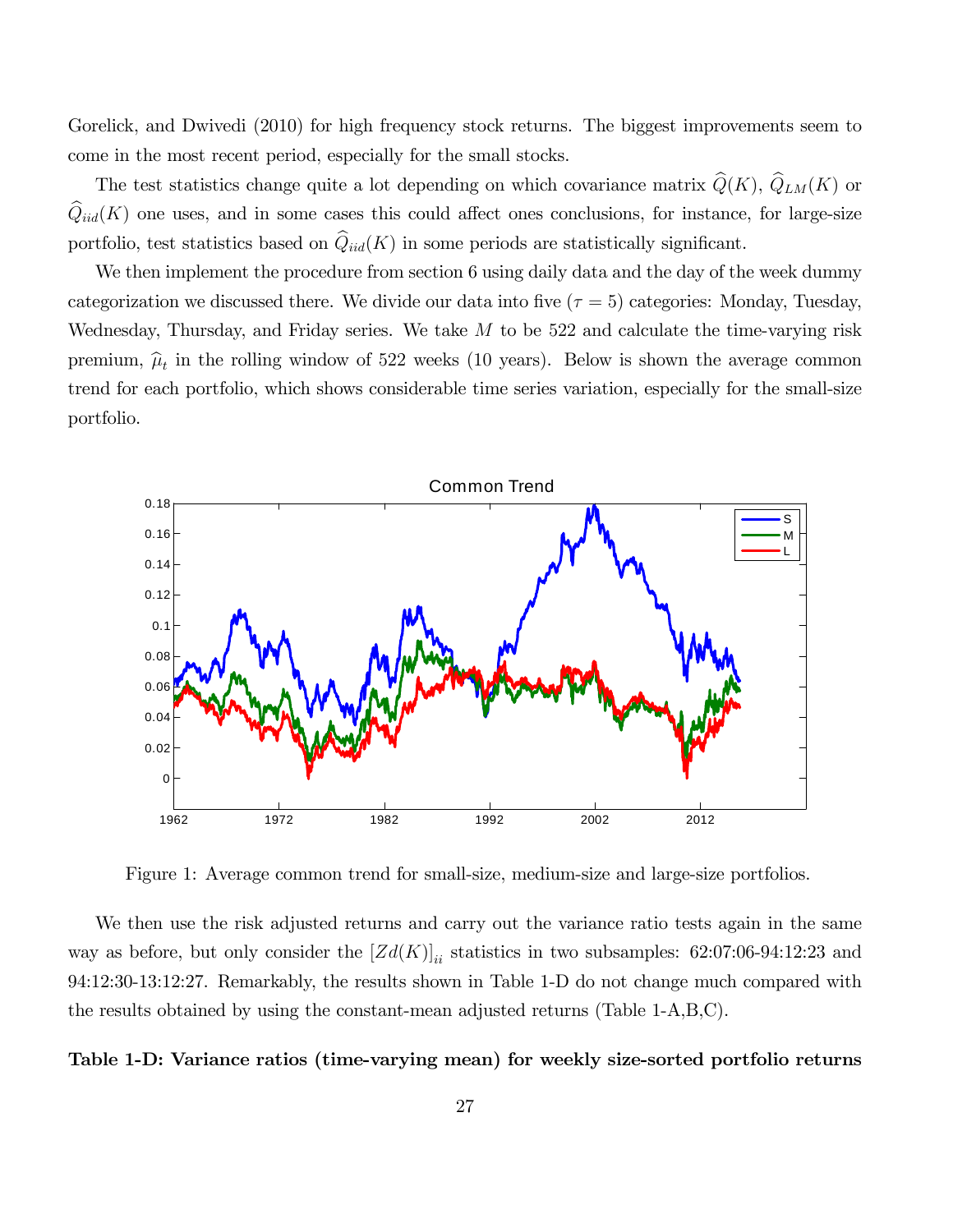|                                                                    |            |              | Lags        |             |            |
|--------------------------------------------------------------------|------------|--------------|-------------|-------------|------------|
| Sample period                                                      | $#$ of obs | $K=2$        | $K=4$       | $K=8$       | $K=16$     |
| A. Portfolio of firms with market values in smallest CRSP quantile |            |              |             |             |            |
| $62:07:06 - 94:12:23$                                              | 1695       | 1.43         | 1.95        | 2.57        | 2.98       |
|                                                                    |            | $(10.86)^*$  | $(11.25)^*$ | $(10.22)^*$ | $(8.56)^*$ |
|                                                                    |            | 1.21         | 1.47        | 1.71        | 1.83       |
| $94:12:30 - 13:12:27$                                              | 992        | $(3.34)^{*}$ | $(3.61)^*$  | $(3.39)^*$  | $(2.55)^*$ |
| B. Portfolio of firms with market values in central CRSP quantile  |            |              |             |             |            |
| $62:07:06 - 94:12:23$                                              | 1695       | 1.23         | 1.46        | 1.68        | 1.76       |
|                                                                    |            | $(5.94)^*$   | $(6.20)^*$  | $(5.46)^*$  | $(3.92)^*$ |
| $94:12:30 - 13:12:27$                                              | 992        | 1.00         | 1.05        | 1.02        | 0.90       |
|                                                                    |            | $(-0.01)$    | (0.40)      | (0.12)      | $(-0.36)$  |
| C. Portfolio of firms with market values in largest CRSP quantile  |            |              |             |             |            |
| $62:07:06 - 94:12:23$                                              | 1695       | 1.04         | 1.10        | 1.15        | 1.11       |
|                                                                    |            | (1.19)       | (1.57)      | (1.36)      | (0.61)     |
| $94:12:30 - 13:12:27$                                              | 992        | 0.94         | 0.94        | 0.89        | 0.81       |
|                                                                    |            | $(-0.99)$    | $(-0.46)$   | $(-0.53)$   | $(-0.63)$  |

Variance ratios reported in the main rows are the diagonal elements of  $\widehat{VR}d_{+}(K)$ . Test statistics in parentheses marked with asterisks indicate that the variance ratios are statistically different from one at  $5\%$  level of significance.

We may wish to test whether the variance ratio has "improved" significantly from one period  $(A)$ to the next (B). We may consider, for example, the statistic

$$
\tau_{AB} = \left(\widehat{VRA}^A_+(K) - \widehat{\Gamma d}^A(0)\right) - \left(\widehat{VRed}^B_+(K) - \widehat{\Gamma d}^B(0)\right),\tag{28}
$$

where  $\widehat{V R d}_+^j(K)$  and  $\widehat{\Gamma d}^j(0)$  denotes the variance ratio statistic and the correlation matrix computed in period  $j = A, B$ . Under the martingale null hypothesis, the two subsample variance ratio statistics are asymptotically independent and the asymptotic variance of the  $\sqrt{T}$  vec ( $\tau_{AB}$ ) is just the sum of the subperiod covariance matrices  $Qd^A(K) + Qd^B(K)$ . For example, we may consider the single element of statistic  $\left[\widehat{VRA}^{A}(K)\right]$  $\frac{1}{ii}$  $\left[\widehat{VRd}^{B}(K)\right]$ and compare it with the square root of the sum of  $ii$ the square of the associated standard errors to obtain a "test" of the hypothesis that the efficiency has improved across subperiods. For example, in Table 1-A, the change of the variance ratio for small stocks of 1:43 in the period 78:10:06-94:12:23 to 1:21 during 94:12:30-13:12:27 is statistically significant according to this calculation.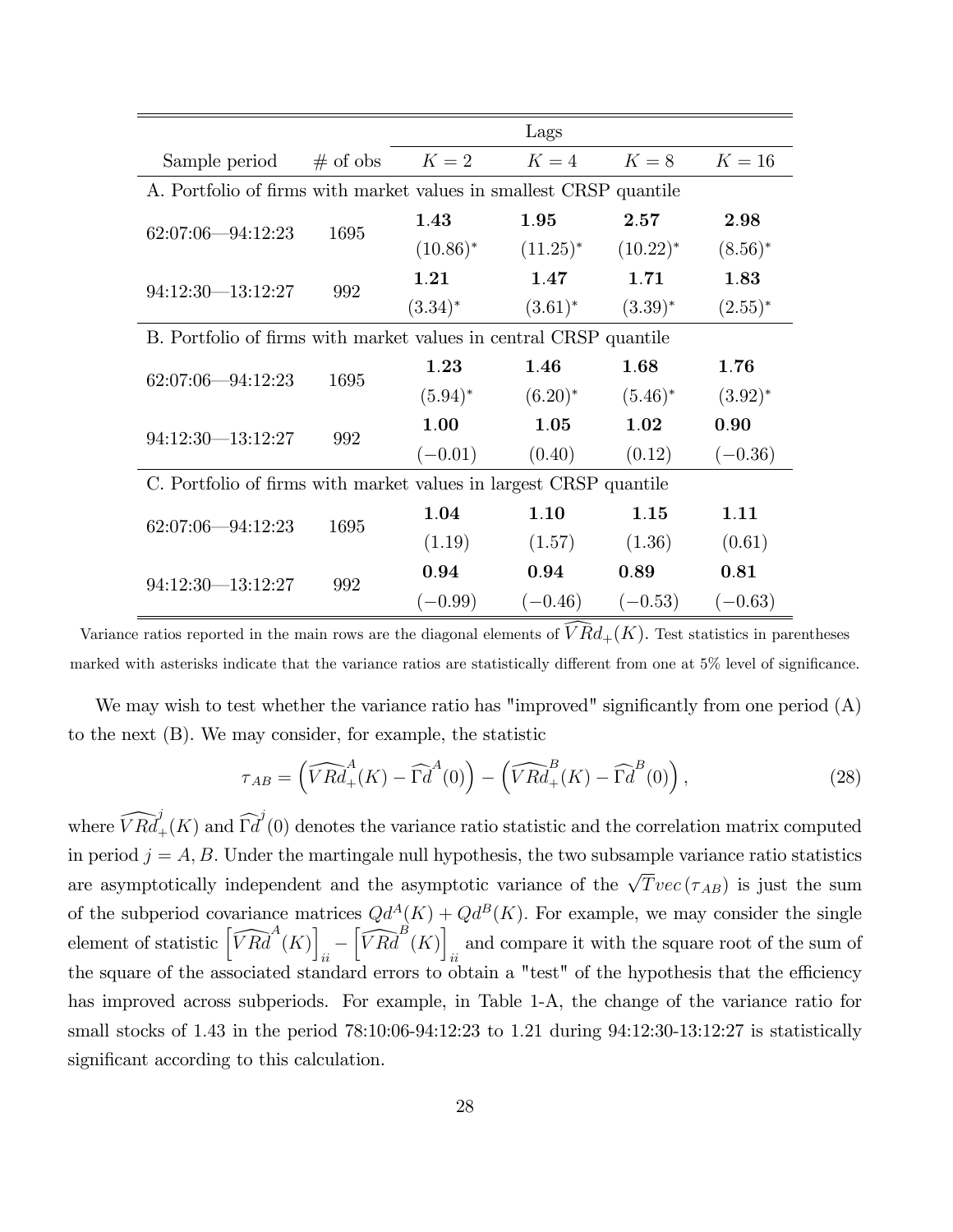We then test zero cross-autocorrelation (no lead-lag relationship) between returns of different size portfolios. Based on the multivariate ratio statistic  $V R d_{+}(K)$ , we test the hypothesis that  $[VRd_{+}(K) - \Gamma d(0)]_{ij} = 0$ , for  $i, j = 1, 2, 3$ ,  $i \neq j$ , using the statistic  $[Zd(K)]_{ij}$  by setting  $l =$  $2, 3, 4, 6, 7, 8.$ 

|          |                       | $V R d_+(K) - \Gamma d(0)$ |                  | To                  |                     |
|----------|-----------------------|----------------------------|------------------|---------------------|---------------------|
| Lags     | Sample period         | From                       | small            | medium              | large               |
| $K=2\,$  | 62:07:06-94:12:23     | $_{\rm small}$             |                  | $0.20~(5.74)^*$     | 0.04(1.15)          |
|          |                       | medium                     | $0.39~(9.61)^*$  |                     | 0.05(1.47)          |
|          |                       | large                      | $0.32~(8.21)^*$  | $0.21~(5.42)^*$     |                     |
|          | $94:12:30 - 13:12:27$ | $\operatorname{small}$     |                  | $-0.02$ (-0.33)     | $-0.07$ $(-1.01)$   |
|          |                       | medium                     | $0.20~(3.32)^*$  |                     | $-0.05$ ( $-0.83$ ) |
|          |                       | large                      | $0.17~(2.74)^*$  | $-0.01$ ( $-0.08$ ) |                     |
| $K=4$    | 62:07:06-94:12:23     | small                      |                  | $0.406~(5.42)^*$    | 0.08(1.14)          |
|          |                       | medium                     | $0.84~(10.39)^*$ |                     | 0.12(1.756)         |
|          |                       | large                      | $0.67~(9.03)^*$  | $0.41~(5.75)^*$     |                     |
|          | $94:12:30 - 13:12:27$ | small                      |                  | $-0.00(-0.00)$      | $-0.09(-0.63)$      |
|          |                       | medium                     | $0.43~(3.54)^*$  |                     | $-0.05$ ( $-0.38$ ) |
|          |                       | large                      | $0.34~(2.93)^*$  | 0.04(0.38)          |                     |
| $K=8$    | 62:07:06-94:12:23     | small                      |                  | $0.57~(4.11)^*$     | 0.10(0.73)          |
|          |                       | medium                     | $1.38~(10.21)^*$ |                     | 0.18(1.53)          |
|          |                       | large                      | $1.07~(9.29)^*$  | $0.59(5.24)^*$      |                     |
|          | $94:12:30 - 13:12:27$ | small                      |                  | $-0.05$ ( $-0.25$ ) | $-0.16(-0.72)$      |
|          |                       | medium                     | $0.60~(3.28)$ *  |                     | $-0.13(-0.61)$      |
|          |                       | large                      | $0.51~(2.81)^*$  | 0.05(0.27)          |                     |
| $K=16\,$ | 62:07:06-94:12:23     | small                      |                  | $0.54~(2.39)^*$     | $-0.03(-0.11)$      |
|          |                       | median                     | $1.77~(9.11)^*$  |                     | 0.13(0.68)          |
|          |                       | large                      | 1.36 $(8.42)^*$  | $0.64~(3.80)$ *     |                     |
|          | $94:12:30 - 13:12:27$ | small                      |                  | $-0.21$ (-0.62)     | $-0.28$ (-0.83)     |
|          |                       | median                     | $0.67~(2.45)^*$  |                     | $-0.26$ (-0.86)     |
|          |                       | large                      | $0.61~(2.22)^*$  | $-0.03(-0.10)$      |                     |

Table 2: Lead-lag patterns between weekly size-sorted portfolio returns

The off-diagonal elements of  $\widehat{V R}d_+(k) - \widehat{\Gamma d}(0)$  are reported. Test statistics marked with asterisks indicate that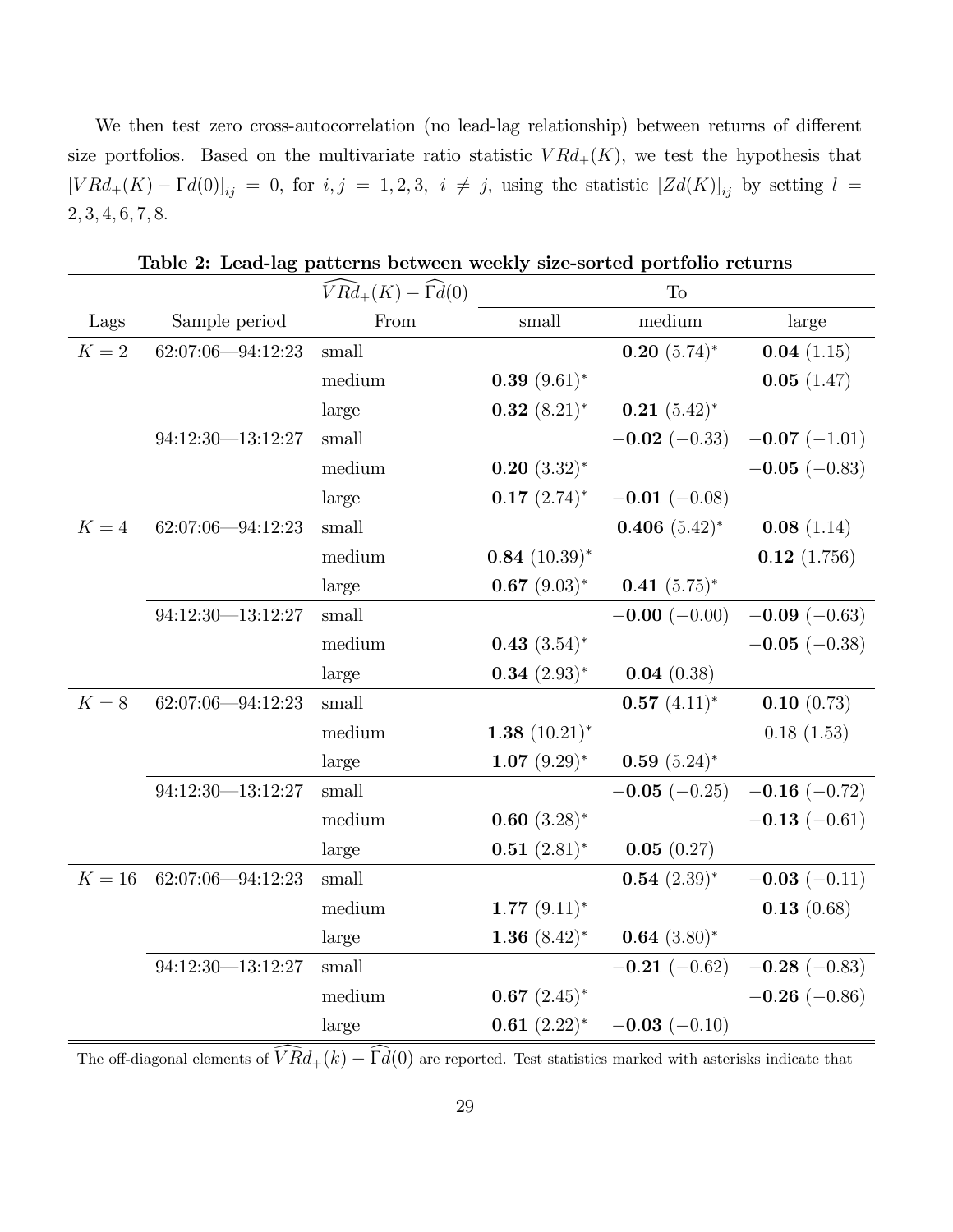null hypothesis is rejected at  $5\%$  level of significance.

The results suggest there are strong lead-lag relationships, where medium and large firms lead and small firms lag for all horizons for both sample periods, although the evidence attenuates in the later period, especially at the longer horizon. Nevertheless, there is statistical significance at the  $5\%$  level in all such cases. The sign of these terms are all positive and increase with horizon. Also, the size of the coefficients decreases substantially in the later sample period. The evidence is weaker for crossautocorrelation between current returns of medium sized firms and past returns of small and large ones. We do Önd that there is evidence of such relationships in the earlier sample period. However, in the later period none of these effects is significant. Finally, with regard to cross-autocorrelation between current returns of large firms and past returns of small and medium sized ones, in no period do we find evidence of this. These results may be interpreted as being consistent with the explanations given in Campbell, Lo and Mackinlay (1997). This is also inconsistent with the random walk hypothesis, but the declining statistical significance may be consistent with improvements in the efficiency of these markets. This test is related to the Granger noncausality test proposed in Pierce and Haugh (1977), where the series are prewhitened before testing zero cross-autocorrelation.

We also check if the lead-lag patterns are asymmetric. We test a series of hypotheses:  $\lfloor V R d_+(K) - \rfloor$  $\Gamma d(0)|_{ij} - [V R d_{+}(K) - \Gamma d(0)]_{ji} = 0$ , for  $i, j = 1, 2, 3, i > j$ . Results are reported in Table 3.

|        |                       |                         | $\left[\widehat{V}R\widehat{d}_{+}(K)-\widehat{\Gamma}\widehat{d}(0)\right]_{ii}-\left[\widehat{V}R\widehat{d}_{+}(K)-\widehat{\Gamma}\widehat{d}(0)\right]_{ii}$ |                         |
|--------|-----------------------|-------------------------|-------------------------------------------------------------------------------------------------------------------------------------------------------------------|-------------------------|
| Lags   | Sample period         | $(S \to M) - (M \to S)$ | $(S \to L) - (L \to S)$                                                                                                                                           | $(M \to L) - (L \to M)$ |
| $K=2$  | $62:07:06 - 94:12:23$ | $-0.19$ $(-8.75)^*$     | $-0.28$ $(-8.58)^*$                                                                                                                                               | $-0.16$ $(-8.10)^*$     |
|        | $94:12:30 - 13:12:27$ | $-0.22$ $(-6.62)^*$     | $-0.23$ $(-6.38)^*$                                                                                                                                               | $-0.05$ $(-2.31)^*$     |
| $K=4$  | $62:07:06 - 94:12:23$ | $-0.44$ $(-9.63)^*$     | $-0.59$ $(-8.68)^*$                                                                                                                                               | $-0.29$ $(-7.46)^*$     |
|        | $94:12:30 - 13:12:27$ | $-0.43$ $(-7.15)^*$     | $-0.43$ $(-6.32)^*$                                                                                                                                               | $-0.09$ $(-2.37)^*$     |
| $K=8$  | $62:07:06 - 94:12:23$ | $-0.81$ $(-10.58)^*$    | $-0.97$ $(-8.98)^*$                                                                                                                                               | $-0.40$ $(-7.02)^*$     |
|        | $94:12:30 - 13:12:27$ | $-0.68$ $(-7.19)^*$     | $-0.67$ $(-5.79)^*$                                                                                                                                               | $-0.17$ $(-3.00)^*$     |
| $K=16$ | $62:07:06 - 94:12:23$ | $-1.23$ $(-10.16)^*$    | $-1.38(-8.18)^*$                                                                                                                                                  | $-0.51$ $(-6.05)^*$     |
|        | $94:12:30 - 13:12:27$ | $-0.88$ $(-6.26)^*$     | $-0.89$ $(-5.27)^*$                                                                                                                                               | $-0.23$ $(-3.03)^*$     |

Table 3: Asymmetry of lead-lag patterns

 $\overline{S}$  is portfolio of small firms,  $M$  is portfolio of medium firms, and  $L$  is portfolio of large firms. Test statistics marked with asterisks indicate that the lead-lag relationship is statistically asymmetric at  $5\%$  level of significance.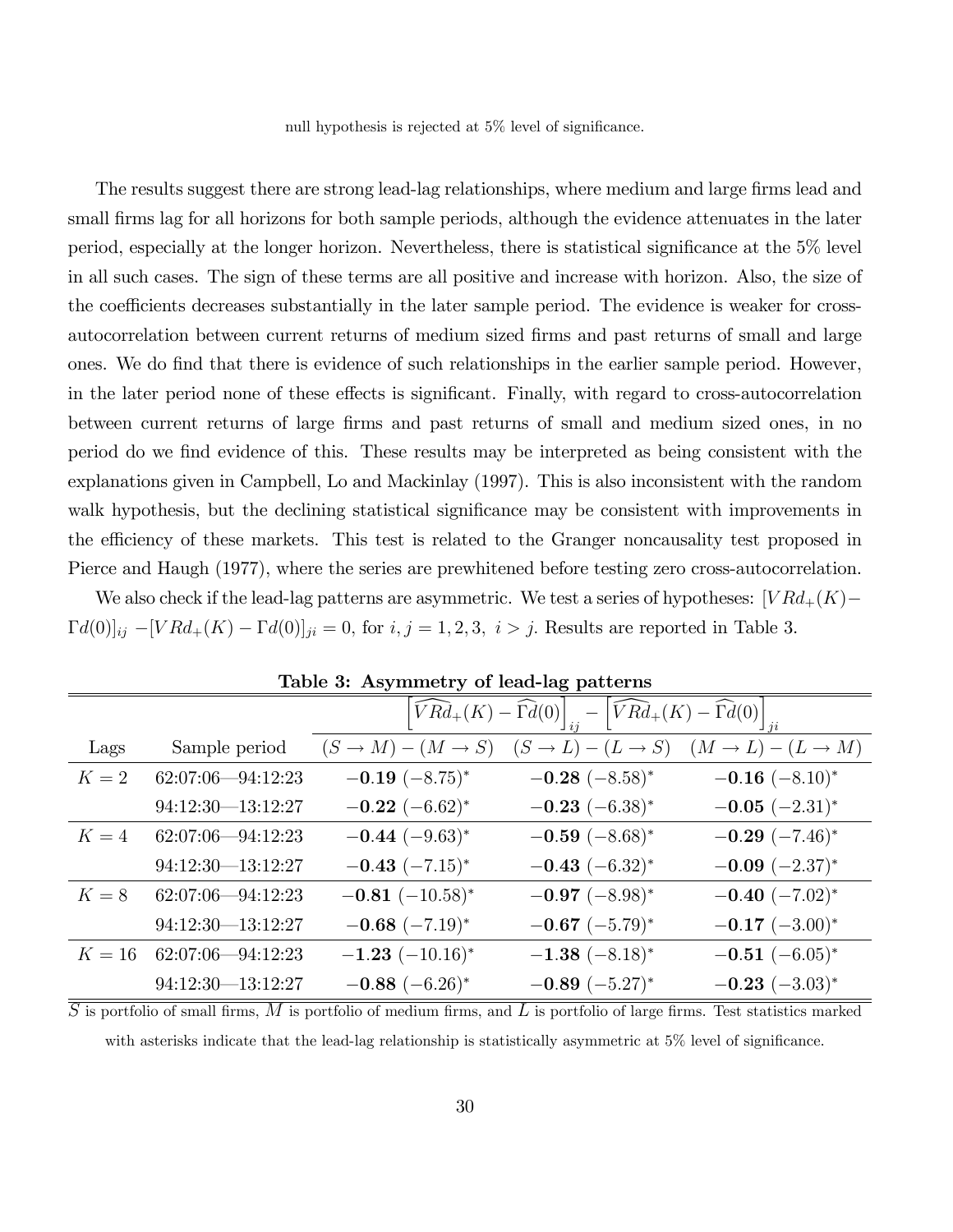These results can be compared with Campbell, Lo and Mackinlay (1997, P71, Table 2.9) who look at the asymmetry of the cross-autocorrelation matrices. We find the same direction of asymmetry consistent with their results. The statistical significance does decline in the second period, but is still quite strong.

We finally test for the absence of serial correlation for the vector of returns, based on eigenvalues of multivariate variance ratio statistic  $VR(K)$ . We consider the following two test statistics:

$$
Z_1(K) = \sum_{i=1}^d \sqrt{T} \lambda_i^{(B)} \Longrightarrow \sum_{i=1}^d \lambda_i^{(W)}
$$

$$
Z_2(K) = \prod_{i=1}^d \sqrt{T} \lambda_i^{(B)} \Longrightarrow \prod_{i=1}^d \lambda_i^{(W)}
$$

where  $\lambda_{i=1,...,d}^{(B)}$  are ordered eigenvalues of matrix B, and  $\lambda_{i=1,...,d}^{(W)}$  are ordered eigenvalues of matrix W. B and W are symmetric  $d \times d$  matrix such that

vech 
$$
(B) = \widehat{S}(K)^{-1/2} \text{vech}\left(\widehat{VR}(K) - I_d\right)
$$
  
vech  $(W) \sim N(0, I_{d(d+1)/2})$ 

In Table 4, we report the eigenvalues, test statistics and the associated p-values in two subsamples.

| Table 4: Tests based on eigenvalues |                          |                  |                        |                  |  |  |  |  |  |
|-------------------------------------|--------------------------|------------------|------------------------|------------------|--|--|--|--|--|
|                                     | $K=2$                    | $K=4$            | $K=8$                  | $K=16$           |  |  |  |  |  |
| 62:07:06-94:12:23                   |                          |                  |                        |                  |  |  |  |  |  |
| Eigenvalues                         | $[0.84 \; 1.14 \; 1.52]$ | [0.77 1.29 2.21] | [0.70 1.38 3.04]       | [0.66 1.40 3.64] |  |  |  |  |  |
| $Z_1(K)$                            | $12.32*(0.00)$           | $14.34*(0.00)$   | $13.01^* (0.00)$       | $11.24*(0.00)$   |  |  |  |  |  |
| $Z_2(K)$                            | $-318.57*(0.00)$         | $-215.11*(0.00)$ | $-129.87*$ (0.00)      | $-51.80*(0.00)$  |  |  |  |  |  |
| 94:12:30-13:12:27                   |                          |                  |                        |                  |  |  |  |  |  |
| Eigenvalues                         | [0.86 0.91 1.32]         | [0.82 0.89 1.75] | $[0.75\; 0.83\; 2.21]$ | [0.62 0.84 2.62] |  |  |  |  |  |
| $Z_1(K)$                            | 2.90(0.09)               | 3.43(0.05)       | 2.85(0.10)             | 2.24(0.19)       |  |  |  |  |  |
| $Z_2(K)$                            | $27.46*(0.00)$           | $31.05*(0.00)$   | $24.83^*(0.00)$        | $17.42*(0.01)$   |  |  |  |  |  |

Test statistics marked with asterisks indicate that the variance ratios are statistically different from  $I_d$  at 5% level of significance. p-values are reported in parentheses. The empirical quantiles of the statistics are obtained by simulation.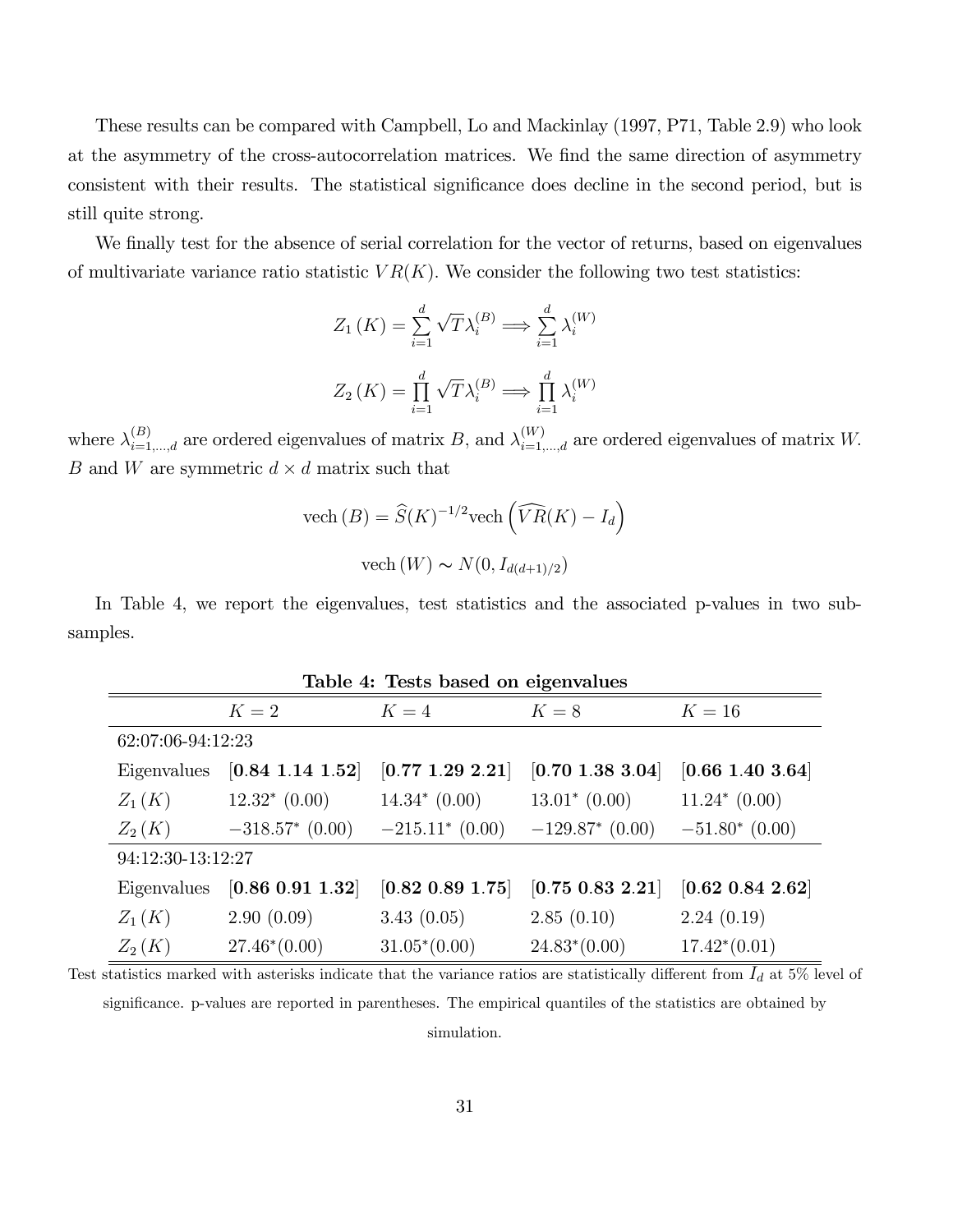As before, we find the magnitude of the effect and its statistical significance has reduced in the later period.

We also examine the behavior of the variance ratio statistics on UK stocks. As Dimson, Marsh, and Staunton (2008) argue, the United States market has had relatively good performance over the long term compared with the most of the rest of the world. We look at weekly returns on the FTSE100 (Large cap) and FTSE250 (Mid Cap) indexes from 86:01:13 to 14:03:03. The results are shown below.

|                       |            |              | Lags       |              |           |
|-----------------------|------------|--------------|------------|--------------|-----------|
| Sample period         | $#$ of obs | $K=2$        | $K=4$      | $K=8$        | $K=16$    |
| A. FTSE100            |            |              |            |              |           |
| 86:01:13-94:12:19     | 467        | 1.09         | 1.29       | 1.36         | 1.18      |
|                       |            | (1.07)       | (1.77)     | (1.52)       | (0.56)    |
|                       | 1002       | 0.92         | 0.89       | 0.8          | 0.73      |
| $94:12:28 - 14:03:03$ |            | $(-1.67)$    | $(-1.13)$  | $(-1.29)$    | $(-1.19)$ |
| <b>B. FTSE250</b>     |            |              |            |              |           |
| $86:01:13 - 94:12:19$ | 467        | 1.23         | 1.62       | 1.78         | 1.54      |
|                       |            | $(2.36)^{*}$ | $(2.89)^*$ | $(2.63)^{*}$ | (1.41)    |
| $94:12:28 - 14:03:03$ | 1002       | 1.04         | 1.13       | 1.19         | 1.21      |
|                       |            | (0.73)       | (1.06)     | (0.98)       | (0.72)    |

Table 5: Variance ratios for weekly returns in FTSE100 and FTSE250

For FTSE100 (large cap), the variance ratios in both sample periods are insignificantly different from one, and we observe that the ratios are all below one in the later period, which is consistent with results for large-size CRSP portfolio. For FTSE250 (medium cap), the departure from the random walk model is statistically significant for the early sample period, but not so for the later sample period. We then test zero cross-autocorrelation (no lead-lag relationship) between FTSE100 and FTSE250 returns. The results are reported in Table 6.

#### Table 6: Lead-lag patterns between weekly returns in FTSE100 and FTSE250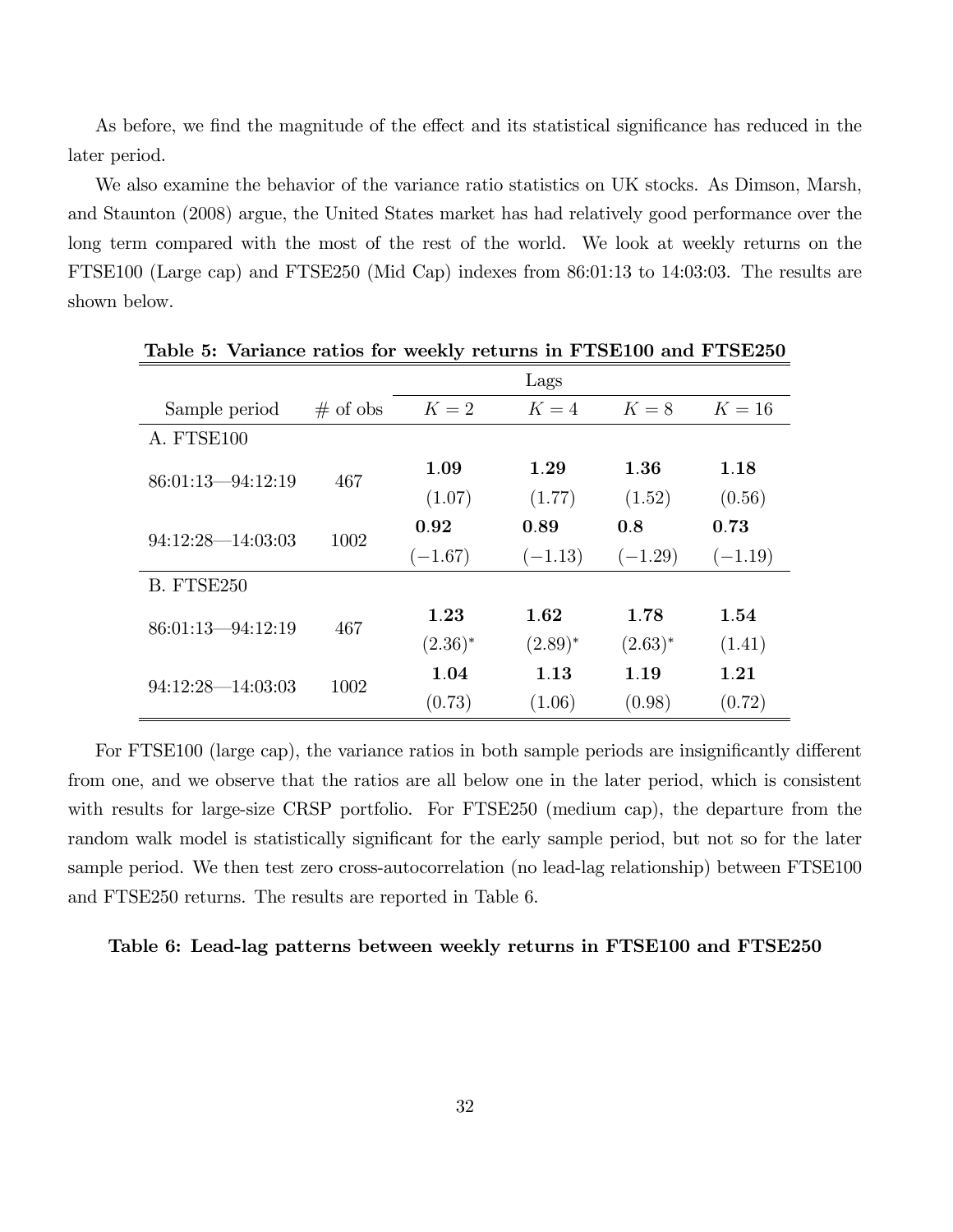|        |                       | $\widehat{V}R\widehat{d}_+(K)-\widehat{\Gamma}d(0)$ | To                |                 |
|--------|-----------------------|-----------------------------------------------------|-------------------|-----------------|
| Lags   | Sample period         | From                                                | FTSE100           | FTSE250         |
| $K=2$  | 86:01:13-94:12:19     | FTSE100                                             |                   | $0.27~(2.35)^*$ |
|        |                       | FTSE250                                             | 0.06(1.00)        |                 |
|        |                       | Difference                                          | $0.19~(2.43)^*$   |                 |
|        | $94:12:28 - 14:03:03$ | FTSE100                                             |                   | 0.08(1.47)      |
|        |                       | FTSE250                                             | $-0.07$ (-1.42)   |                 |
|        |                       | Difference                                          | $0.15~(2.92)^*$   |                 |
| $K=4$  | 86:01:13-94:12:19     | FTSE100                                             |                   | $0.7~(3.11)^*$  |
|        |                       | FTSE250                                             | 0.21(1.34)        |                 |
|        |                       | Difference                                          | 0.49 $(3.01)^*$   |                 |
|        | $94:12:28 - 14:03:03$ | FTSE100                                             |                   | $0.21~(2.01)^*$ |
|        |                       | FTSE250                                             | $-0.12$ $(-1.02)$ |                 |
|        |                       | Difference                                          | $0.33~(3.30)^*$   |                 |
| $K=8$  | 86:01:13-94:12:19     | FTSE100                                             |                   | $0.93~(3.17)^*$ |
|        |                       | FTSE250                                             | 0.22(0.86)        |                 |
|        |                       | Difference                                          | $0.71~(3.49)^*$   |                 |
|        | $94:12:28 - 14:03:03$ | FTSE100                                             |                   | 0.26(1.68)      |
|        |                       | FTSE250                                             | $-0.2$ (-0.99)    |                 |
|        |                       | Difference                                          | 0.46 $(3.04)^*$   |                 |
| $K=16$ | 86:01:13-94:12:19     | FTSE100                                             |                   | $0.8(2.1)^*$    |
|        |                       | FTSE250                                             | $-0.07$ (-0.2)    |                 |
|        |                       | Difference                                          | $0.87~(3.4)^*$    |                 |
|        | $94:12:28 - 14:03:03$ | FTSE100                                             |                   | 0.3(1.31)       |
|        |                       | FTSE250                                             | $-0.29(-0.95)$    |                 |
|        |                       | Difference                                          | $0.59~(2.97)^*$   |                 |

The results suggest there are strong lead-lag relationships, where FTSE100 leads and FTSE250 lags at all horizons for early sample periods, but only at horizon  $k = 4$  for later sample period. With regard to cross-autocorrelation between current returns of FTSE100 and past returns of FTSE250, we find the values become negative in later sample period, but they are statistically inseparable from this value for all sample periods. We also find significant asymmetry of these lead-lag patterns.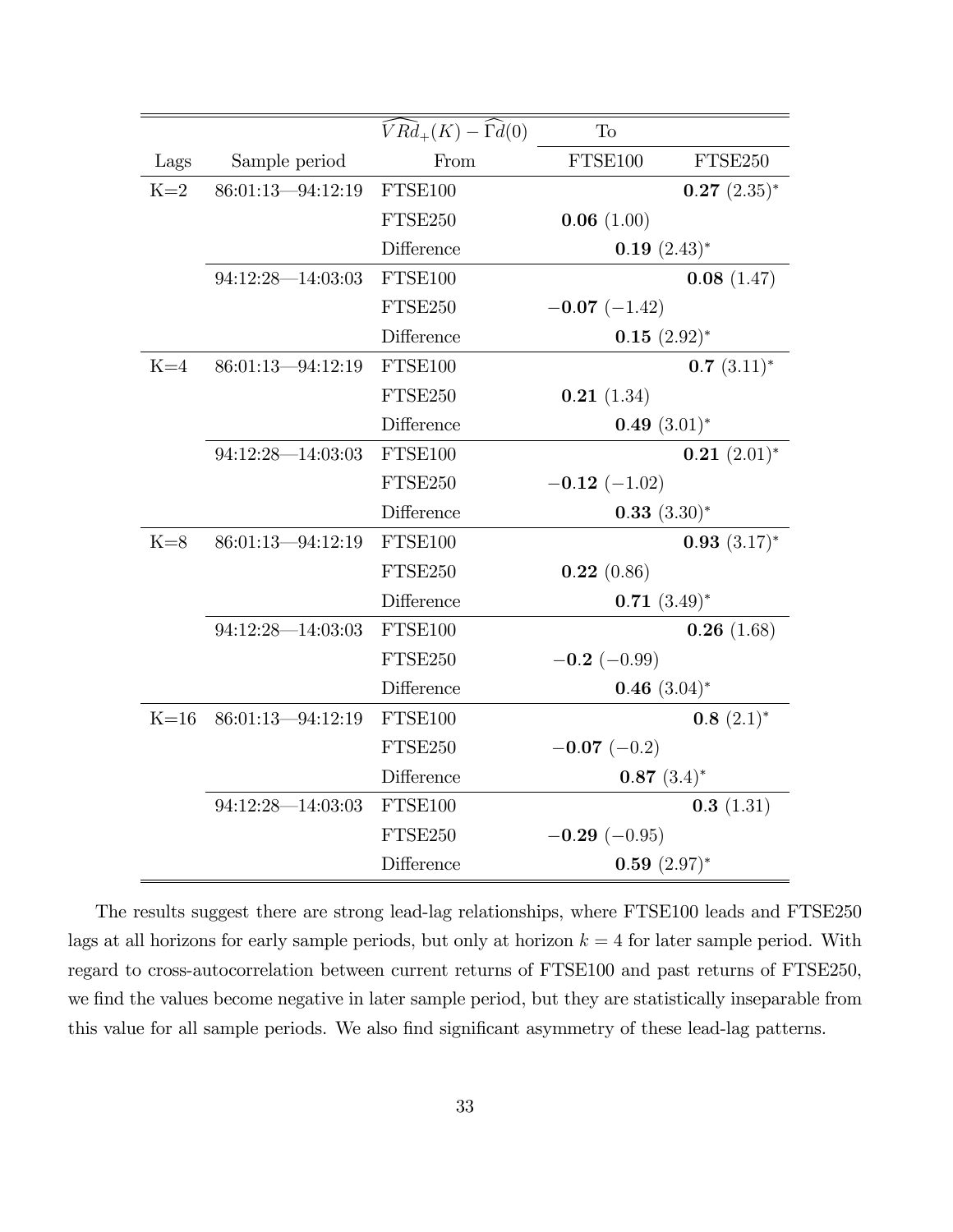#### 7.2 Long Horizon

We investigate the variance ratios at the long horizon. We again consider the three size-sorted CRSP portfolios. First, we evaluate the long run behaviour of the variance ratio statistics. In this case, we work with the bias-corrected estimators (defined in Appendix 10.1)

$$
\widehat{VR}^{bc}(K) = \widehat{VR}(K) \left\{ 1 + \frac{K-1}{T} \right\} \quad ; \quad \widehat{VRd}^{bc}(K) = \widehat{VRd}(K) \left\{ 1 + \frac{K-1}{T} \right\}.
$$
 (29)

We show below the eigenvalues of  $\widehat{VR}^{bc}(K)$  for three weekly size-sorted CRSP portfolio returns against lags in three sub-samples: the red dashed lines are for eigenvalues of  $\widehat{VR}^{bc}(K)$  in the first sub-sample (62:07:06-78:09:29) and the green marked lines are for eigenvalues of  $\widehat{VR}^{bc}(K)$  in the second sub-sample (78:10:06-94:12:23), and the blue solid lines are for eigenvalues of  $\widehat{VR}^{bc}(K)$  in the third sub-sample (94:12:30-13:12:27).



Figure 2: The eigenvalues of the variance ratio for weekly CRSP size-sorted portfolio returns in three sub-samples as a function of lags.

We see that the largest eigenvalue increases steadily out to the two year horizon we consider in all three subperiods, with the last subperiod having the lowest values throughout, while surprisingly,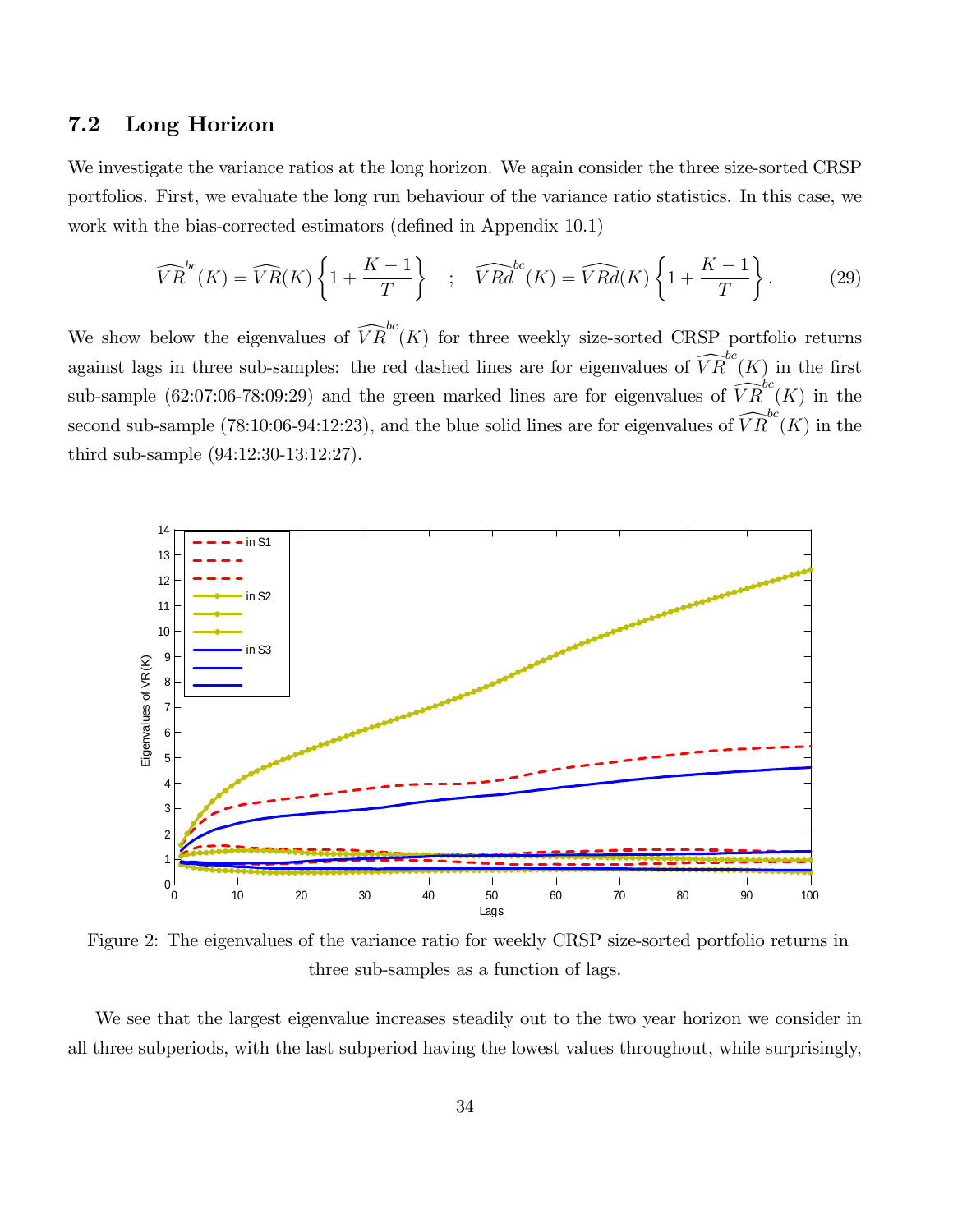the second period 1978-1994 seems to have the largest amount of potential linear predictability that could have been exploited during this period. The second and third eigenvalues are quite flat and close to one throughout.

We next evaluate the long run behaviour of the  $CS(K)$  statistics. Specifically, we consider two one sided statistics:

$$
\widehat{CS}_{\pm}(K) = \frac{2}{d(d-1)} \sum_{i=1}^{d-1} \sum_{j=i+1}^{d} \left[ \widehat{V R d_{\pm}}^{bc}(K) \right]_{ij}
$$

These statistics measure in some average sense the cross dependence for certain directions. We show below the  $CS_+(K)$  and  $CS(K)$  statistics for three weekly size-sorted CRSP portfolio returns against lag K in three sub-samples: the red solid line is for  $CS_{+}(K)$  in the first sub-sample (62:07:06-78:09:29), the red dashed line is for  $CS_{+}(K)$  in the second sub-sample (78:10:06-94:12:23), the red marked line is for  $CS_+(K)$  in the third sub-sample (94:12:30-13:12:27); the blue solid line is for  $CS_{-}(K)$  in the first sub-sample, the blue dashed line is for  $CS_{-}(K)$  in the second sub-sample, and the blue marked line is for  $CS_{-}(K)$  in the third sub-sample.



Figure 3:  $CS_{+}(K)$  and  $CS_{-}(K)$  statistics for weekly size-sorted CRSP portfolio returns in three sub-samples as a function of lags.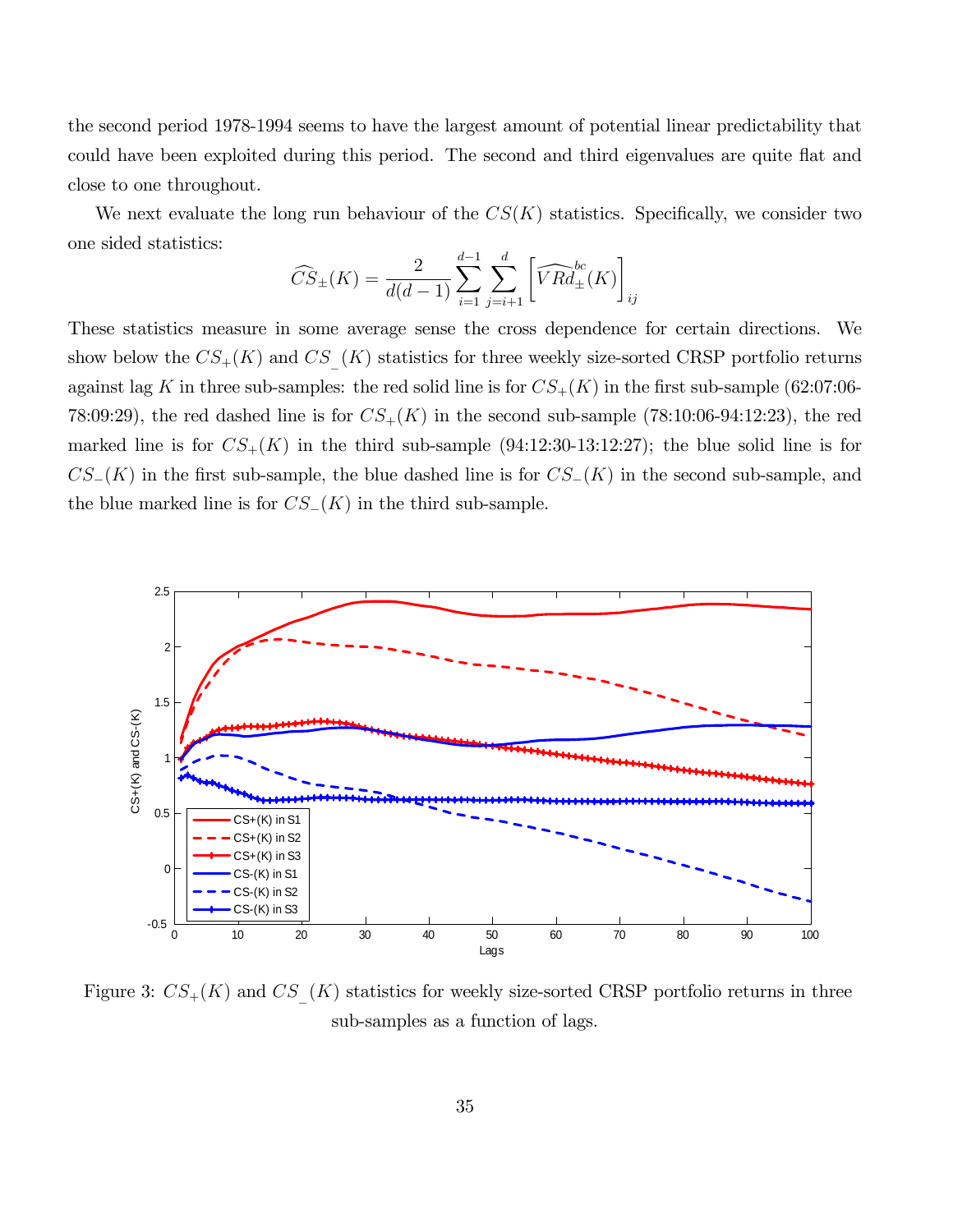In each subperiod, the  $CS_{+}(K)$  measures all exceed the  $CS_{-}(K)$  measures over all lags, which means that the average directional cross dependence from larger-size portfolios to smaller-size portfolios are stronger than those in the opposite directions, up to two years. The  $CS_{+}(K)$  measures decrease in the recent period over the long horizon. Also the shape of the term structure is quite flat in the most recent period, whereas in the second period, and to a lesser extent in the Örst period, there seems to be a hump shaped curve suggesting this dependence reaches a maximum somewhere between 10 and 30 weeks. We can further detect that the average statistic,  $CS(K) = [CS_+(K) + CS_-(K)]/2$ , measuring the average cross dependence for both directions between three size-sorted CRSP portfolios, becomes weaker (more efficient) in recent periods along the long horizon.

## 8 Simulation Study

#### 8.1 Size

To investigate how our procedures work in practice, we perform a small simulation study for the  $\widehat{VR}(K)$  and  $\widehat{VRd}_{+}(K)$  statistics under two types of null hypothesis:

$$
H_0^{(1)}: i.i.d.
$$
  

$$
H_0^{(2)}: \text{m.d.s.}
$$

To simulate the null  $H_0^{(1)}$  $\mathcal{O}_0^{(1)}$ , a sequence of T vector of  $X_t$  is drawn from a i.i.d normal distribution  $N(0, I_d)$ . We simulate the null  $H_0^{(2)}$  by generating the data from a diagonal multivariate ARCH model;

$$
X_t = H_t^{1/2} \varepsilon_t
$$

$$
H_t = \varpi + \alpha X_{t-1} X_{t-1}^{\mathsf{T}}
$$

;

where  $\varepsilon_t \sim i.i.d. N(0, I_d)$ ,  $\varpi = I_d$  and  $\alpha = 0.5I_d$ . All these simulations are based on 10000 replications, with sample size,  $T = 1024$ , dimension  $d = 3$ . The nominal size is chosen to be 5%.

We use the test statistics  $Z_1^{(iid)}$  $Z_1^{(iid)}(K)$ ,  $Z_1(K)$ ,  $Z_2^{(iid)}(K)$  and  $Z_2(K)$ , in which  $Z_1(K)$  and  $Z_2(K)$ are as defined in the Application section.  $Z_1^{(iid)}$  $I_1^{(iid)}(K)$  and  $Z_2^{(iid)}$  $2^{(ua)}(K)$  are similarly defined except using  $\widehat{S}_{iid}(K)$ 

$$
\widehat{S}_{iid}(K) = D^+ \widehat{Q}_{iid}(K) D^{+^{\mathsf{T}}}.
$$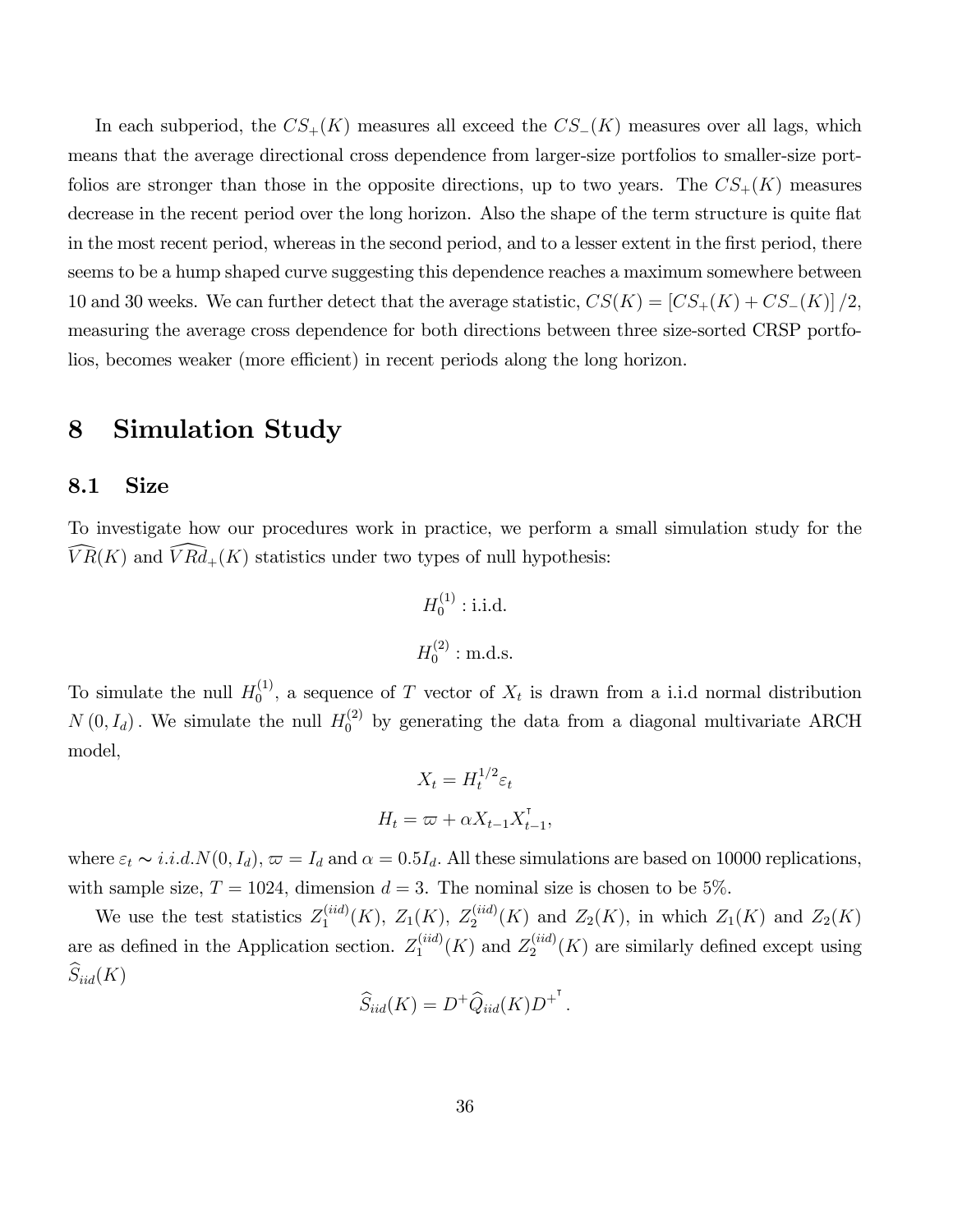The empirical quantiles of  $Z_1^{(iid)}$  $I_1^{(iid)}(K)$ ,  $Z_1(K)$ ,  $Z_2^{(iid)}(K)$  and  $Z_2(K)$  are obtained by simulating the quantiles of  $\sum_{n=1}^{d}$  $i=1$  $\lambda_i^{(W)}$  $\prod_{i}^{(W)}$  and  $\prod_{i}^{d}$  $i=1$  $\lambda_i^{(W)}$  $i^{(W)}$  respectively, where W is a  $d \times d$  symmetric matrix such that vech  $(W) \sim N(0, I_{d(d+1)/2}).$ 

| Table 8-1: Empirical quantiles of $Z_1^{(iid)}(K)$ , $Z_1(K)$ , $Z_2^{(iid)}(K)$ and $Z_2(K)$ |                   |  |  |
|-----------------------------------------------------------------------------------------------|-------------------|--|--|
|                                                                                               | $d = 0.025$ 0.975 |  |  |
| $Z_1^{(iid)}(K), Z_1(K)$ 3 -3.4047 3.3841                                                     |                   |  |  |
| $Z_2^{(iid)}(K), Z_2(K)$ 3 -7.9355 7.9863                                                     |                   |  |  |

Table 8-2 and Table 8-3 report the empirical size of nominal 5% variance ratio tests using  $Z_1^{(iid)}$  $1^{(ia)}(K),$  $Z_1(K)$ ,  $Z_2^{(iid)}(K)$  and  $Z_2(K)$  conducted under the null hypothesis:  $H_0^{(1)}$  $I_0^{(1)}$  : i.i.d and  $H_0^{(2)}$  $_0^{(2)}$  : m.d.s. respectively.

Table 8-2: Empirical size of nominal  $5\%$  variance ratio tests of the null hypothesis  $H_0^{(1)}$ 0

|                      |    |   | Size of 5 percent test                  |        |        |          |  |  |
|----------------------|----|---|-----------------------------------------|--------|--------|----------|--|--|
| Sample size $K \, d$ |    |   | $Z_1^{(iid)}(K)$ $Z_1(K)$ $Z_2^{(iid)}$ |        | (K)    | $Z_2(K)$ |  |  |
| 1024                 |    | 3 | 0.0493                                  | 0.0481 | 0.0518 | 0.0517   |  |  |
| 1024                 |    | 3 | 0.0504                                  | 0.0559 | 0.0517 | 0.0511   |  |  |
| 1024                 | 8  | 3 | 0.0448                                  | 0.0511 | 0.0489 | 0.0525   |  |  |
| 1024                 | 16 | 3 | 0.0470                                  | 0.0608 | 0.0487 | 0.0546   |  |  |

Table 8-3: Empirical size of nominal  $5\%$  variance ratio tests of the null hypothesis  $H_0^{(2)}$ 0

|                                                              |          |   | Size of 5 percent test |        |        |          |  |  |
|--------------------------------------------------------------|----------|---|------------------------|--------|--------|----------|--|--|
| Sample size $K$ d $Z_1^{(iid)}(K)$ $Z_1(K)$ $Z_2^{(iid)}(K)$ |          |   |                        |        |        | $Z_2(K)$ |  |  |
| 1024                                                         |          | 3 | 0.2697                 | 0.0517 | 0.1842 | 0.0498   |  |  |
| 1024                                                         |          | 3 | 0.2186                 | 0.0523 | 0.1497 | 0.0515   |  |  |
| 1024                                                         | $\aleph$ | 3 | 0.161                  | 0.0561 | 0.1039 | 0.0501   |  |  |
| 1024                                                         | 16       | 3 | 0.1177                 | 0.0676 | 0 0767 | 0.0516   |  |  |

Table 8-2 shows that the empirical sizes of variance ratio tests using  $Z_1^{(iid)}$  $Z_1^{(iid)}(K), Z_1(K), Z_2^{(iid)}(K)$ and  $Z_2(K)$  are all close to the nominal value 5%. In Table 8-3, we see that under the null of m.d.s., the  $Z_1^{(iid)}$  $I_1^{(iid)}(K)$  and  $Z_2^{(iid)}$  $\chi_2^{(ua)}(K)$  are unreliable, for example, when  $K=2$ , the empirical size of the 5% variance ratio test using  $Z_1^{(iid)}$  $I_1^{(iid)}(K)$  is 26.97%, using  $Z_2^{(iid)}$  $2^{(ua)}_2(K)$  is 18.42%. In this case, the empirical sizes of test using  $Z_1(K)$  and  $Z_2(K)$  are close to 5%.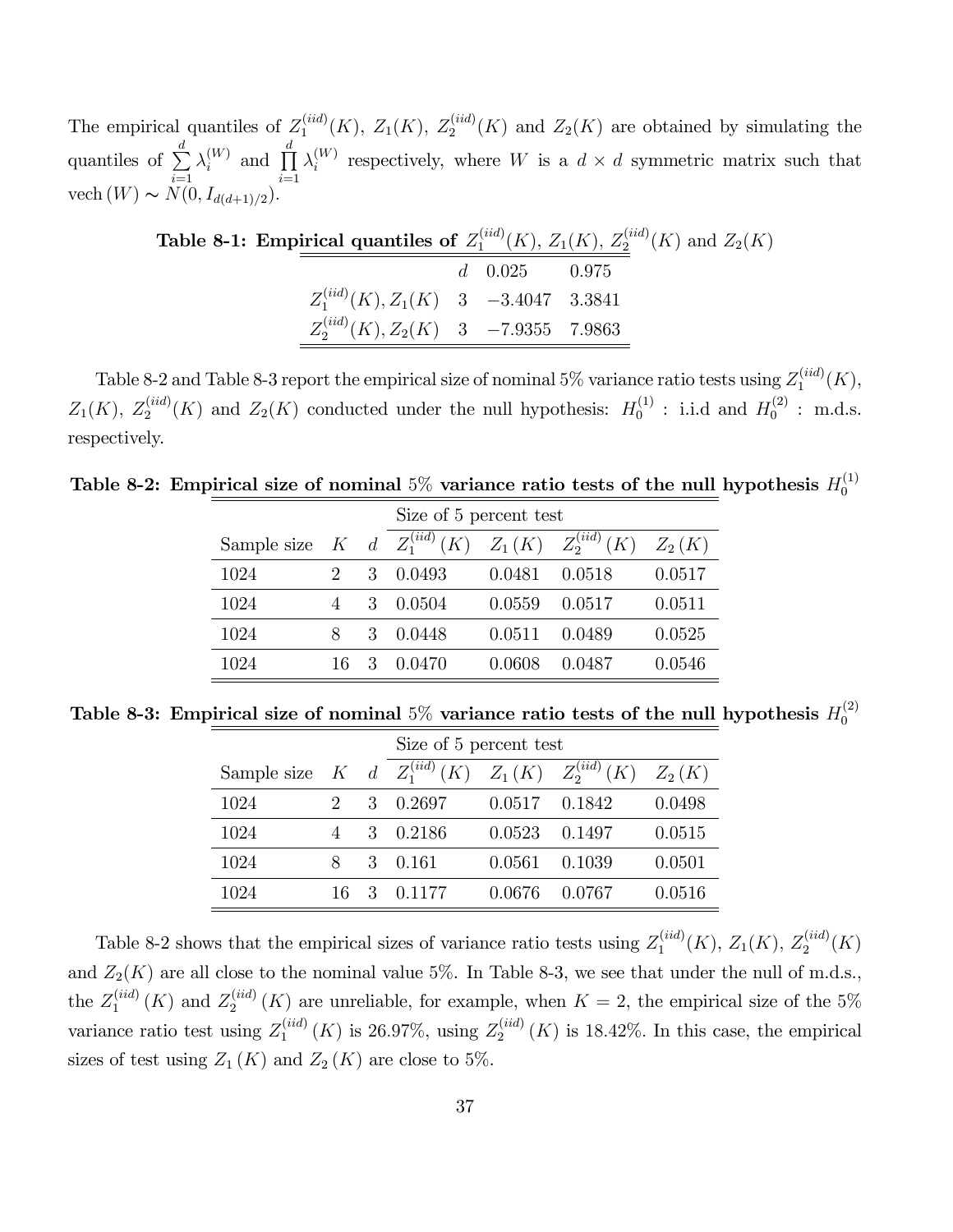Table 8-4 reports the empirical size of nominal 5% variance ratio tests using the  $[Zd(K)]_{ii}$  statistic conducted under the null  $H_0^{(2)}$  $\binom{[2]}{0}$ . The results show that the  $[Zd(K)]_{ii}$  statistic is reliable under the null of m.d.s.

| statistic of the fight hypothesis $H_0$ |                                              |  |  |                                     |  |  |  |
|-----------------------------------------|----------------------------------------------|--|--|-------------------------------------|--|--|--|
|                                         | Size of 5 percent test                       |  |  |                                     |  |  |  |
|                                         | Sample size $K = 2$ $K = 4$ $K = 8$ $K = 16$ |  |  |                                     |  |  |  |
| $[Zd(K)]_{11}$ 1024                     |                                              |  |  | $0.0415$ $0.0389$ $0.0401$ $0.0400$ |  |  |  |
| $[Zd(K)]_{22}$ 1024                     |                                              |  |  | $0.0462$ $0.0504$ $0.0498$ $0.0509$ |  |  |  |
| $[Zd(K)]_{33}$ 1024                     |                                              |  |  | $0.0490$ $0.0478$ $0.0523$ $0.0538$ |  |  |  |

Table 8-4: Empirical size of nominal 5% variance ratio tests [using the  $[Zd(K)]_{ii}$ ] statistic] of the null hypothesis  $H_0^{(2)}$ 

#### 8.2 Power

Consider the following model:

$$
p_t^* = \mu + p_{t-1}^* + \varepsilon_t
$$

$$
p_t = p_t^* + \eta_t
$$

$$
\eta_t = \beta \eta_t + \xi_t
$$

where  $\varepsilon_t \sim i.i.d. (0, \Omega_{\varepsilon}), \xi_t \sim i.i.d. (0, \Omega_{\xi}).$  As shown in Fama and French (1998) for univariate case, if  $\beta$  < 1, we have  $\widehat{VR}(K) < I_d$ . While Phillips, Wu and Yu (2009) suggested a bubble process which is a linear explosive process without collapsing, such as  $\beta > 1$ , for which we should have  $\widehat{VR}(K) > I_d$ . We examine the power of the variance ratio tests using the  $Z_1^{(iid)}$  $I_1^{(iid)}(K)$  and  $Z_2^{(iid)}$  $2^{(ua)}$   $(K)$  statistics against two alternative hypotheses:

> $H_1^{(1)}$  $j_1^{(1)}$ : fads model with  $\beta < 1$

 $H_1^{(2)}$  $_1^{(2)}$ : explosive bubble without collapsing with  $\beta > 1$ 

Based on 10000 replications, we have the following results.

| Table 8-5: Power of the variance ratio tests [using the $Z_1^{(iid)}(K)$ and $Z_2^{(iid)}(K)$ statistics] |  |  |  |
|-----------------------------------------------------------------------------------------------------------|--|--|--|
|-----------------------------------------------------------------------------------------------------------|--|--|--|

|                                      |  | 5 percent test                                                           |        |                |        |  |
|--------------------------------------|--|--------------------------------------------------------------------------|--------|----------------|--------|--|
| Sample size $K \, d \, \beta = 0.85$ |  |                                                                          |        | $\beta = 1.01$ |        |  |
| 1024                                 |  | 16 3 $Z_1^{(iid)}(K)$ $Z_2^{(iid)}(K)$ $Z_1^{(iid)}(K)$ $Z_2^{(iid)}(K)$ |        |                |        |  |
|                                      |  | 0.9995                                                                   | 0.6349 | 1.0000         | 0.9971 |  |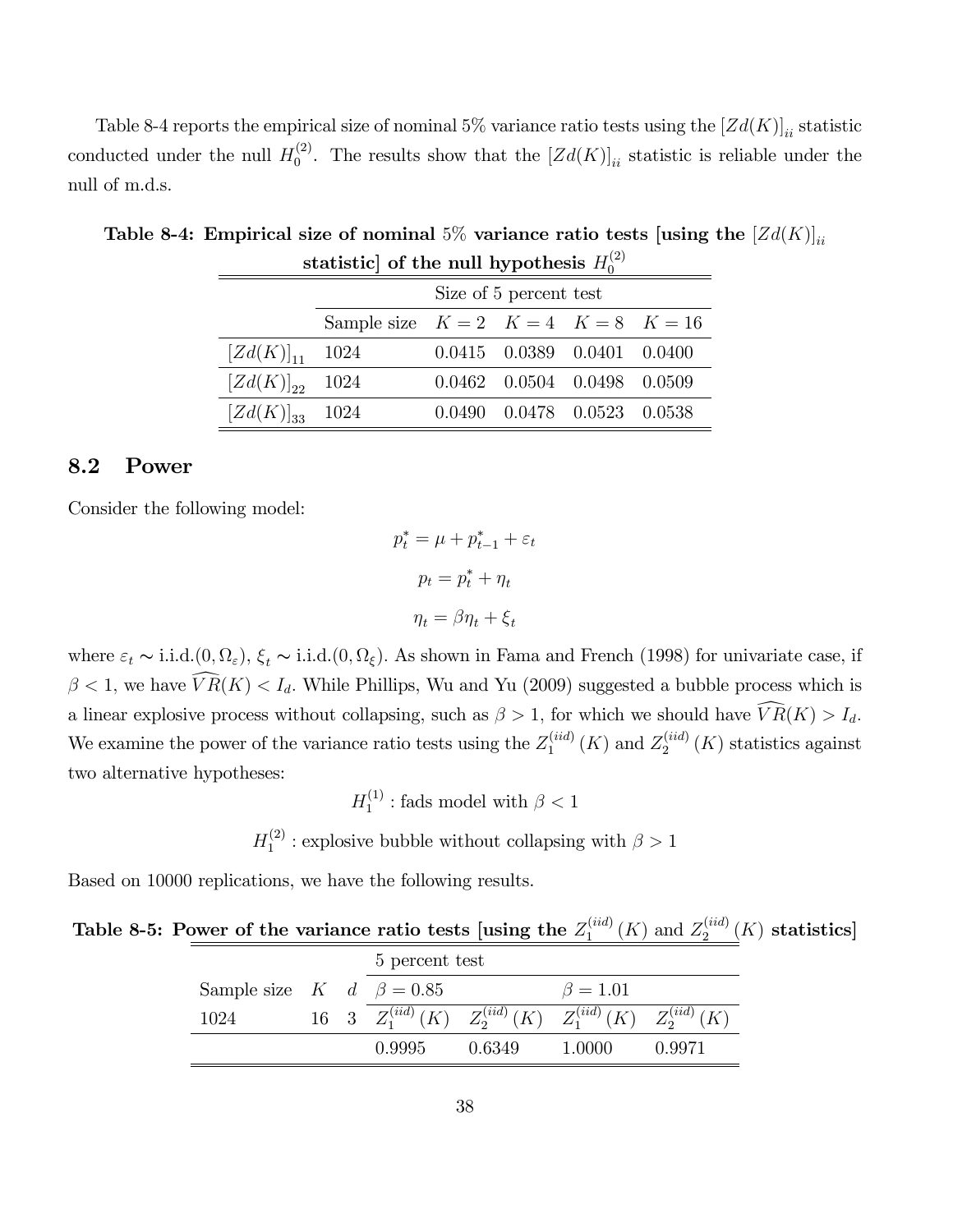Table 8-5 shows that the variance ratio tests using  $Z_1^{(iid)}$  $I_1^{(iid)}(K)$  and  $Z_2^{(iid)}$  $2^{(ua)}(K)$  are powerful against these alternatives.

#### 8.3 Dating the Origination and Collapse of an Explosive Episode

We use a data generating mechanism that allows for the possibility of a single explosive episode as introduced in Section 5,

$$
p_{t} = p_{t-1} 1 (t < \tau_e) + \delta_T 1 (\tau_e \le t \le \tau_f) p_{t-1} + \left( \sum_{s=\tau_f+1}^{t} \varepsilon_s + p_{\tau_f}^* \right) 1 (t > \tau_f) + \varepsilon_t 1 (t \le \tau_f).
$$

We assume  $\varepsilon_t \sim i.i.d.N(0, \Omega_{\varepsilon})$ , all series catch up in the same bubble, where  $\tau_e = [Tr_e], \tau_f = [Tr_f],$  $p_{\tau_f}^* = p_{\tau_e} + p^*$ . We simulate the data  $\{X_t : t = 1, 2, ..., \tau = [Tr]\}$  by setting:  $d = 3, T = 1000$ ,  $K = 16$ ,  $\Omega_{\varepsilon} = I_d$ ,  $\delta = 1.04$ ,  $p^* = 0$ ,  $r_e = 0.4$ ,  $r_f = 0.6$ . The minimum amount of data used for calculating the variance ratio test statistic is  $\tau_0 = [T r_0]$  with  $r_0 = 0.3$ . We date the origination of the explosive episode as  $\hat{\tau}_e = [T\hat{r}_e]$  and the the collapse of the explosive episode as  $\hat{\tau}_f = [T\hat{r}_f]$ , where, for  $i = 1, 2$  and  $h = 1, 2$ :

$$
\widehat{r}_e = \inf_{j \ge r_0} \{ j : \left[ Z_i^{(iid)}(K) \right]_j > C_{h,(0.975)} \} \quad ; \quad \widehat{r}_f = \inf_{j \ge \widehat{r}_e} \{ j : C_{h,(0.025)} \le \left[ Z_i^{(iid)}(K) \right]_j \le C_{h,(0.975)} \}.
$$

Here,  $C_{1,(0.025)} = -3.4047$ ,  $C_{1,(0.975)} = 3.3841$ ,  $C_{2,(0.025)} = -7.9355$ ,  $C_{2,(0.975)} = 7.9863$  are simulated critical values of  $Z_1^{(iid)}$  $I_1^{(iid)}(K)$  and  $Z_2^{(iid)}$  $2^{(na)}_2(K)$ . Based on 1000 replications, we have the following results.

| Table 8-6: Estimates of $r_e$ and $r_f$ based on the variance ratio tests |  |  |  |  |  |  |  |  |
|---------------------------------------------------------------------------|--|--|--|--|--|--|--|--|
|---------------------------------------------------------------------------|--|--|--|--|--|--|--|--|

|      | $Z_1^{(iid)}(K)$ |                                     | $Z_2^{(iid)}(K)$ |                   |  |  |
|------|------------------|-------------------------------------|------------------|-------------------|--|--|
|      | $\widehat{r}_e$  | $\widehat{r}_{f}$                   | $\widehat{r}_e$  | $\widehat{r}_{f}$ |  |  |
| Mean |                  | 0.4135 0.6000 0.4565 0.6192         |                  |                   |  |  |
| Std  |                  | $0.0122$ $0.0000$ $0.1091$ $0.0783$ |                  |                   |  |  |
|      |                  | RMSE 0.0182 0.0000 0.1228 0.0806    |                  |                   |  |  |

Table 8-6 shows that the estimation of  $\hat{r}_e$  and  $\hat{r}_f$  based on  $Z_1^{(iid)}$  $I_1^{(iid)}(K)$  and  $Z_2^{(iid)}$  $2^{(ua)}$   $(K)$  statistics are very close to their true values.

## 9 Conclusions

The multivariate variance ratio provides another way of seeing the cross correlation behaviour of asset returns. The long horizon properties depend on the alternative hypothesis considered and we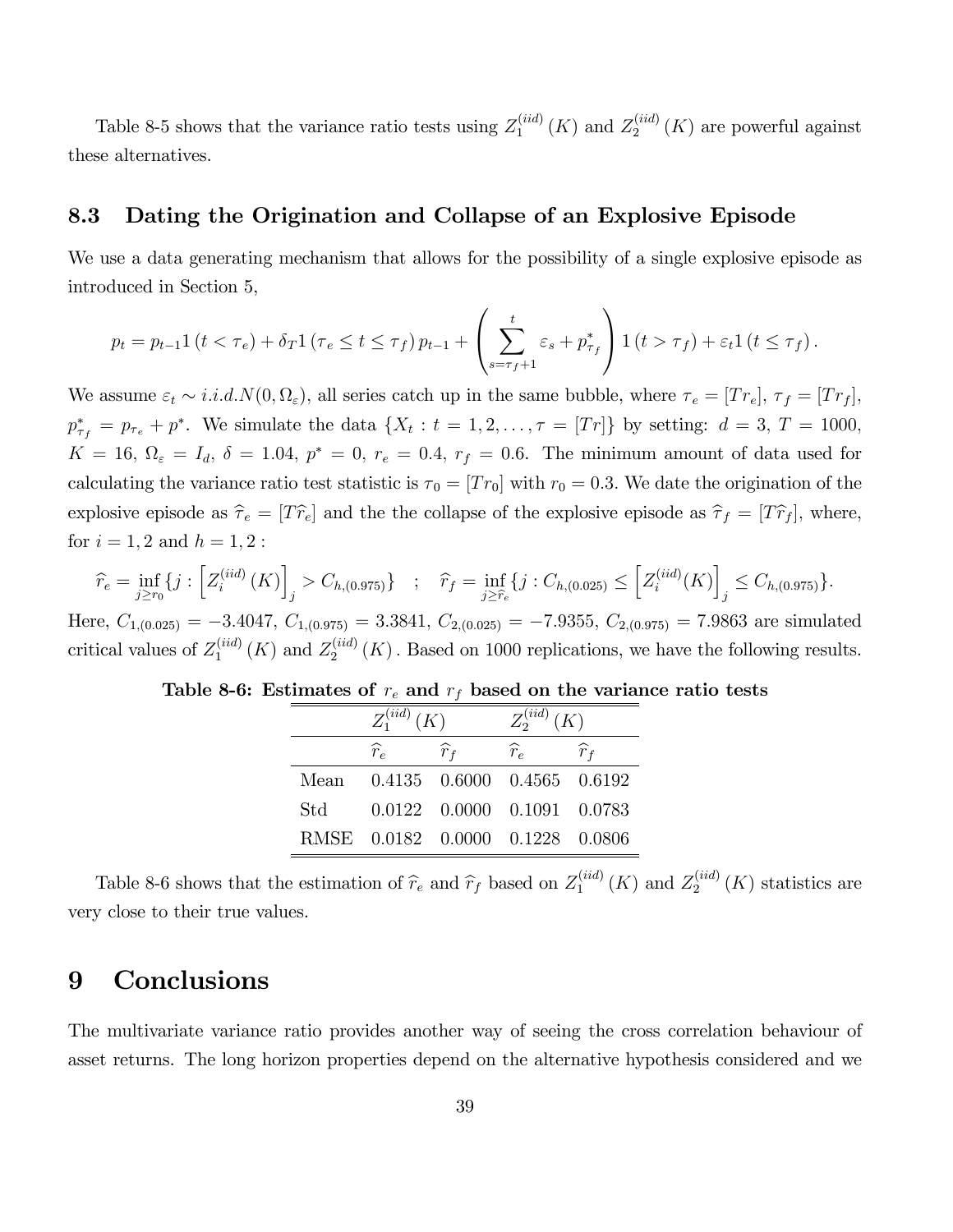consider some cases where such characterization is possible. Our empirical work reports that the stock portfolios (especially the small cap ones) seem to have come closer to the efficient markets prediction, although, especially for small caps, there remains some linear predictability, although whether that is exploitable or not is not clear. Timmerman (2008) investigates the forecasting performance of a number of linear and nonlinear models and says: "Most of the time the forecasting models perform rather poorly, but there is evidence of relatively short-lived periods with modest return predictability. The short duration of the episodes where return predictability appears to be present and the relatively weak degree of predictability even during such periods makes predicting returns an extraordinarily challenging task". Our (multivariate) evidence does not substantially contradict that, certainly using linear multivariate methods the amount of predictability we have found and its durability is limited and has reduced over time even through the recent financial crisis.

Our main practical point is to consider confidence intervals that are natural under the martingale hypothesis and do not require an additional no leverage/symmetric distribution assumption maintained in Lo and MacKinlay (1988) and in much subsequent work. These confidence intervals are larger but more credible with regard to the data generating process.

We remark that this theory is predicated on the existence of fourth moments, which may be problematic for some financial time series. Provided the population variance exists, the variance ratio converges in probability to one, but may have a non-standard limiting distribution and a slower rate of convergence to it, Mikosch and Starica  $(2000)^{10}$  Even if the population variance does not exist, the sample variance ratio may converge, due to the self-normalization, but one can expect a different scaling law. For example, if the return process is iid with a symmetric stable distribution with parameter  $\alpha \in [1, 2]$ , then the sample variances scale according to  $K^{2/\alpha}$ , that is, as  $T \to \infty$ ,  $\widehat{VR}(K) \to K^{(2-\alpha)/\alpha}$  for all K. This is similar asymptotic behaviour to what is found under the bubble process of section 5.2 when  $\alpha = 1$ . Wright (2000) has proposed variance ratios based on signs and ranks that are robust to heavy tailed distributions.

## 10 Appendix

PROOF OF THEOREM 1. We first attempt the proof under assumption A.

 $10$ For stationary linear processes, the sample autocorrelations can be root-T consistent and asymptotically normal under only second moment assumptions, Brockwell and Davies (1991, Theorem 7.2.2), but this result does not hold for nonlinear processes like GARCH.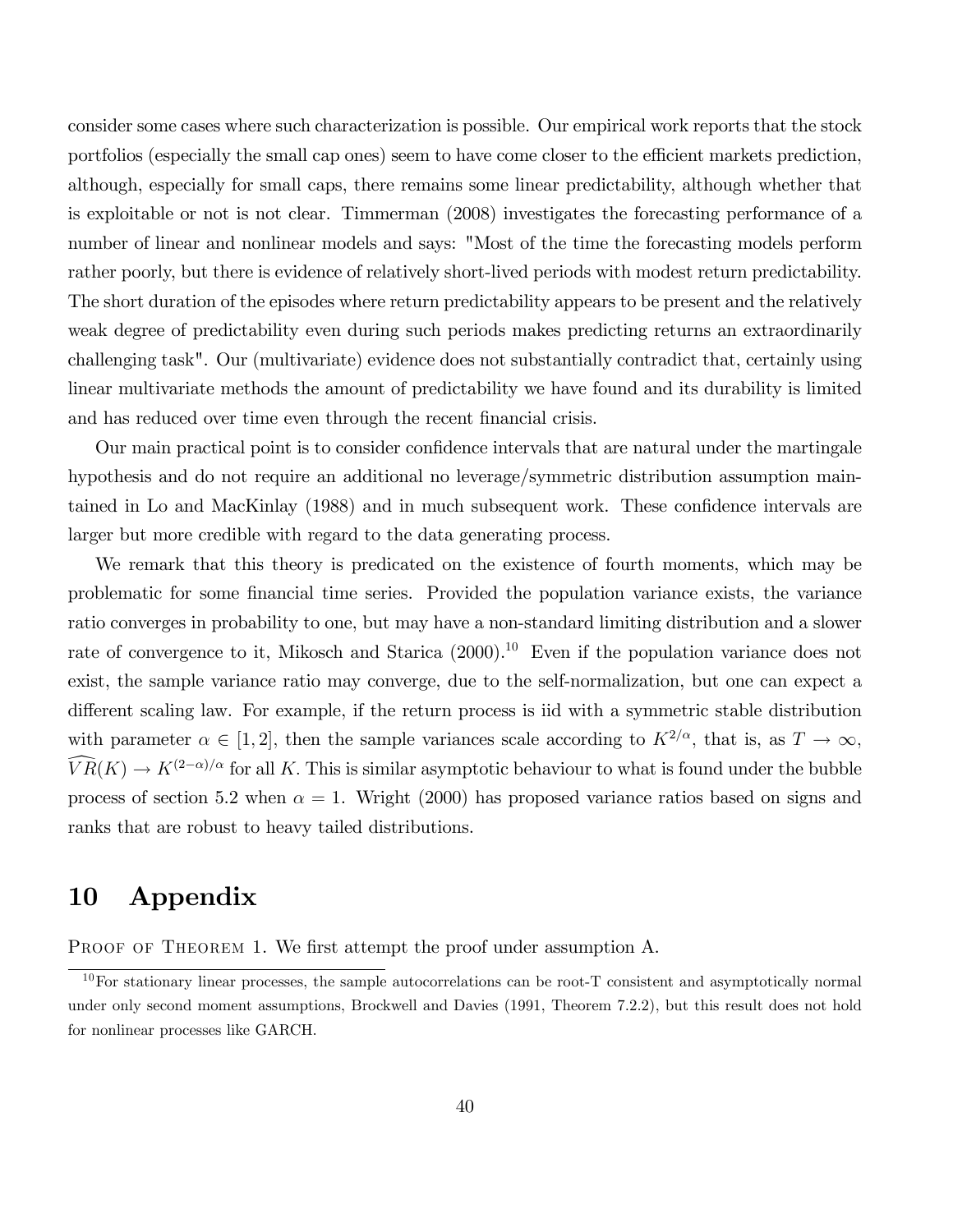Due to uncorrelatedness of the martingale difference, for  $j = 1, \ldots, K$  we have

$$
\sqrt{T}\left(\text{vec}(\widehat{\Psi}(j)) - \text{vec}(\Psi(j))\right) = \frac{1}{\sqrt{T}} \sum_{t=j+1}^{T} \left(X_{t-j} - \overline{X}\right) \otimes \left(X_{t} - \overline{X}\right)
$$

$$
= \frac{1}{\sqrt{T}} \sum_{t=j+1}^{T} \left(\widetilde{X}_{t-j} \otimes \widetilde{X}_{t}\right) - \frac{1}{\sqrt{T}} \sum_{t=j+1}^{T} \widetilde{X}_{t-j} \otimes \left(\overline{X} - \mu\right)
$$

$$
- \left(\overline{X} - \mu\right) \otimes \frac{1}{\sqrt{T}} \sum_{t=j+1}^{T} \widetilde{X}_{t} + \frac{T-j}{\sqrt{T}} \left(\overline{X} - \mu\right) \otimes \left(\overline{X} - \mu\right) \tag{30}
$$

$$
= \frac{1}{\sqrt{T}} \sum_{t=j+1}^{T} \left(\widetilde{X}_{t-j} \otimes \widetilde{X}_{t}\right) + o_{p}(1), \tag{31}
$$

where in (30) we made use of  $\sum_{t=j+1}^{T} \tilde{X}_t = O_p(\sqrt{T})$ , a result implied by the CLT for stationary ergodic martingale difference, e.g. Hayashi (2000). The CLT is justified by the fact that the difference  $\bigg\vert$  $\sqrt{T}^{-1} \left( \sum_{t=1}^T \widetilde{X}_t - \sum_{t=j+1}^T \widetilde{X}_t \right) \Big| = o_p(1)$ ; similar arguments are implicitly used from hereafter. We shall also implicitly exploit the fact that condition A2 implies all moments less than four exists and finite by Jensen's inequality.

In the meantime, since  $\widetilde{X}_t \widetilde{X}_t^{\intercal}$  $t_t$  is a measurable transformation of  $X_t$  it is again stationary ergodic, (although it does not have a martingale difference structure anymore). Therefore, we may apply Birkhoff's ergodic theorem on  $T^{-1} \sum_{t=1}^T \widetilde{X}_t \widetilde{X}_t^{\intercal}$ <sup>t</sup>, yielding  $\hat{\Sigma} - \Sigma = o_p(1)$ , and then  $\hat{\Sigma}^{-1/2} - \Sigma^{-1/2} = o_p(1)$ by the continuous mapping theorem. Consequently, for each  $j$  we have

vec
$$
(\widehat{\Gamma}(j))
$$
 = vec  $(\left[\widehat{\Sigma}^{-1/2} - \Sigma^{-1/2} + \Sigma^{-1/2}\right] \widehat{\Psi}(j) \left[\widehat{\Sigma}^{-1/2} - \Sigma^{-1/2} + \Sigma^{-1/2}\right])$   
\n= vec  $(\Sigma^{-1/2} \widehat{\Psi}(j) \Sigma^{-1/2}) + T^{-1/2} O_p(1) \cdot o_p(1)$   
\n=  $(\Sigma^{-1/2} \otimes \Sigma^{-1/2}) \operatorname{vec}(\widehat{\Psi}(j)) + o_p(T^{-1/2}).$  (32)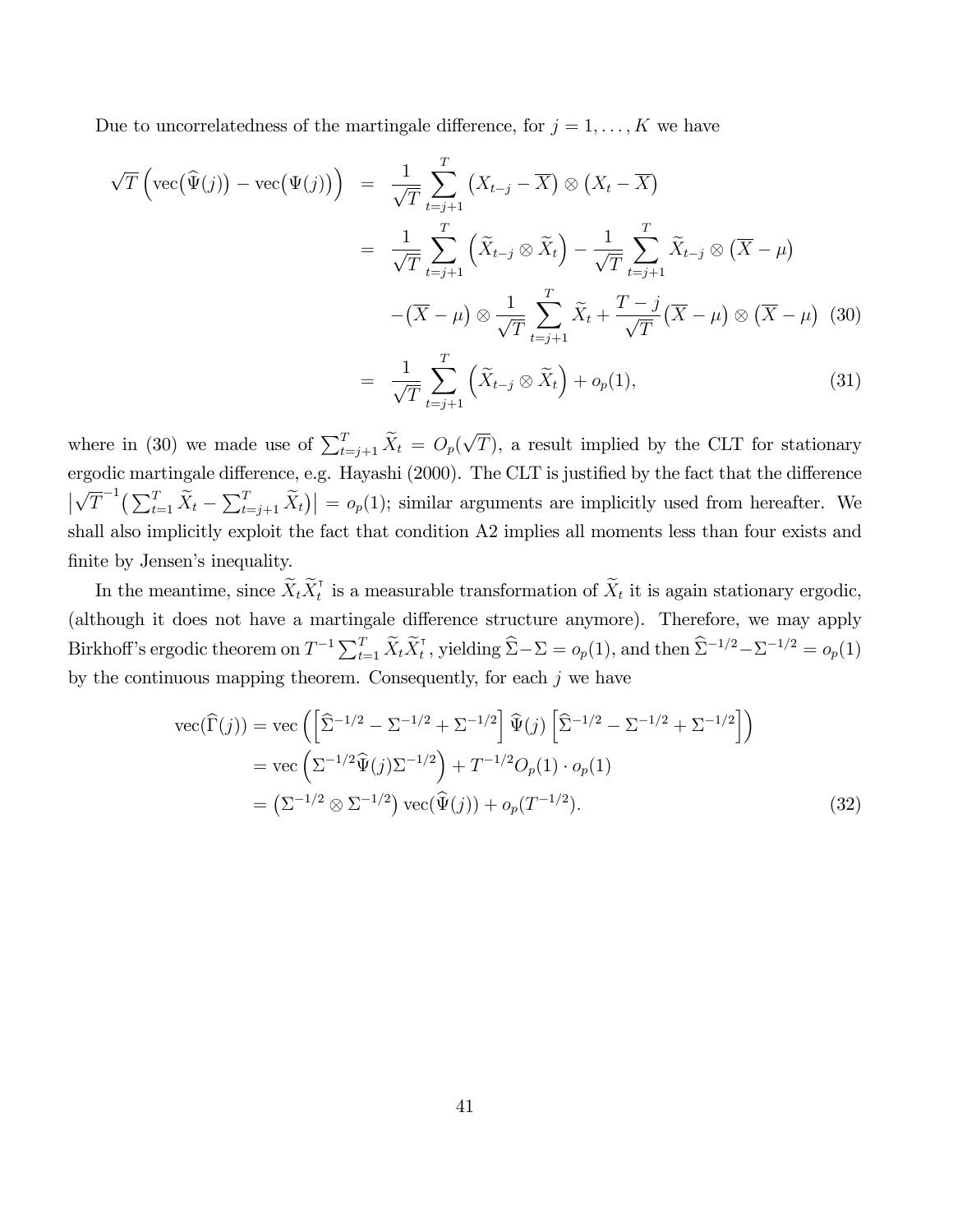Next we observe that

$$
\sqrt{T} \text{vec} \left( \widehat{VR}_{+}(K) - I_{d} \right) = \sqrt{T} \cdot \sum_{j=1}^{K-1} 2 \left( 1 - \frac{j}{K} \right) \cdot \text{vec} \left( \widehat{\Gamma}(j) \right)
$$
  
\n
$$
= \sum_{j=1}^{K-1} c_{j} \left( \Sigma^{-1/2} \otimes \Sigma^{-1/2} \right) \cdot \frac{1}{\sqrt{T}} \sum_{t=j+1}^{T} \widetilde{X}_{t-j} \otimes \widetilde{X}_{t} + o_{p}(1)
$$
  
\n
$$
= \frac{1}{\sqrt{T}} \sum_{t=1}^{T} \left[ \sum_{j=1}^{K-1} c_{j} \left( \Sigma^{-1/2} \otimes \Sigma^{-1/2} \right) \left( \widetilde{X}_{t-j} \otimes \widetilde{X}_{t} \right) \right] + o_{p}(1)
$$
  
\n
$$
=: \frac{1}{\sqrt{T}} \sum_{t=1}^{T} Z_{tj} + o_{p}(1).
$$
 (33)

Now for any constant vector  $a = (a_1, \ldots, a_{d^2})^T \in \mathbb{R}^{d^2}$  we note that  $a^T Z_{tj}$  is a one-dimensional martingale difference sequence because we have  $E[\tilde{X}_t \tilde{X}_t^{\dagger}]$  $t-j$  $\left|\mathcal{F}_{t-1}\right] = E[\widetilde{X}_t | \mathcal{F}_{t-1}] \widetilde{X}_{t-j}^{\intercal}$  a.s. for all  $j \geq 1$ . Consequently, since the moment condition A2 ensure that

$$
E(a^{\mathsf{T}} Z_{tj})^2 = a^{\mathsf{T}} \text{var}(Z_{tj}) a = a^{\mathsf{T}} \left[ \sum_{j=1}^{K-1} \sum_{k=1}^{K-1} c_j c_k \left( \Sigma^{-1/2} \otimes \Sigma^{-1/2} \right) \Xi_{jk} \left( \Sigma^{-1/2} \otimes \Sigma^{-1/2} \right) \right] a < \infty,
$$

where  $\Xi_{jk} = E[\widetilde{X}_{t-j} \otimes \widetilde{X}_t][\widetilde{X}_{t-k} \otimes \widetilde{X}_t]^{\dagger}$ , the CLT for stationary ergodic martingale difference gives

$$
a^{T} \left( \frac{1}{\sqrt{T}} \sum_{t=1}^{T} Z_{tj} \right) \Longrightarrow N \left( 0, a^{T} \left[ \sum_{j=1}^{K-1} \sum_{k=1}^{K-1} c_{j} c_{k} \left( \Sigma^{-1/2} \otimes \Sigma^{-1/2} \right) \Xi_{jk} \left( \Sigma^{-1/2} \otimes \Sigma^{-1/2} \right) \right] a \right). \tag{34}
$$

Hence by the Cramér-Wold device and Slutsky's theorem we have

$$
\sqrt{T} \text{vec}\left(\widehat{VR}_+(K) - I_d\right) \Longrightarrow N\left(0, \sum_{j=1}^{K-1} \sum_{k=1}^{K-1} c_j c_k \left(\Sigma^{-1/2} \otimes \Sigma^{-1/2}\right) \Xi_{jk} \left(\Sigma^{-1/2} \otimes \Sigma^{-1/2}\right)\right),
$$

completing the proof.

Deriving the limiting distribution for the same statistic under assumption B closely follows similar arguments. Firstly, we note that the expansion for  $\sqrt{T}(\text{vec}(\hat{\Psi}(j)) - \text{vec}(\Psi(j)))$  is still valid due to uncorrelatedness ensured by assumption MH1. Moreover the summations in the second, third and fourth terms in (30) are still bounded in probability due to CLT for mixing sequence, Herrndorf  $(1985,$  Theorem 0) whose regularity conditions are satisfied by MH1-MH3. As a consequence, we end up with (31) as before. Finally, condition MH2 and MH3 allow for the Law of Large Numbers for mixing variables, White (1984, Corollary 3.48), yielding (32) and (33) as before.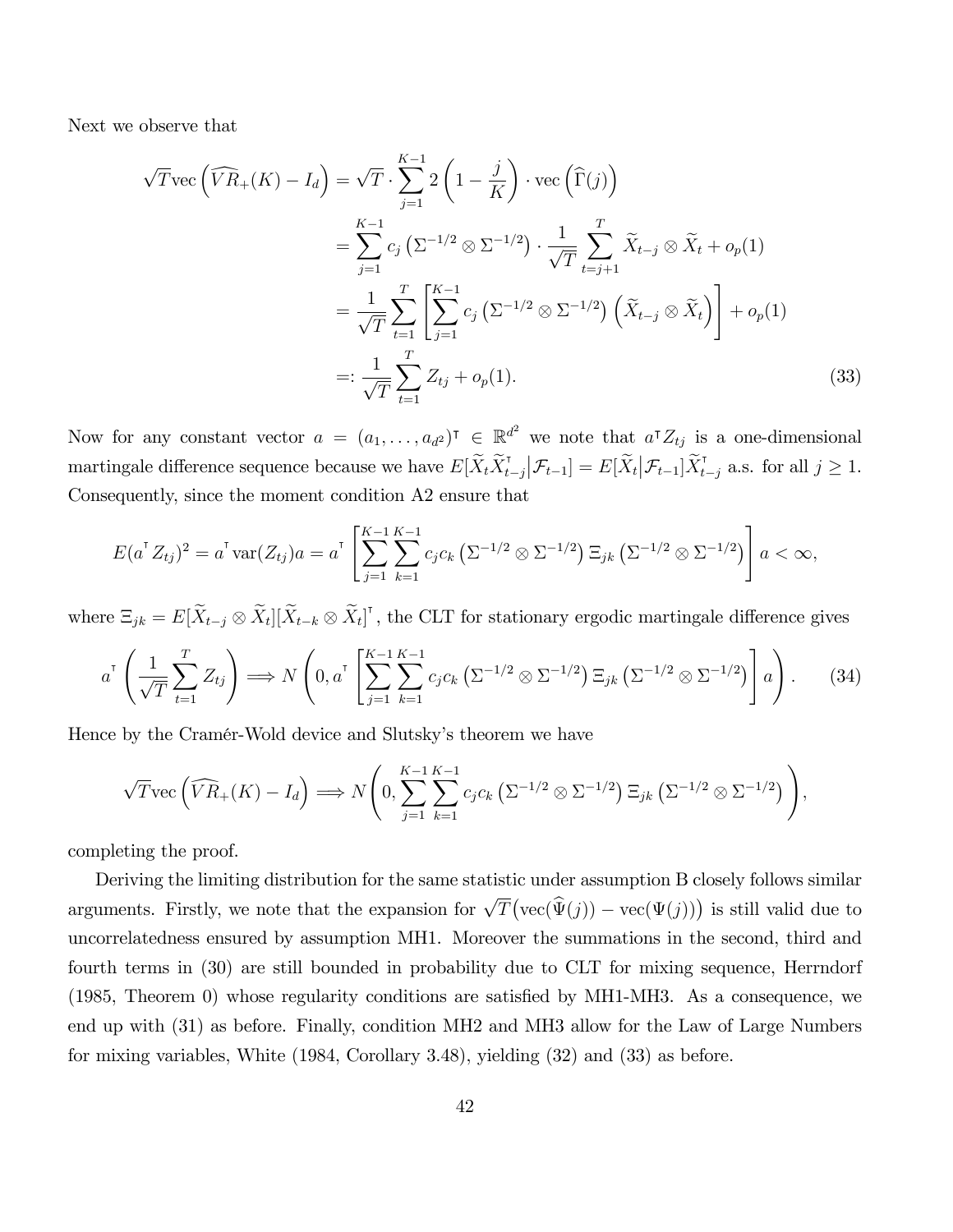Now we are only left with verifying (34). Since any measurable transformation of  $\tilde{X}_t$  preserves the mixing property with the same rate specified in MH2, for any  $d^2$ -dimensional constant vector a Herrndorf's CLT gives

$$
a^{\mathsf{T}}\left(\frac{1}{\sqrt{T}}\sum_{t=1}^T Z_{tj}\right) \Longrightarrow N\left(0, a^{\mathsf{T}}\left[\sum_{j=1}^{K-1}\sum_{k=1}^{K-1} c_j c_k \left(\Sigma^{-1/2} \otimes \Sigma^{-1/2}\right) \Xi_{jk} \left(\Sigma^{-1/2} \otimes \Sigma^{-1/2}\right)\right] a\right).
$$

with  $\Xi_{jk} = \lim_{T \to \infty} T^{-1} \sum_{t=1}^T E[\widetilde{X}_{t-j} \otimes \widetilde{X}_t][\widetilde{X}_{t-k} \otimes \widetilde{X}_t]^{\dagger}$ , provided that the following regularity conditions are ensured:  $E(a^{\dagger} Z_{tj}) = 0$ ,  $\sup_t E|a^{\dagger} Z_{tj}|^{\beta} < \infty$  for some  $\beta > 2$  and finally

$$
\lim_{T \to \infty} \frac{1}{T} E\left(\sum_{t=1}^{T} a^{T} Z_{tj}\right)^{2} = \lim_{T \to \infty} \frac{1}{T} \sum_{t=1}^{T} \text{var}\left(a^{T} Z_{tj}\right)
$$
\n
$$
= a^{T} \left[\sum_{j=1}^{K-1} \sum_{k=1}^{K-1} c_{j} c_{k} \left(\Sigma^{-1/2} \otimes \Sigma^{-1/2}\right) \Xi_{jk} \left(\Sigma^{-1/2} \otimes \Sigma^{-1/2}\right)\right] a
$$

is positive and finite.

The first condition is trivial by MH1, and the second and third conditions are satisfied by MH2 and MH3, respectively. The rest of the arguments are exactly the same as before, completing the proof.

Similar arguments apply to the other statistics. For  $j = 1, \ldots, K - 1$ ,

$$
\text{vec}(\widehat{\Gamma}d(j)) = (D^{-1/2} \otimes D^{-1/2}) \text{vec}(\widehat{\Psi}(j)) + o_p(T^{-1/2})
$$

$$
\text{var}\left(\sqrt{T}\text{vec}(\widehat{\Gamma}d(j))\right) = \sum_{j=1}^{K-1} \sum_{k=1}^{K-1} c_j c_k \left(D^{-1/2} \otimes D^{-1/2}\right) \Xi_{jk} \left(D^{-1/2} \otimes D^{-1/2}\right),
$$

and also

$$
\operatorname{vec}(\widehat{\Gamma}_L(j)) = (\Sigma^{-1} \otimes I) \operatorname{vec}(\widehat{\Psi}(j)) + o_p(T^{-1/2})
$$

$$
\operatorname{var}(\sqrt{T}\operatorname{vec}(\widehat{\Gamma}_L(j))) = \sum_{j=1}^{K-1} \sum_{k=1}^{K-1} c_j c_k (\Sigma^{-1} \otimes I) \Xi_{jk} (\Sigma^{-1} \otimes I),
$$

П

The entire proof is now complete.

PROOF OF COROLLARY 1. From the proof of Theorem 1, we know that whether Assumption A or MH<sup>\*</sup> is used, the proposed estimator for the covariance matrix is consistent; i.e.  $\hat{\Sigma} - \Sigma = o_p(1)$ .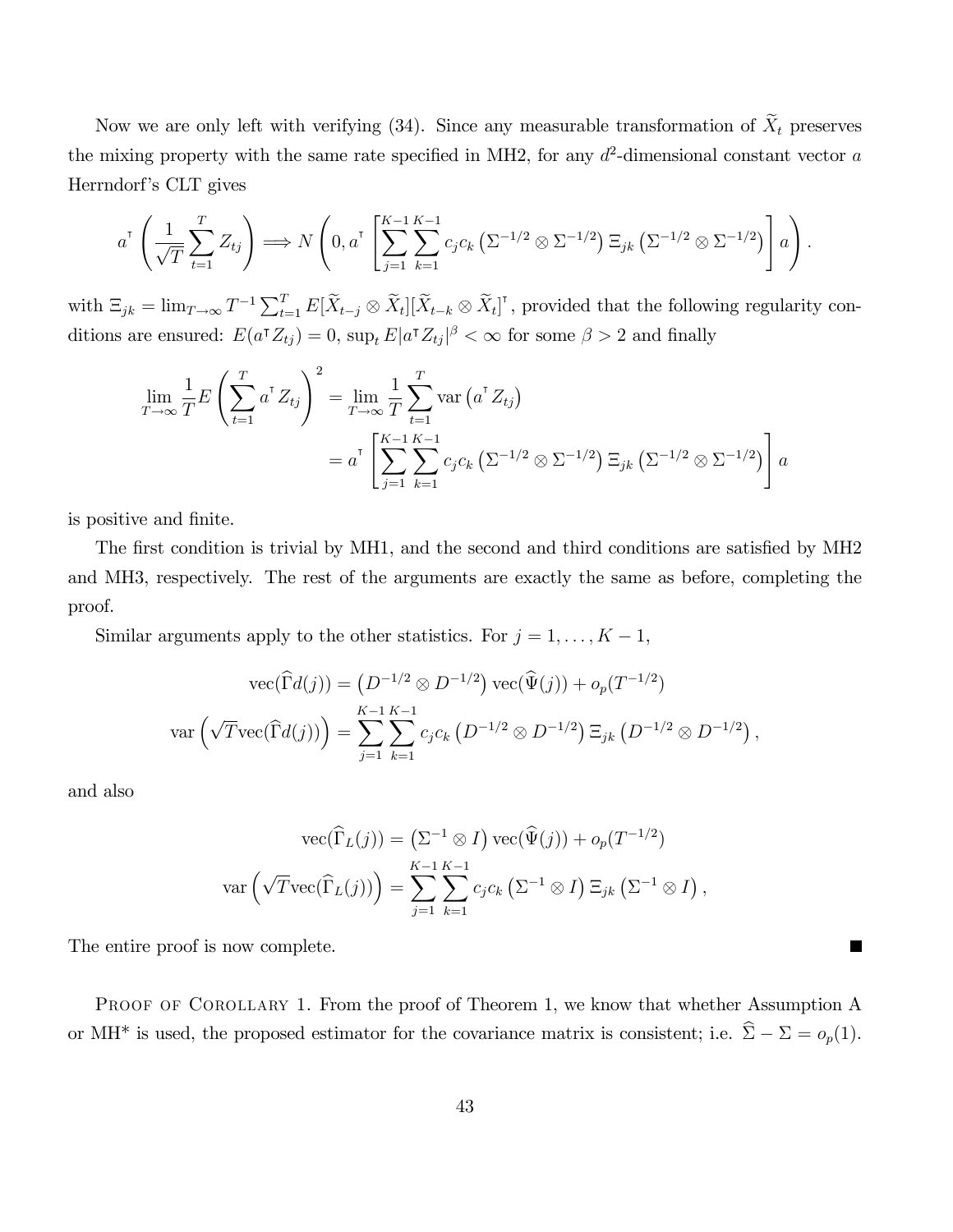Therefore it suffices to show consistency of  $\widehat{\Xi}_{jk}.$  Writing

$$
\widehat{\Xi}_{jk} = \frac{1}{T} \sum_{t=\max\{j,k\}+1}^{T} \left( X_{t-j} - \overline{X} \right) \left( X_{t-k} - \overline{X} \right)^{\mathsf{T}} \otimes \left( X_t - \overline{X} \right) \left( X_t - \overline{X} \right)^{\mathsf{T}}
$$
\n
$$
= \frac{1}{T} \sum_{t=\max\{j,k\}+1}^{T} \left[ \widetilde{X}_{t-j} \widetilde{X}_{t-k}^{\mathsf{T}} \otimes \widetilde{X}_t \widetilde{X}_t^{\mathsf{T}} \right] + o_p(1)
$$
\n
$$
= \frac{1}{T} \sum_{t=\max\{j,k\}+1}^{T} \left[ \left( \widetilde{X}_{t-j} \otimes \widetilde{X}_t \right) \left( \widetilde{X}_{t-k} \otimes \widetilde{X}_t \right)^{\mathsf{T}} \right] + o_p(1).
$$

we see that Birkhoff's ergodic theorem, or the Law of Large Numbers for mixing variables can be used again to obtain the desired result. The regularity conditions for each theorem are ensured by Assumption A2 and MH3, respectively. Note that this consistency results can be extended to almost sure sense, without requiring any further condition. ٦

PROOF OF COROLLARY 2. We follow the similar approaches for the two parameter statistics. Under the null hypothesis, by a geometric series expansion we have

$$
\sqrt{T} \left( \widehat{VR}_+^*(K, L) - I_d \right)
$$
  
=  $2\sqrt{T} \sum_{j=1}^{K-1} \left( 1 - \frac{j}{K} \right) \widehat{\Gamma}(j) - 2\sqrt{T} \sum_{j=1}^{L-1} \left( 1 - \frac{j}{L} \right) \widehat{\Gamma}(j^{\mathsf{T}}) + o_p(1)$   
=  $2\sqrt{T} \sum_{j=1}^{K-1} \left[ \left( 1 - \frac{j}{K} \right) - \left( 1 - \frac{j}{L} \right) 1(j \le L) \right] \widehat{\Gamma}(j) + o_p(1)$   
=  $\frac{K - L}{KL} \sum_{j=1}^{L-1} 2j\sqrt{T} \widehat{\Gamma}(j) + 2 \sum_{j=L}^{K-1} \left( 1 - \frac{j}{K} \right) \sqrt{T} \widehat{\Gamma}(j) + o_p(1).$ 

Hence denoting

$$
\widetilde{c}_{j,K,L} = c_{j,K} - c_{j,L} = \frac{K - L}{KL} j1(j \le L - 1) + \left(1 - \frac{j}{K}\right)1(L \le j \le K - 1),
$$

we have

$$
\operatorname{var}\left(\sqrt{T}\operatorname{vec}\left(\widehat{VR}_{+}^{*}(K)-I_{d}\right)\right)=\operatorname{var}\left(\sqrt{T}\sum_{j=1}^{K-1}\widetilde{c}_{j,K,L}\cdot\operatorname{vec}\left(\widehat{\Gamma}(j)\right)\right)
$$

$$
\rightarrow\sum_{j=1}^{K-1}\sum_{k=1}^{K-1}\widetilde{c}_{j,K,L}\widetilde{c}_{k,K,L}\left(\Sigma^{-1/2}\otimes\Sigma^{-1/2}\right)\Xi_{jk}\left(\Sigma^{-1/2}\otimes\Sigma^{-1/2}\right),
$$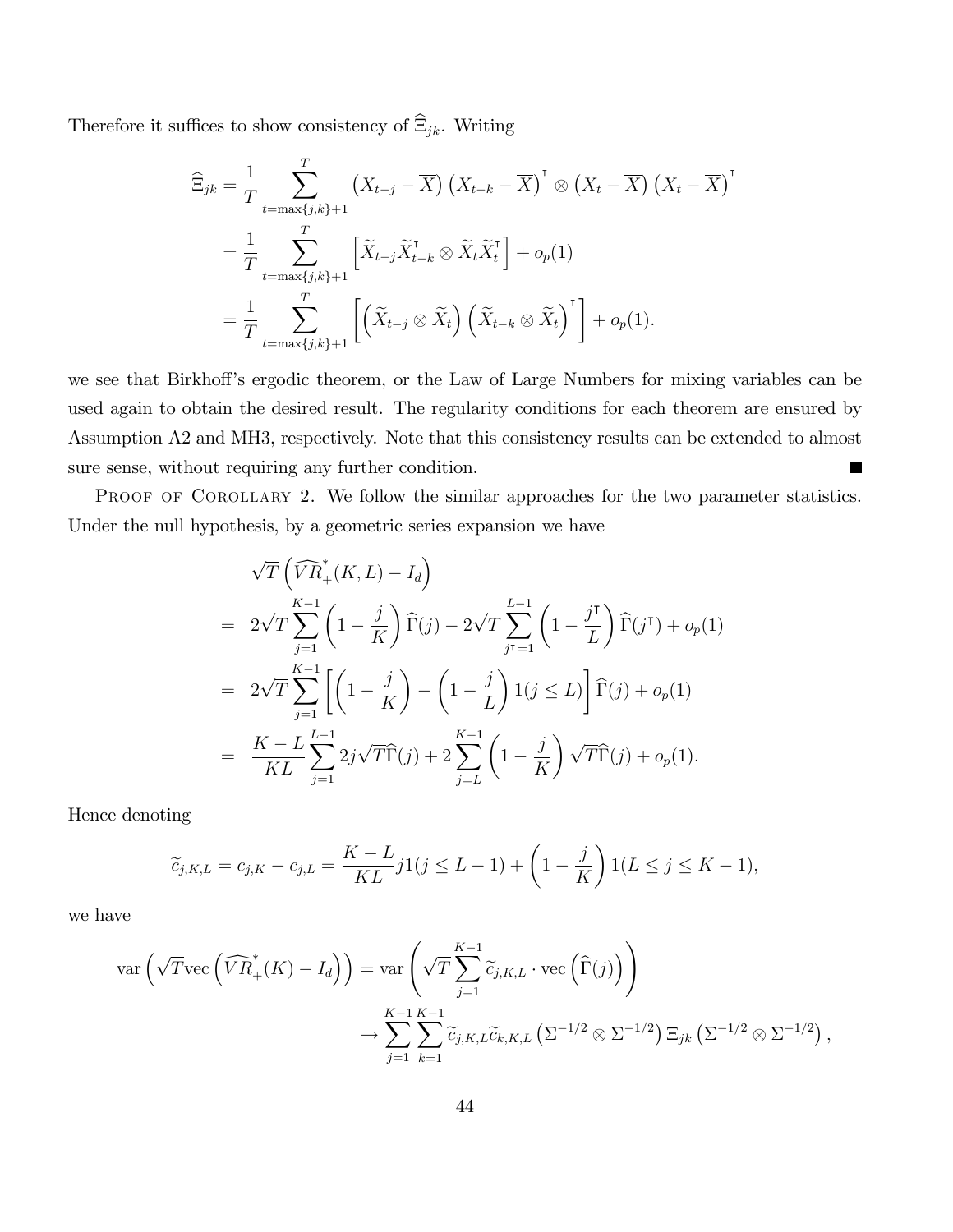so the proof is complete on employing the CLT. As before, the limiting distribution of the two sided statistic can be obtained by the transformation using the duplication matrix.

Finally, taking  $K = LJ$  for positive integers J and L, we have

$$
\sum_{j=1}^{K-1} \tilde{c}_{j,LJ,L}^2 = \left(\frac{JL-L}{JL^2}\right)^2 \sum_{j=1}^{L-1} j^2 + \sum_{j=L}^{JL-1} \left(1 - \frac{j}{JL}\right)^2
$$
  
= 
$$
\left(\frac{J-1}{JL}\right)^2 \frac{L(2L-1)(L-1)}{6} + \frac{(J-1)(JL-L+1)(2JL-2L+1)}{6J^2L}
$$
  
= 
$$
\frac{(J-1)(2JL^2 - 2L^2 + 1)}{6JL}.
$$

whereas  $L\sum_{j=1}^{J-1}c_{j,J}^2=\frac{L(2J-1)(J-1)}{6J}$ . Comparing both terms yield the relative efficiency as desired.

PROOF OF THEOREM 2. Note that as  $K \to \infty$ ,  $\Omega_{\eta}(K) \to 2\Omega_{\eta} = 2\text{var}(\eta_t)$ . It follows that as  $K \rightarrow \infty$ 

$$
VR(K) = K^{-1} \Sigma_1^{-1/2} \Sigma_K \Sigma_1^{-1/2}
$$
  
=  $K^{-1} \Sigma_1^{-1/2} (K \Omega_{\varepsilon} + \Omega_{\eta}(K)) \Sigma_1^{-1/2}$   
 $\longrightarrow \Sigma_1^{-1/2} \Omega_{\varepsilon} \Sigma_1^{-1/2}$   
=  $\Sigma_1^{-1/2} [\Sigma_1 - \Omega_{\eta}(1)] \Sigma_1^{-1/2}$   
=  $I - \Sigma_1^{-1/2} \Omega_{\eta}(1) \Sigma_1^{-1/2}$   
 $\leq I,$ 

since  $\Sigma_1$  and  $\Omega_{\eta}(1)$  are positive semidefinite. The strict inequality holds since  $\Omega_{\eta}(1)$  is assumed strictly positive definite.

By similar arguments

$$
V R d(K) = K^{-1} D_1^{-1/2} \Sigma_K D_1^{-1/2}
$$
  
=  $K^{-1} D_1^{-1/2} (K \Omega_{\varepsilon} + \Omega_{\eta}(k)) D_1^{-1/2}$   
 $\longrightarrow D_1^{-1/2} \Omega_{\varepsilon} D_1^{-1/2}$   
=  $D_1^{-1/2} (\Sigma_1 - \Omega_{\eta}(1)) D_1^{-1/2}$   
=  $D_1^{-1/2} \Sigma_1 D_1^{-1/2} - D_1^{-1/2} \Omega_{\eta}(1) D_1^{-1/2}$   
=  $\Gamma d (0) - D_1^{-1/2} \Omega_{\eta}(1) D_1^{-1/2}$   
 $\leq \Gamma d (0)$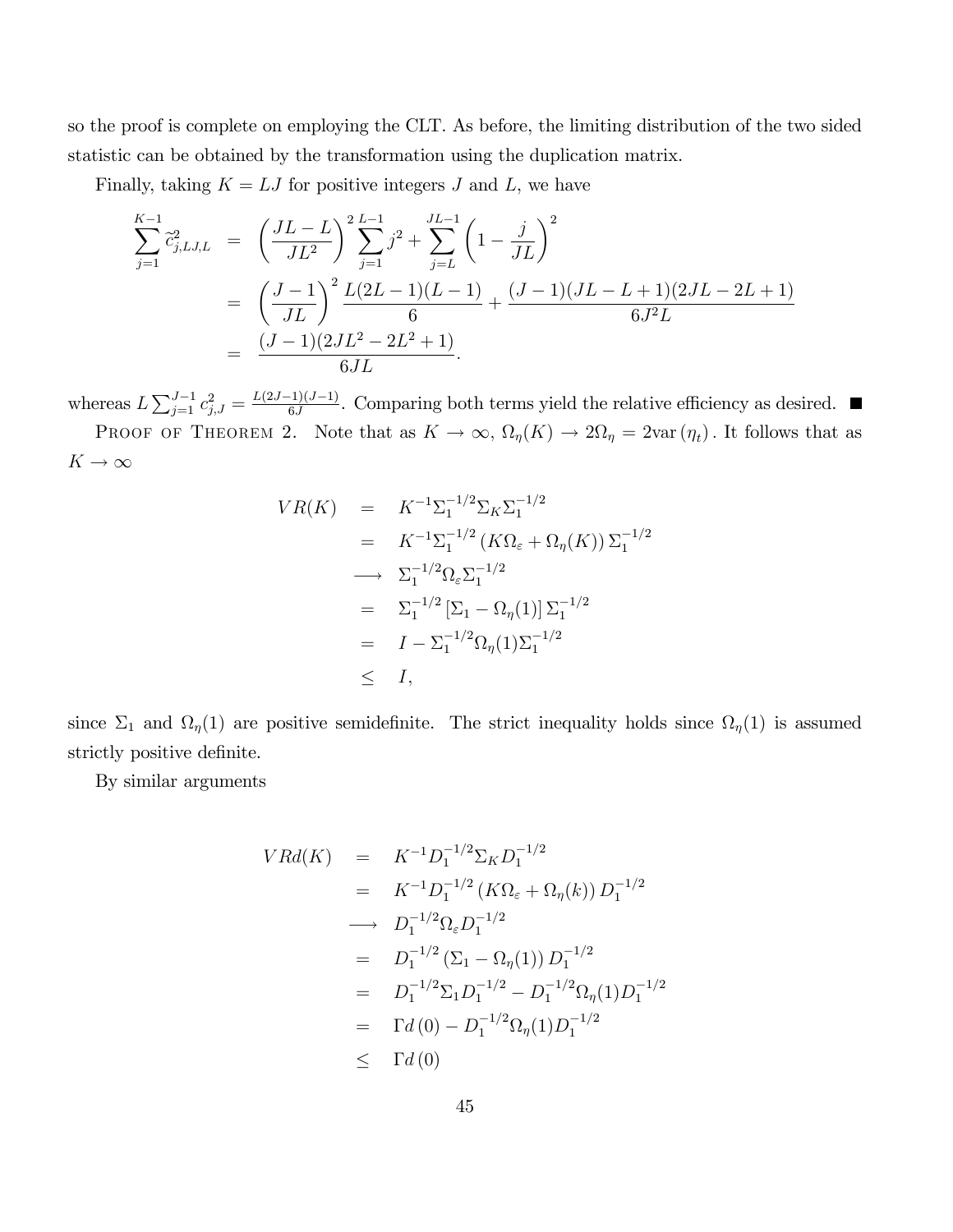which is the instantaneous correlation matrix of the return process.

PROOF OF THEOREM 3. This follows from the multivariate extension of Theorem 1 of Liu and Wu (2010) applied to the frequency  $\theta = 0$ . The weighting scheme automatically satisfies their condition 1. See also Andrews (1991). 

PROOF OF THEOREM 4. We prove the result for seasonal (purely periodic) case and ignore the edge effect; this is just to keep the notation simple.

Given the conditional expectation

$$
E(X_t|\mathcal{F}_{t-1}) = \mu_t = \sum_{s=1}^{\tau} g_s\left(\frac{t}{T}\right)I_s(t)
$$

the backward looking rolling window estimator for the mean is

$$
\widehat{\mu}_t = \sum_{s=1}^{\tau} \widehat{g}_s \left(\frac{t}{T}\right) I_s(t) = \frac{1}{M} \sum_{m=1}^{M} X_{t-(m+a)\tau},\tag{35}
$$

where  $a = \lfloor K/\tau \rfloor$  in view of the periodic structure. That is, smoothing is done with the M most recent samples that belong to the same seasonal *class* with t. Due to the indicator this representation (35) holds for any t. Consequently, the estimator for the autocovariance is given by

$$
\widehat{\Psi}(j) = \frac{1}{T} \sum_{t=j+1}^{T} \left( X_t - \widehat{\mu}_t \right) \left( X_{t-j} - \widehat{\mu}_{t-j} \right)^{\mathsf{T}}, \ j = 0, 1, 2, \dots
$$
\n
$$
= \frac{1}{T} \sum_{t=j+1}^{T} \left[ X_t - \frac{1}{M} \sum_{m=1}^{M} X_{t-(m+a)\tau} \right] \left[ X_{t-j} - \frac{1}{M} \sum_{m=1}^{M} X_{t-j-(m+a)\tau} \right]^{\mathsf{T}}.
$$

As in the global mean case, serial uncorrelatedness of the martingale difference gives

$$
\sqrt{T}\left(\text{vec}(\widehat{\Psi}(j)) - \text{vec}(\Psi(j))\right) = \frac{1}{\sqrt{T}} \sum_{t=j+1}^{T} \left(X_{t-j} - \widehat{\mu}_{t-j}\right) \otimes \left(X_{t} - \widehat{\mu}_{t}\right)
$$

$$
= \frac{1}{\sqrt{T}} \sum_{t=j+1}^{T} \left[\widetilde{X}_{t-j} + \mu_{t-j} - \widehat{\mu}_{t-j}\right] \otimes \left[\widetilde{X}_{t} + \mu_{t} - \widehat{\mu}_{t}\right]
$$

$$
= \frac{1}{\sqrt{T}} \sum_{t=j+1}^{T} \left(\widetilde{X}_{t-j} \otimes \widetilde{X}_{t}\right) - \frac{1}{\sqrt{T}} \sum_{t=j+1}^{T} \left(\widehat{\mu}_{t-j} - \mu_{t-j}\right) \otimes \widetilde{X}_{t}
$$

$$
- \frac{1}{\sqrt{T}} \sum_{t=j+1}^{T} \widetilde{X}_{t-j} \otimes \left(\widehat{\mu}_{t} - \mu_{t}\right) + \frac{1}{\sqrt{T}} \sum_{t=j+1}^{T} \left(\widehat{\mu}_{t-j} - \mu_{t-j}\right) \otimes \left(\widehat{\mu}_{t} - \mu_{t}\right)
$$

$$
= \tau_{T1} + \tau_{T2} + \tau_{T3} + \tau_{T4}.
$$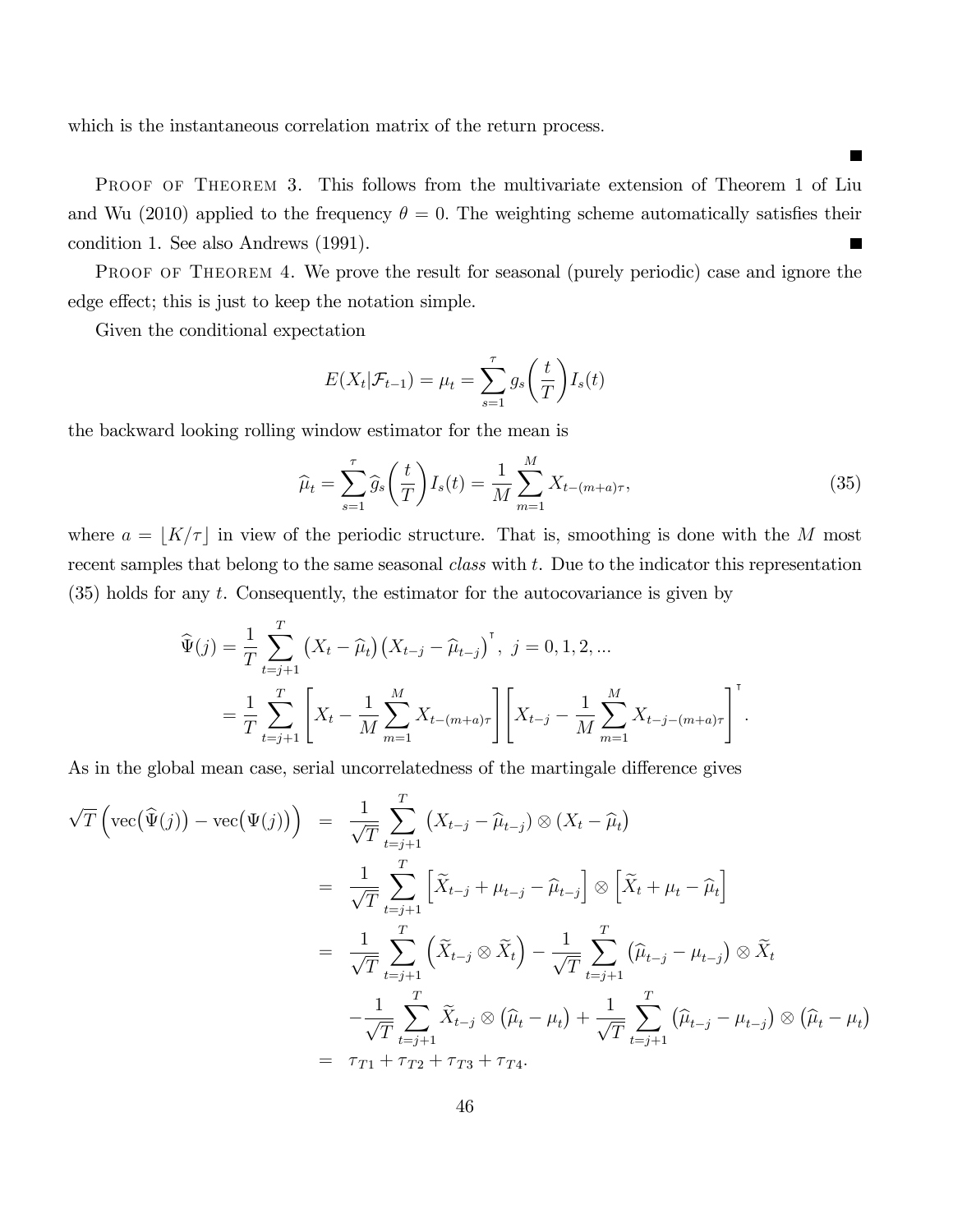We first consider the last term. Writing  $\overline{\mu}_t := 1/M \sum_{m=1}^M \mu((t - (m + a)\tau)/T)$  we have

$$
\widehat{\mu}_{t-j} - \mu_{t-j} = \widehat{\mu}_{t-j} - \overline{\mu}_{t-j} + \overline{\mu}_{t-j} - \mu_{t-j} \n= \left[ \frac{1}{M} \sum_{m=1}^{M} \widetilde{X}_{t-j-(m+a)\tau} \right] + \left[ \frac{1}{M} \sum_{m=1}^{M} \mu \left( \frac{t-j-(m+a)\tau}{T} \right) - \mu \left( \frac{t-j}{T} \right) \right] \n= A_1 + A_2.
$$

Since continuous differentiability of  $g_s(.)$  over [0, 1] implies that the function is Lipschitz on the same domain (by the Mean Value Theorem) we have

$$
\max_{1 \le t \le T} \left\| \overline{\mu}_{t-j} - \mu_{t-j} \right\| = \max_{1 \le t \le T} \left\| \frac{1}{M} \sum_{m=1}^{M} \mu \left( \frac{t-j - (m+a)\tau}{T} \right) - \mu \left( \frac{t-j}{T} \right) \right\|
$$
  

$$
\le \frac{C}{M} \sum_{m=1}^{M} \left| \frac{m+a}{T} \right| \le \frac{C}{T} \cdot \left( \frac{M+1}{2} + a \right) = O\left( \frac{M}{T} \right).
$$
 (36)

for some constant C. Next by the result to be shown later,

$$
\max_{1 \le t \le T} \left\| \widehat{\mu}_{t-j} - \overline{\mu}_{t-j} \right\| = \max_{1 \le t \le T} \left\| \frac{1}{M} \sum_{m=1}^{M} \widetilde{X}_{t-j-(m+a)\tau} \right\|
$$
  

$$
\le \max_{1 \le t \le T} \left\| \Omega_t^{-1/2} \right\| \times \max_{1 \le t \le T} \left\| \frac{1}{M} \sum_{m=1}^{M} \widetilde{\widetilde{X}}_{t-j-(m+a)\tau} \right\| = O_p\left(\sqrt{\frac{\log M}{M}}\right), \tag{37}
$$

we finally have

$$
\|\tau_{T4}\| = \left\| \frac{1}{\sqrt{T}} \sum_{t=j+1}^{T} \left( \hat{\mu}_{t-j} - \mu_{t-j} \right) \otimes \left( \hat{\mu}_t - \mu_t \right) \right\| \le \frac{1}{\sqrt{T}} \sum_{t=1}^{T} \left\| \left( \hat{\mu}_{t-j} - \mu_{t-j} \right) \otimes \left( \hat{\mu}_t - \mu_t \right) \right\|
$$
  
=  $O_P \left( \frac{M^2}{T^{3/2}} + \frac{T^{1/2} \log M}{M} + \sqrt{\frac{M \cdot \log M}{T}} \right) = o_p(1),$  (38)

provided that  $M = T^{\alpha}$  with  $\alpha \in (1/2, 3/4)$ .

As for the second term  $\tau_{T2}$  we note that

$$
\|\tau_{T2}\| = \left\|\frac{1}{\sqrt{T}}\sum_{t=j+1}^{T} (\widehat{\mu}_{t-j} - \mu_{t-j}) \otimes \widetilde{X}_{t-j}\right\| \leq \frac{1}{\sqrt{T}}\sum_{t=j+1}^{T} \left\|(\widehat{\mu}_{t-j} - \mu_{t-j}) \otimes \widetilde{X}_{t-j}\right\|
$$
  

$$
\leq \frac{1}{\sqrt{T}}\sum_{t=j+1}^{T} \left[\left\|\widehat{\mu}_{t-j} - \mu_t\right\| \times \left\|\widetilde{X}_{t-j}\right\|\right] \leq \frac{1}{\sqrt{T}}\sum_{t=j+1}^{T} \left\|\widetilde{X}_{t-j}\right\| \times \max_{1 \leq t \leq T} \left\|\widehat{\mu}_{t-j} - \mu_{t-j}\right\|
$$
  

$$
\leq \max_{1 \leq t \leq T} \left\|\Omega_t^{-1/2}\right\| \times \frac{1}{\sqrt{T}}\sum_{t=j+1}^{T} \left\|\widetilde{\widetilde{X}}_{t-j}\right\| \times o_p(1) \leq \max_{1 \leq t \leq T} \left\|\Omega_t^{-1/2}\right\| \times \frac{1}{\sqrt{T}}\sum_{t=j+1}^{T} \left(\widetilde{\widetilde{X}}_{1,t-j} + \dots + \widetilde{\widetilde{X}}_{d,t-j}\right) \times o_p(1)
$$
  

$$
= O(1) \times O_p(1) \times o_p(1) = o_p(1).
$$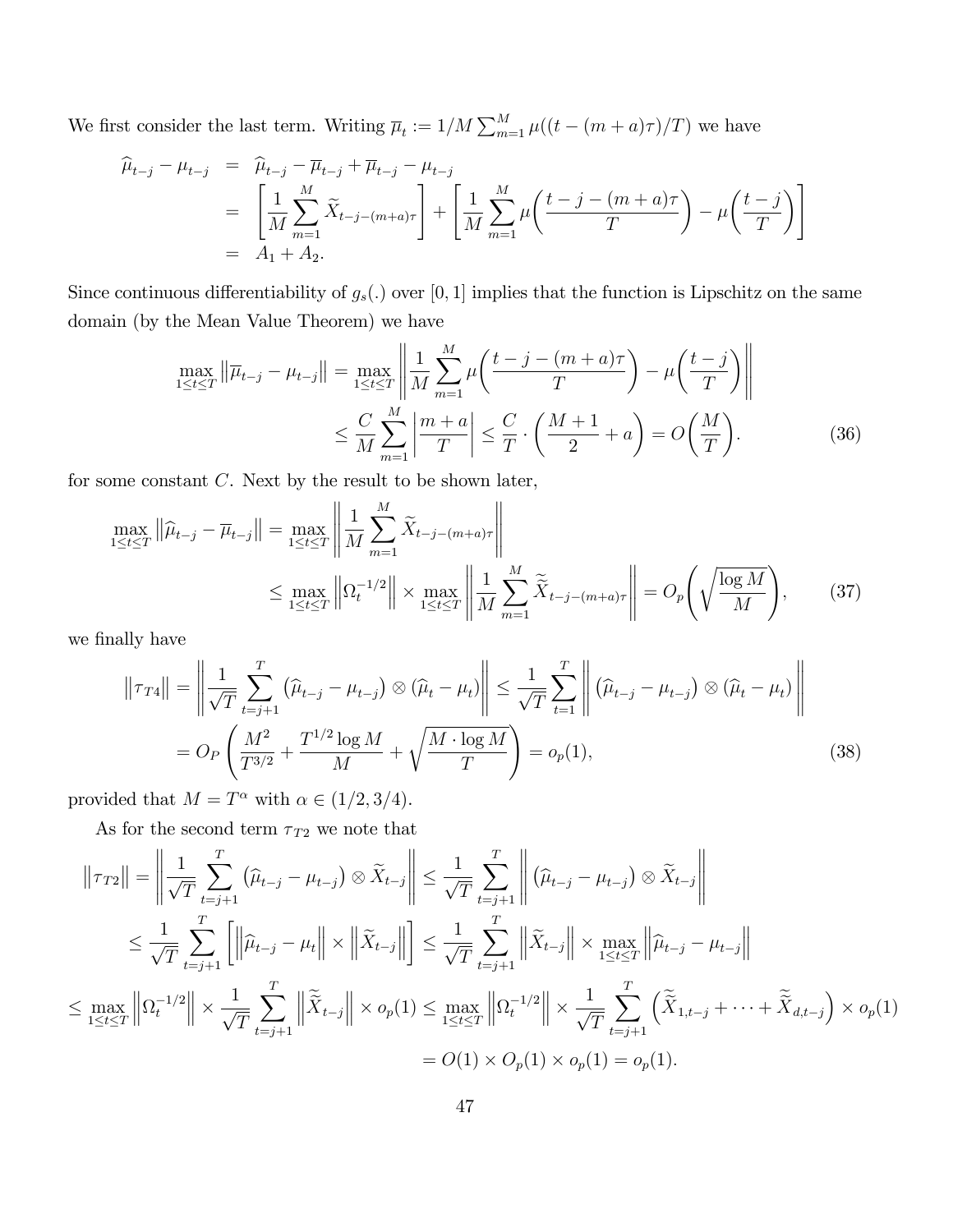where in the last inequality we used the fact that  $T^{-1/2} \sum_{t=1+j}^{T} \widetilde{X}_{i,t-j}$  is bounded in probability for any  $i$  by the CLT for stationary ergodic martingale difference.

The third term  $\tau_{T3}$  can be shown to be  $o_p(1)$  following similar arguments as above. Finally, regarding the first term,

$$
\tau_{T1} = \frac{1}{\sqrt{T}} \sum_{t=j+1}^{T} \left( \widetilde{X}_{t-j} \otimes \widetilde{X}_t \right) = \frac{1}{\sqrt{T}} \sum_{t=j+1}^{T} \left( \Omega_{t-j}^{1/2} \otimes \Omega_t^{1/2} \right) \left( \widetilde{\widetilde{X}}_{t-j} \otimes \widetilde{\widetilde{X}}_t \right),
$$

we note that  $\hat{\Sigma} - \Sigma = o_p(1)$ , and hence  $\sqrt{T}\text{vec}(\hat{\Gamma}(j)) = (\Sigma^{-1/2} \otimes \Sigma^{-1/2})\sqrt{T}\text{vec}(\hat{\Psi}(j)) + o_p(1)$  as before. Therefore we can write

$$
\sqrt{T} \text{vec} \left( \widehat{VR}_+(K) - I_d \right) = \sum_{j=1}^{K-1} c_j \cdot \sqrt{T} \text{vec} \left( \widehat{\Gamma}(j) \right)
$$
  
\n
$$
= \frac{1}{\sqrt{T}} \sum_{t=1}^{T} \left[ \sum_{j=1}^{K-1} c_j \left( \Sigma^{-1/2} \otimes \Sigma^{-1/2} \right) \left( \Omega_{t-j}^{1/2} \otimes \Omega_t^{1/2} \right) \left( \widetilde{\widetilde{X}}_{t-j} \otimes \widetilde{\widetilde{X}}_t \right) \right] + o_p(1)
$$
  
\n
$$
=: \frac{1}{\sqrt{T}} \sum_{t=1}^{T} R_{tj} + o_p(1).
$$
 (39)

We observe that  $(X_{t-j} \otimes X_t)$  is no longer stationary and ergodic, although it has a martingale structure. Therefore we apply the CLT for martingale difference arrays, Hall and Heyde (1980, Corollary 3.1).

For any constant vector  $a = (a_1, ..., a_{d^2})^{\dagger} \in \mathbb{R}^{d^2}$  we see that  $a^{\dagger} R_{tj}$  is a one-dimensional martingale difference sequence. Therefore, by the CLT of Hall and Heyde,

$$
a^{\mathsf{T}}\left(\frac{1}{\sqrt{T}}\sum_{t=1}^{T}R_{tj}\right)\stackrel{d}{\longrightarrow}N(0,\xi)
$$
\n(40)

where

$$
\frac{1}{T} \sum_{t=1}^{T} E\left[ \left( a^{\mathsf{T}} R_{tj} \right)^2 \middle| \mathcal{F}_{t-1} \right] \stackrel{P}{\longrightarrow} \xi
$$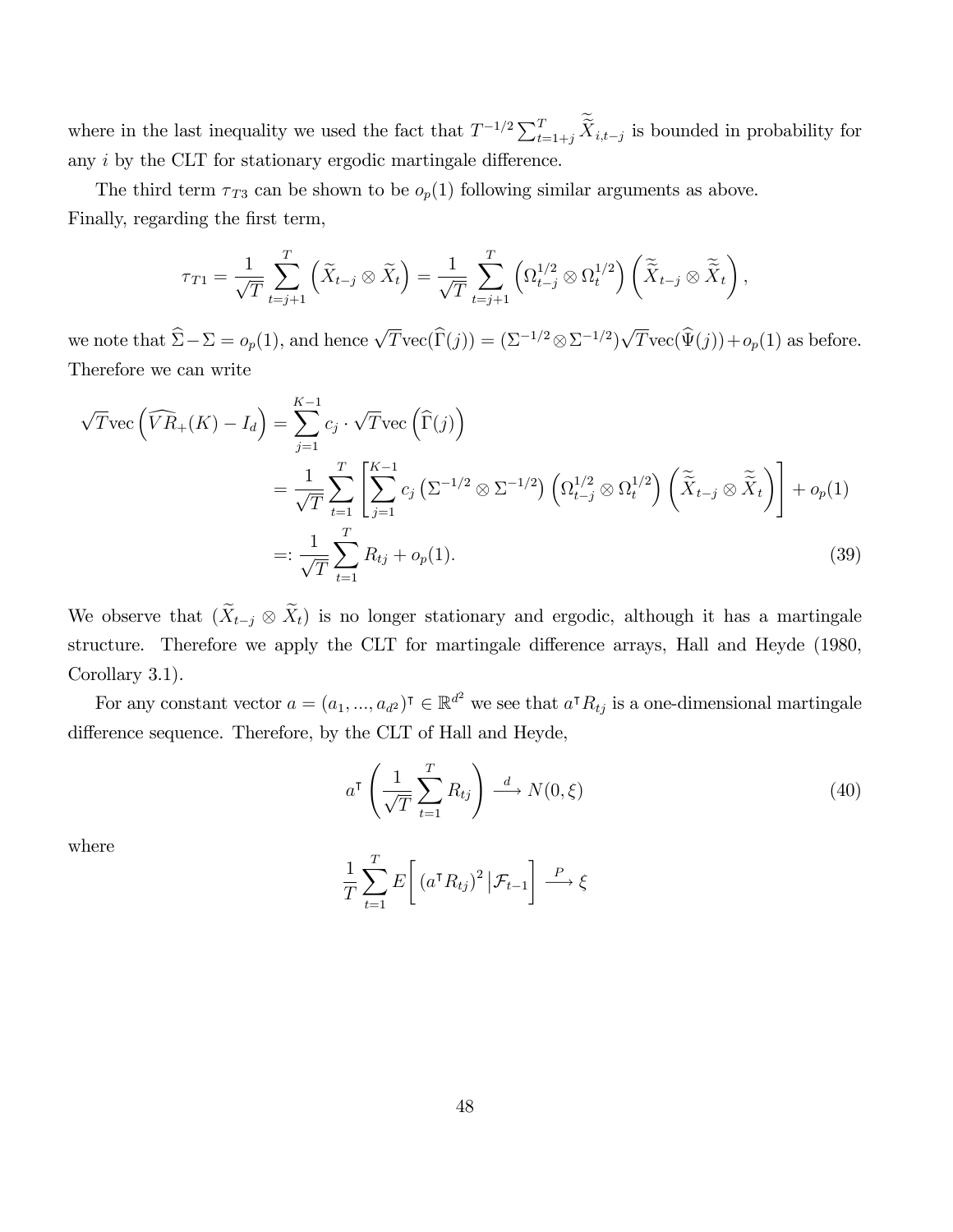and

$$
\xi = \lim_{T \to \infty} \frac{1}{T} \sum_{t=1}^{T} E\left[a^{\mathsf{T}} R_{tj}\right]^{2} = \lim_{T \to \infty} \frac{1}{T} \sum_{t=1}^{T} \text{var}\left[a^{\mathsf{T}} R_{tj}\right]
$$
\n
$$
= a^{\mathsf{T}} \cdot \lim_{T \to \infty} \frac{1}{T} \sum_{t=1}^{T} \text{var}\left[\sum_{j=1}^{K-1} c_{j} \left(\Sigma^{-1/2} \otimes \Sigma^{-1/2}\right) \left(\Omega_{t-j}^{1/2} \otimes \Omega_{t}^{1/2}\right) \left(\tilde{\tilde{X}}_{t-j} \otimes \tilde{\tilde{X}}_{t}\right)\right] \cdot a
$$
\n
$$
= a^{\mathsf{T}} \cdot \lim_{T \to \infty} \frac{1}{T} \sum_{t=1}^{T} E\left[\sum_{j=1}^{K-1} \sum_{k=1}^{K-1} c_{j} c_{k} \left(\Sigma^{-1/2} \otimes \Sigma^{-1/2}\right) \left(\Omega_{t-j}^{1/2} \otimes \Omega_{t}^{1/2}\right) \left(\tilde{\tilde{X}}_{t-j} \otimes \tilde{\tilde{X}}_{t}\right) \right]
$$
\n
$$
\times \left(\tilde{\tilde{X}}_{t-k} \otimes \tilde{\tilde{X}}_{t}\right)^{\mathsf{T}} \left(\Omega_{t-k}^{1/2} \otimes \Omega_{t}^{1/2}\right) \left(\Sigma^{-1/2} \otimes \Sigma^{-1/2}\right) \right] \cdot a
$$
\n
$$
= a^{\mathsf{T}} \cdot \left[\sum_{j=1}^{K-1} \sum_{k=1}^{K-1} c_{j} c_{k} \left(\Sigma^{-1/2} \otimes \Sigma^{-1/2}\right) \tilde{\Xi}_{jk} \left(\Sigma^{-1/2} \otimes \Sigma^{-1/2}\right) \right] \cdot a \equiv a^{\mathsf{T}} Q^{*}(K)a \tag{41}
$$

with

$$
\lim_{T \to \infty} \frac{1}{T} \sum_{t=1}^{T} \left( \Omega_{t-j}^{1/2} \otimes \Omega_t^{1/2} \right) E\left[ \left( \widetilde{\tilde{X}}_{t-j} \otimes \widetilde{\tilde{X}}_t \right) \left( \widetilde{\tilde{X}}_{t-k} \otimes \widetilde{\tilde{X}}_t \right)^{\mathsf{T}} \right] \left( \Omega_{t-k}^{1/2} \otimes \Omega_t^{1/2} \right) = \widetilde{\tilde{\Xi}}_{jk}.
$$
 (42)

The conditional Lindeberg condition is satisfied because  $\Omega(u)$  is bounded from above and below, element wise and eigenvalue-wise. Furthermore,  $\xi$  is ensured to be a positive constant because the limit in (42) converges to some asymptotic mean  $\Xi_{jk}$  which is finite by condition C4.

The proof is now complete in view of  $(40)$ ,  $(41)$ , Cramér-Wold device and Slutsky's theorem. Consistency of standard error is straightforward due to boundedness of  $\Omega$ .  $\mathcal{L}_{\mathcal{A}}$ 

PROOF OF  $(37)$ . We would like to show

$$
\max_{1 \le t \le T} \left| \left| \frac{1}{M} \sum_{m=1}^{M} \widetilde{\widetilde{X}}_{t-j-(m-a)\tau} \right| \right| = O_p\left(\sqrt{\frac{\log M}{M}}\right)
$$

It suffices to show componentwise convergence in probability. In other words, denoting  $\widetilde{X}_{i,t}$  by the  $i^{th}$  component of  $\tilde{X}_t$ , we shall prove that

$$
\max_{1 \le t \le T} \left| \frac{1}{M} \sum_{m=j}^{M} \widetilde{\widetilde{X}}_{i,t-j-(m-a)\tau} \right| = O_p\left(\sqrt{\frac{\log M}{M}}\right), \quad \forall i = 1, ..., d.
$$

Note that any subsequence of a martingale is also a martingale; Motwani and Raghavan (1995, Theorem 4.12). Hence so is that of martingale difference sequence.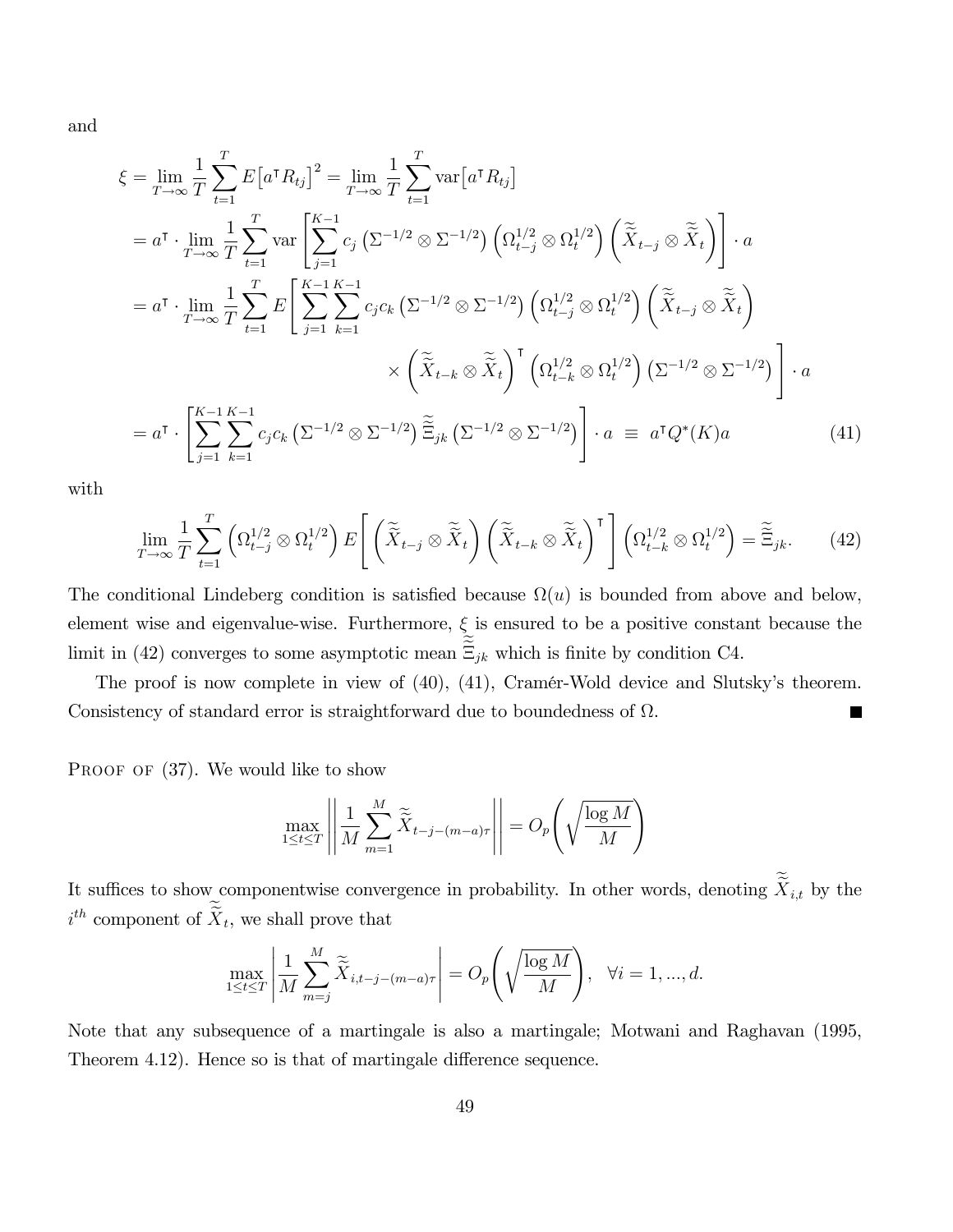Now for any t we write  $X_{i,t} = X$ +  $\sum_{i,t}^{+} + \widetilde{\widetilde{X}}_{i,t}^{-}$  where

$$
\widetilde{\widetilde{X}}_{i,t}^+ = \widetilde{\widetilde{X}}_{i,t} 1 \left( |\widetilde{\widetilde{X}}_{i,t}| \le \sqrt{\frac{M}{\log M}} \right) - E \left[ \widetilde{\widetilde{X}}_{i,t} \cdot 1 \left( |\widetilde{\widetilde{X}}_{i,t}| \le \sqrt{\frac{M}{\log M}} \right) \middle| \mathcal{F}_{t-1} \right]
$$
\n
$$
\widetilde{\widetilde{X}}_{i,t}^- = \widetilde{\widetilde{X}}_{i,t} 1 \left( |\widetilde{\widetilde{X}}_{i,t}| > \sqrt{\frac{M}{\log M}} \right) - E \left[ \widetilde{\widetilde{X}}_{i,t} \cdot 1 \left( |\widetilde{\widetilde{X}}_{i,t}| > \sqrt{\frac{M}{\log M}} \right) \middle| \mathcal{F}_{t-1} \right].
$$

Then we have

$$
\max_{1 \le t \le T} \left| \frac{1}{M} \sum_{m=1}^{M} \tilde{\tilde{X}}_{i,t-j-(m-a)\tau} \right| \le \max_{1 \le t \le T} \left| \frac{1}{M} \sum_{m=1}^{M} \tilde{\tilde{X}}_{i,t-j-(m-a)\tau}^{+} \right| + \max_{1 \le t \le T} \left| \frac{1}{M} \sum_{m=1}^{M} \tilde{\tilde{X}}_{i,t-j-(m-a)\tau}^{-} \right|
$$
\n
$$
= A_1 + A_2.
$$
\n(43)

As for  $A_1$ , we write  $\sigma_{i,t}^2 := E[X]$  $+2$  $\sum_{i,t} |\mathcal{F}_{t-1}|$ , and note that  $V_M^2 := \sum_{m=1}^M \sigma_{i,t-j-(m-a)\tau}^2 \leq M \cdot \sigma_M^2$ , where  $\sigma_M^2 := \max(\sigma_{i,t-j-(1-a)\tau}^2, \sigma_{i,t-j-(2-a)\tau}^2, ..., \sigma_{i,t-j-(M-a)\tau}^2)$   $< +\infty$ . We can now apply the exponential inequality for martingale differences of de la Peña (1999, Theorem 1.2A):

$$
P\left(\max_{1\leq t\leq T}\left|\sum_{m=1}^{M}\widetilde{\tilde{X}}_{i,t-j-(m-a)\tau}^{+}\right| \geq \delta\sqrt{\frac{\log M}{M^{-1}}}\right) = P\left(\max_{1\leq t\leq T}\left|\sum_{m=1}^{M}\widetilde{\tilde{X}}_{i,t-j-(m-a)\tau}^{+}\right| \geq \delta\sqrt{\frac{\log M}{M^{-1}}}, V_{M}^{2} \leq M\sigma_{M}^{2}\right)
$$

$$
\leq 2T \exp\left[-\frac{\delta^{2}M\log M}{2\left(M\sigma_{M}^{2}+\sqrt{M/\log M}\cdot\delta\sqrt{M\log M}\right)}\right]
$$

$$
= 2T \exp\left[-\frac{\delta^{2}\log M}{2(\sigma_{M}^{2}+\delta)}\right] = 2T\frac{1}{M^{C\delta^{2}}}\longrightarrow 0
$$

for some constant  $\delta > 0$ , yielding

$$
A_1 = \frac{1}{M} \max_{1 \le t \le T} \left| \sum_{m=1}^{M} \widetilde{\widetilde{X}}_{i,t-j-(m-a)\tau}^{+} \right| = O_P\left(\sqrt{\frac{M}{\log M}}\right). \tag{44}
$$

for any  $i = 1, ..., d$ . As for the second term  $A_2$ , we denote

$$
\widetilde{\widetilde{X}}_{i,t-j-(m-a)\tau}^* := \widetilde{\widetilde{X}}_{i,t-j-(m-a)\tau} 1\left( \left| \widetilde{\widetilde{X}}_{i,t-j-(m-a)\tau} \right| > \sqrt{\frac{M}{\log M}} \right) \tag{45}
$$

so that

$$
\widetilde{\widetilde{X}}_{i,t-j-(m-a)\tau}^{-} = \widetilde{\widetilde{X}}_{i,t-j-(m-a)\tau}^{*} - E(\widetilde{\widetilde{X}}_{i,t-j-(m-a)\tau}^{*}|\mathcal{F}_{t-1}).
$$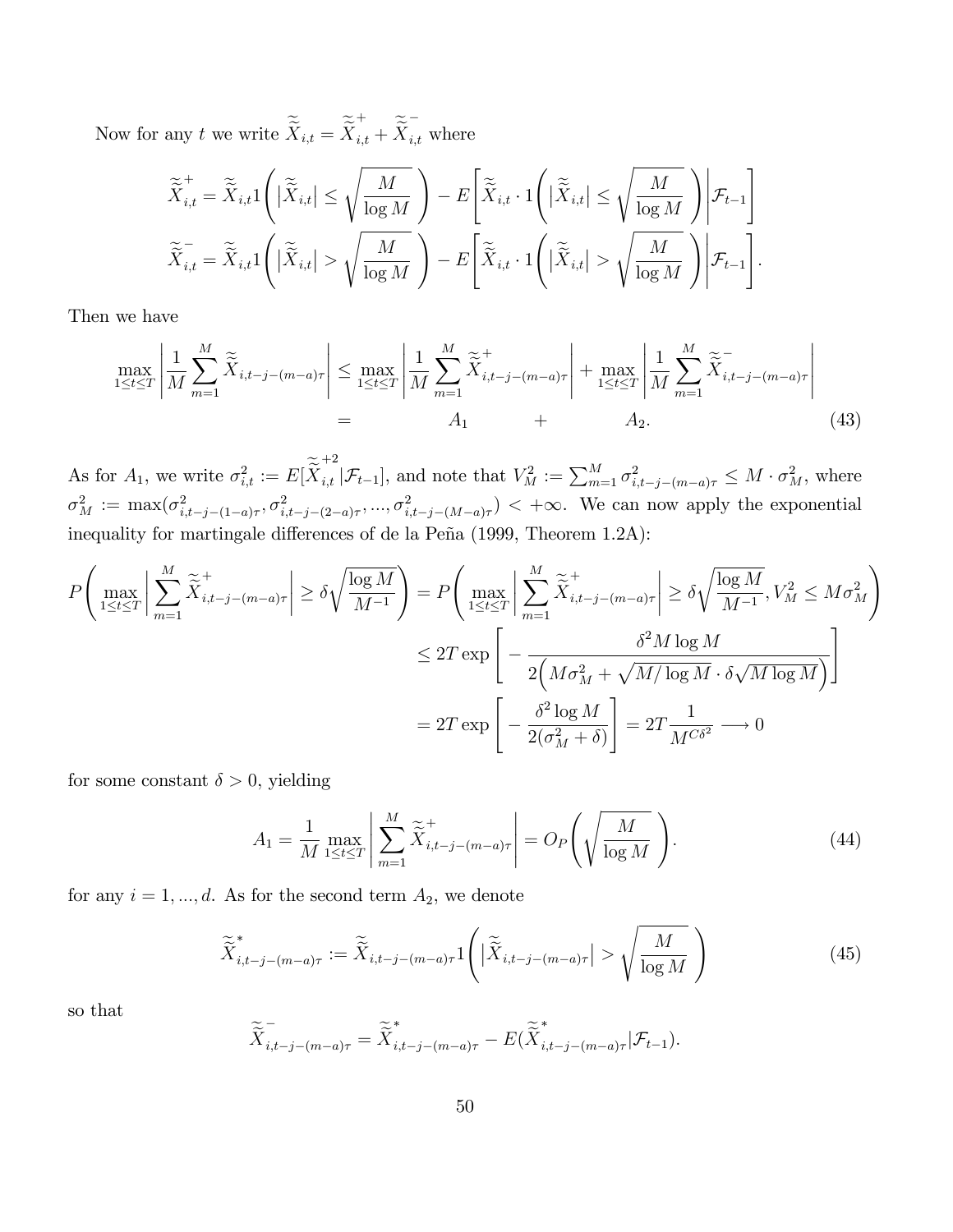From (45) we see that, in order for

$$
\sum_{m=1}^{M} \widetilde{\widetilde{X}}_{i,t-j-(m-a)\tau}^{*} \equiv \widetilde{\widetilde{X}}_{i,t-j-(1-a)\tau}^{*} + \widetilde{\widetilde{X}}_{i,t-j-(2-a)\tau}^{*} + \cdots + \widetilde{\widetilde{X}}_{i,t-j-(M-a)\tau}^{*}
$$

to be positive (i.e. non-zero), then there must be at least one m such that  $|X_{i,t-j-(m-a)\tau}| >$  $\sqrt{M/\log M}$ . Similarly, if  $\max_{1 \leq t \leq T} |\sum_{m=1}^{M} \tilde{\tilde{X}}_{i_m}^*$  $\left|i,t-j-(m-a)\tau\right| > 0$ , then there should be at least one pair of  $(t, m)$  such that  $|\widetilde{X}_{i,t-j-(m-a)\tau}| > \sqrt{M/\log M}$ . Hence for any  $\delta > 0$ , we have

$$
P\left(\max_{1\leq t\leq T}\left|\sum_{m=1}^{M}\widetilde{\tilde{X}}_{i,t-m}^{*}-E(\widetilde{\tilde{X}}_{i,t-m}^{*}|\mathcal{F}_{t-1})\right|>\delta\sqrt{M\log M}\right)
$$
  
\n
$$
\leq P\left(\max_{1\leq t\leq T}\left|\sum_{m=1}^{M}\widetilde{\tilde{X}}_{i,t-m}^{*}\right|>\delta\sqrt{M\log M}\right) \leq P\left(\max_{1\leq t\leq T}\left|\sum_{m=1}^{M}\widetilde{\tilde{X}}_{i,t-m}^{*}\right|>0\right)
$$
  
\n
$$
=P\left(\max_{1\leq t\leq T}\max_{1\leq m\leq M}|\widetilde{\tilde{X}}_{i,t-j-(m-a)\tau}|>\sqrt{\frac{M}{\log M}}\right) = P\left(\max_{1-M\leq s\leq T-1}|\widetilde{\tilde{X}}_{i,s}|>\sqrt{\frac{M}{\log M}}\right)
$$
  
\n
$$
\leq (T+M-1)\cdot P\left(|\widetilde{\tilde{X}}_{i,s}|>\sqrt{\frac{M}{\log M}}\right) \leq (T+M-1)\cdot \frac{(\log M)^{\kappa/2}E|\widetilde{\tilde{X}}_{i,s}|^{\kappa}}{M^{\kappa/2}} \longrightarrow 0
$$

as  $M \to \infty$  ( $\kappa = 4$ ), implying that

$$
A_2 = \frac{1}{M} \max_{1 \le t \le T} \left| \sum_{m=1}^{M} \widetilde{\tilde{X}}_{i,t-m}^- \right| = o_P\left(\sqrt{\frac{M}{\log M}}\right). \tag{46}
$$

 $\blacksquare$ 

for all  $i = 1, \ldots, d$ . The proof is complete in view of (44) and (46).

PROOF OF  $(25)$ . For simplicity we suppose that

$$
p_t = \delta_T p_{t-1} + \varepsilon_t
$$

with  $\varepsilon_t$  iid and

$$
\delta_T = 1 + \frac{c}{k_T},
$$

where  $k_T = T^{\alpha}, \alpha \in (0, 1/2)$  and some positive constant c. According to Phillips and Magdalinos  $(2007,$  Theorem 4.3) we have

$$
\left( (\delta_T^{-T}/k_T) \sum_{t=1}^T p_{t-1} \varepsilon_t, (\delta_T^{-2T}/k_T^2) \sum_{t=1}^T p_{t-1}^2 \right) \Longrightarrow (XY, Y^2),
$$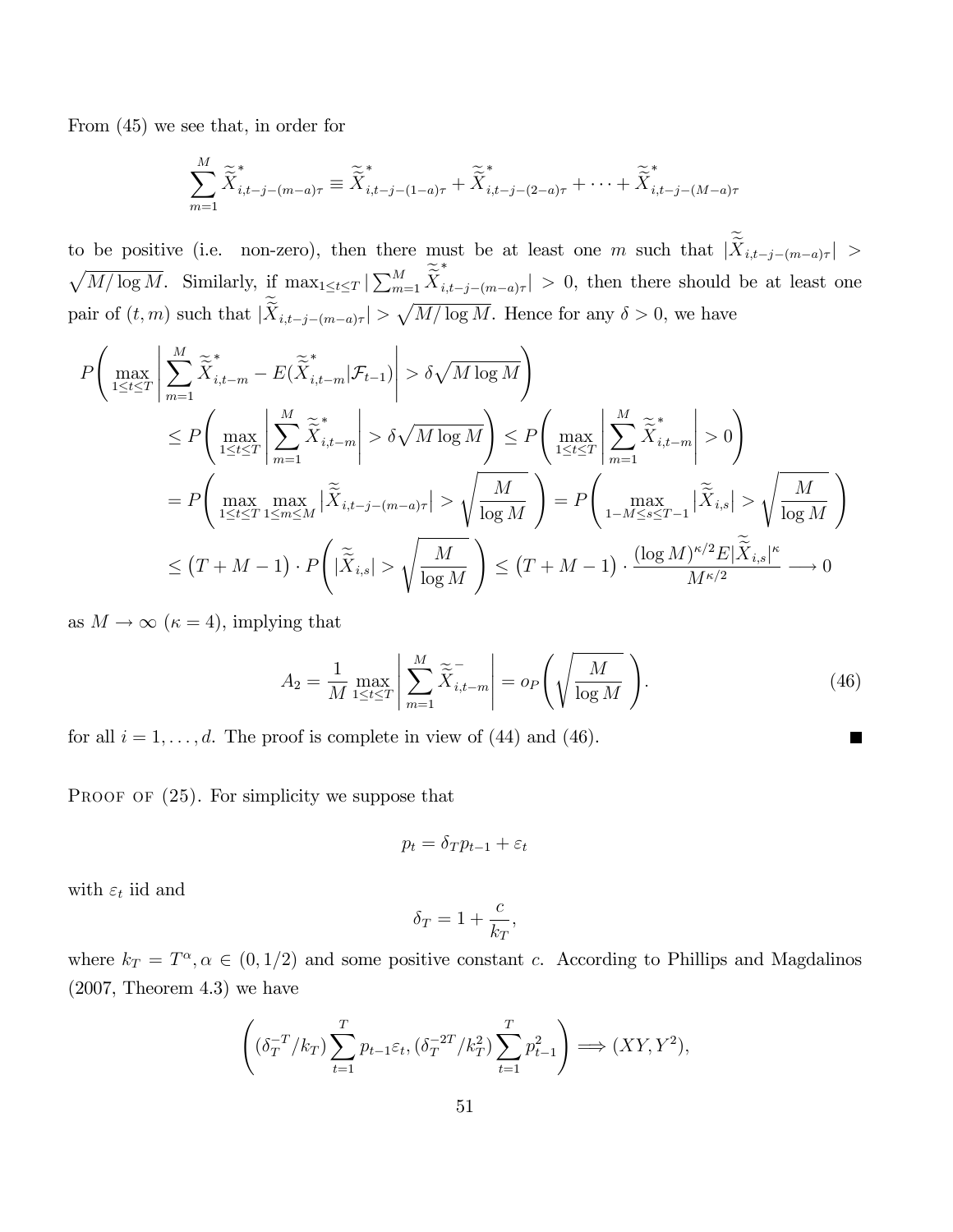where X, Y are iid copies of a  $N(0, \sigma_{\varepsilon}^2/2c)$  distribution.

Since the observed return  $X_t$  is the difference of the log prices we have

$$
X_t = p_t - p_{t-1} = \frac{c}{k_T} p_{t-1} + \varepsilon_t,
$$

and consequently the sum of the squared return is

$$
\sum_{t=1}^{T} X_t^2 = \frac{c^2}{k_T^2} \sum_{t=1}^{T} p_{t-1}^2 + \frac{2c}{k_T} \sum_{t=1}^{T} p_{t-1} \varepsilon_{t-1} + \sum_{t=1}^{T} \varepsilon_{t-1}^2
$$
  
\n
$$
\Rightarrow \frac{c^2}{k_T^2} k_T^2 \delta_T^{2T} Y^2 + \frac{2c}{k_T} k_T \delta_T^{T} XY + T \sigma_{\varepsilon}^2 + R
$$
  
\n
$$
= c^2 \delta_T^{2T} Y^2 + R,
$$

where  $R$  is a generic remainder term that contains smaller order terms. The first term dominates the others because  $\delta_T^{2T} = (1 + \frac{c}{k_T})^{2T} \to \infty$  very fast. Therefore, we have

$$
\delta_T^{-2T} \sum_{t=1}^T X_t^2 \Longrightarrow c^2 Y^2. \tag{47}
$$

Likewise,

$$
X_t(2) = p_t - p_{t-2} = (\delta_T^2 - 1)p_{t-2} + \varepsilon_t + \delta_T \varepsilon_{t-1}
$$
  

$$
\simeq \frac{2c}{k_T} p_{t-2} + \varepsilon_t + \delta_T \varepsilon_{t-1},
$$

by the Binomial approximation because  $c/k_T = c/T^{\alpha}$  becomes negligible as T gets bigger. Therefore,

$$
\delta_T^{-2T} \sum_{t=1}^T X_t(2)^2 \Longrightarrow 4c^2 Y^2
$$

Similarly for general  $K,$  as  $T\rightarrow\infty$  we have

$$
X_{t}(K) = (\delta_{T}^{K} - 1) p_{t-K} + \sum_{j=0}^{K-1} \delta_{T}^{j} \varepsilon_{t-j}
$$

and

$$
\delta_T^{-2T} \sum_{t=1}^T X_t(K)^2 \Longrightarrow K^2 c^2 Y^2. \tag{48}
$$

 $\blacksquare$ 

:

In fact, the convergence in (47) and (48) is joint. Therefore,

$$
\widehat{VR}(K) \sim \frac{\sum_{t=1}^{T} X_t(K)^2}{K \sum_{t=1}^{T} X_t^2} \stackrel{P}{\longrightarrow} K,
$$

as required.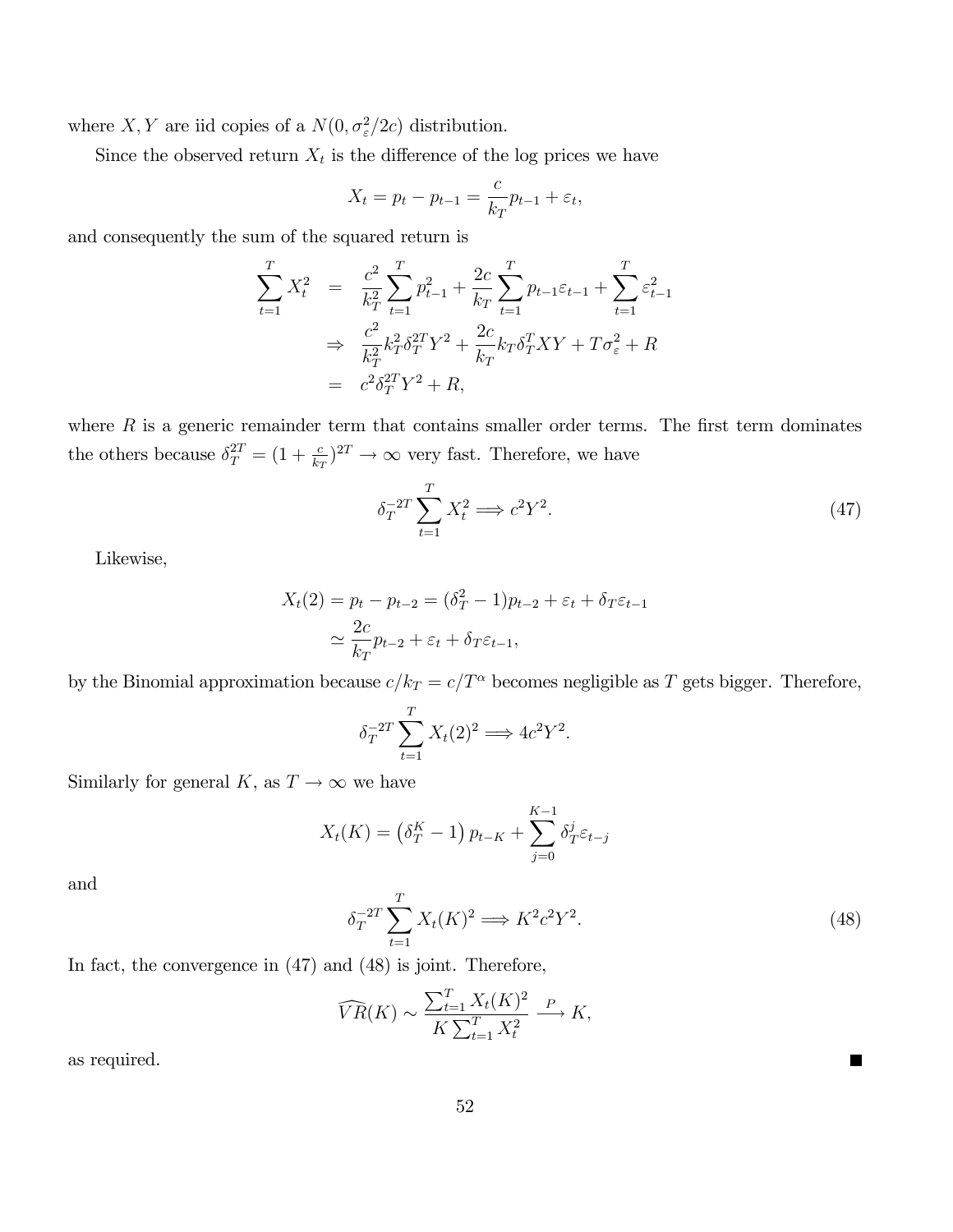#### 10.1 Bias Correction

We discuss the finite sample biases with a view to proposing a bias correction for the estimated variance ratios when the sample size is small and/or the lag length is large. We have

$$
E\left[\frac{1}{\sqrt{T}}\sum_{t=j+1}^{T}\widetilde{X}_{t-j}\otimes(\overline{X}-\mu)\right] = E\left[\frac{1}{T\sqrt{T}}\sum_{t=j+1}^{T}\widetilde{X}_{t-j}\otimes\widetilde{X}_{t-j}\right] = \frac{T-j}{T\sqrt{T}}\sigma
$$
  
\n
$$
E\left[(\overline{X}-\mu)\otimes\frac{1}{\sqrt{T}}\sum_{t=j+1}^{T}\widetilde{X}_{t}\right] = \frac{T-j}{T\sqrt{T}}\sigma
$$
  
\n
$$
E\left[\frac{T-j}{\sqrt{T}}(\overline{X}-\mu\otimes\overline{X}-\mu)\right] = \frac{T-j}{T\sqrt{T}}\sigma,
$$

where  $\sigma = \text{vec}(\Sigma)$ . Therefore,

$$
E\widehat{v}_j = v_j - \frac{T-j}{T^2}\sigma + o(T^{-1}).
$$

Under the iid assumption (which allows us to ignore the denominator, see below) we have we have

$$
E\left[\widehat{VR}(K)\right] = VR(K) - \frac{2}{T} \sum_{j=1}^{K-1} \left(1 - \frac{j}{K}\right) \left(1 - \frac{j}{T}\right) I_d + o(T^{-1})
$$
  
= VR(K) - \frac{K-1}{T} I\_d + o(T^{-1})  
= VR(K) \left\{1 - \frac{K-1}{T}\right\} + o(T^{-1})

under the null hypothesis. Likewise,

$$
E\left[\widehat{VRd}(K)\right] = VRd(K) - \frac{K-1}{T}\Gamma d(0) + o(T^{-1})
$$

$$
= VRd(K)\left\{1 - \frac{K-1}{T}\right\} + o(T^{-1}).
$$

For the two parameter statistic, the bias adjustment is a bit more complicated:

$$
E\left[\widehat{VR}^*(K,L)\right] = VR^*(K,L) - \frac{2}{T} \left[ \frac{K-L}{KL} \sum_{j=1}^{L-1} j\left(1 - \frac{j}{T}\right) + \sum_{j=L}^{K-1} \left(1 - \frac{j}{K}\right) \left(1 - \frac{j}{T}\right) \right] I_d + o(T^{-1}).
$$

To do a full bias analysis of the variance ratio statistic under the martingale hypothesis, we need to take account of the denominator. By a Taylor expansion we have

$$
\widehat{\Gamma}(j) = \Sigma^{-1/2} \widehat{\Psi}(j) \Sigma^{-1/2} - \frac{1}{2} \Sigma^{-1} \left( \widehat{\Sigma} - \Sigma \right) \Sigma^{-1} \widehat{\Psi}(j) \Sigma^{-1/2}
$$

$$
-\frac{1}{2} \Sigma^{-1/2} \widehat{\Psi}(j) \Sigma^{-1} \left( \widehat{\Sigma} - \Sigma \right) \Sigma^{-1} + o_p(T^{-1}),
$$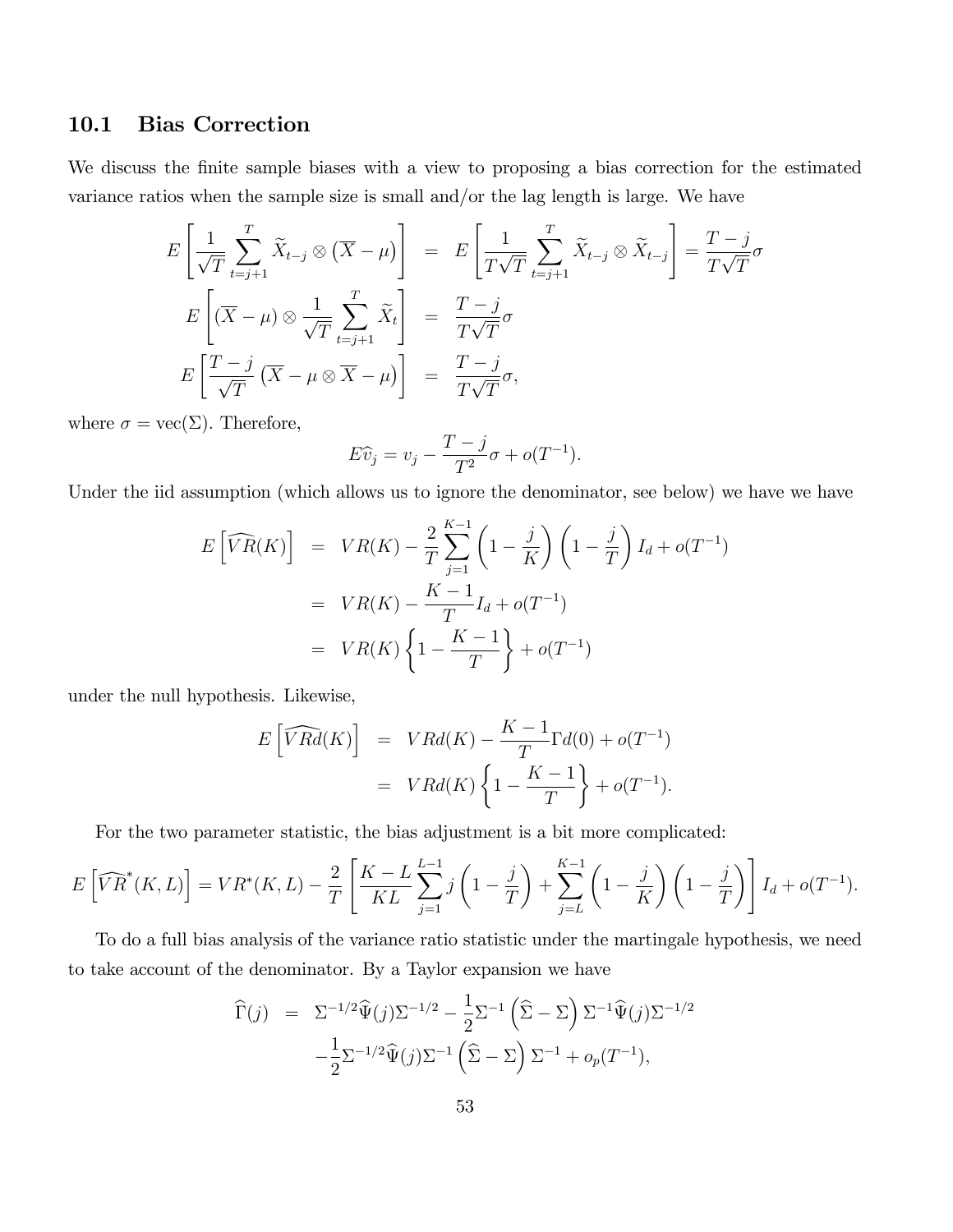under the null hypothesis. To calculate the (approximate) expected value of the second and third terms, it suffices to replace  $\sqrt{T}(\hat{\Sigma} - \Sigma)$  and  $\sqrt{T}\hat{\Psi}(j)$  with their limiting (joint) distributions. We have

$$
\sqrt{T}\hat{v}_j = \frac{1}{\sqrt{T}} \sum_{t=j+1}^T \left( \widetilde{X}_{t-j} \otimes \widetilde{X}_t \right) + o_p(1)
$$
  

$$
\sqrt{T}(\widehat{v}_0 - v_0) = \frac{1}{\sqrt{T}} \sum_{t=1}^T \left( \widetilde{X}_t \otimes \widetilde{X}_t \right) + o_p(1).
$$

Therefore,

$$
acov(\sqrt{T}\widehat{v}_j, \sqrt{T}(\widehat{v}_0 - v_0)) = E\left[\left(\widetilde{X}_{-j}\widetilde{X}_0^{\mathsf{T}} \otimes \widetilde{X}_0\widetilde{X}_0^{\mathsf{T}}\right)\right] + \sum_{s=1}^{\infty} E\left[\left(\widetilde{X}_{-j}\widetilde{X}_s^{\mathsf{T}} \otimes \widetilde{X}_0\widetilde{X}_s^{\mathsf{T}}\right)\right].\tag{49}
$$

From this we can obtain a formula for  $E[\Sigma^{-1}(\hat{\Sigma} - \Sigma)\Sigma^{-1}\hat{\Psi}(j)\Sigma^{-1/2}]$  in terms of the right hand side of (49), but clearly it will be very complicated to use in practice. Under full independence we can ignore this term and just do a simple bias correction as described above.

## References

- [1] Andrews, D. W. (1991). Heteroskedasticity and autocorrelation consistent covariance matrix estimation. Econometrica, 59(3), 817-858.
- [2] Bailey, N., Kapetanios, G. and Pesaran, H. (2012). Exponent of cross-sectional dependence: Estimation and inference. Discussion Paper series no. 6318, Forschungsinstitut zur Zukunft der Arbeit.
- [3] Blanchard, O. J. and Watson, M. W. (1983). Bubbles, rational expectations and financial markets. in P. Wachtel, ed., Crisis in the Economic and Financial Structure. Lexington, VA: Lexington Books.
- [4] Brockwell, P. J. and Davis, R. A. (1991). Time series: theory and methods. New York: Springer-Verlag.
- [5] Campbell, J.Y., Lo, A. W. and MacKinlay, A. C. (1997). The Econometrics of Financial Markets. Princeton, NJ: Princeton University Press.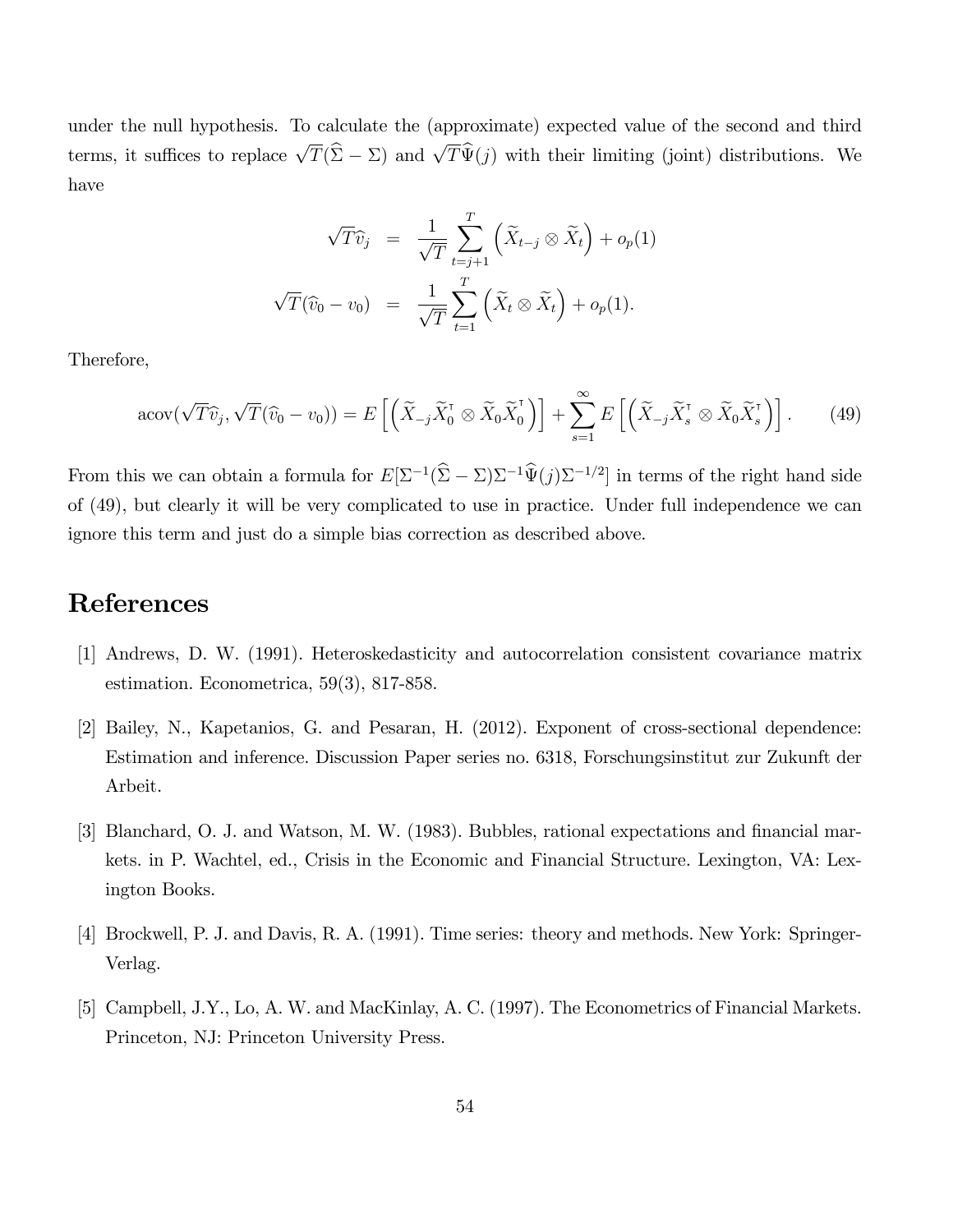- [6] Castura, J., Litzenberger, R., Gorelick, R. and Dwivedi, Y. (2010). Market efficiency and microstructure evolution in US equity markets: A high-frequency perspective. Available at http://www.sec.gov/comments/s7-02-10/s70210-364.pdf
- [7] Charles, A. and DarnÈ, O. (2009). Variance-Ratio Tests of Random Walk: An Overview. Journal of Economic Surveys, 23(3), 503-527.
- [8] Chaudhuri, K. and Wu, Y. (2003). Random walk versus breaking trend in stock prices: evidence from emerging markets. Journal of Banking & Finance, 27(4), 575-592.
- [9] Chitturi, R. V. (1974). Distribution of residual autocorrelations in multiple autoregressive schemes. Journal of the American Statistical Association, 69(348), 928-934.
- [10] Chordia, T., Roll, R., and Subrahmanyam, A. (2011). Recent trends in trading activity and market quality. Journal of Financial Economics, 101(2), 243-263.
- [11] Cochrane, J. H. and Sbordone, A. M. (1988). Multivariate estimates of the permanent components of GNP and stock prices. Journal of Economic Dynamics and Control, 12(2), 255-296.
- [12] Dahlhaus, R. (1997). Fitting time series models to nonstationary processes. Annals of Statistics,  $25(1), 1-37.$
- [13] Dimson, E., P. Marsh. and M. Staunton (2008). The worldwide equity premium: A smaller puzzle. in R. Mehra, ed., Handbook of the Equity Risk Premium. Amsterdam: Elsevier.
- [14] Dufour, J. M. and Roy, R. (1986). Generalized portmanteau statistics and tests of randomness. Communications in Statistics - Theory and Methods, 15(10), 2953-2972.
- [15] Escanciano, J. C. and Velasco, C. (2006). Generalized spectral tests for the martingale difference hypothesis. Journal of Econometrics, 134(1), 151-185.
- [16] Engle, R. F., Lilien, D. M. and Robins, R. P. (1987). Estimating time varying risk premia in the term structure: the ARCH-M model. Econometrica, 391-407.
- [17] Eaton, M. L. and Tyler, D. E. (1991). On Wielandt's inequality and its application to the asymptotic distribution of the eigenvalues of a random symmetric matrix. Annals of Statistics, 19(1), 260-271.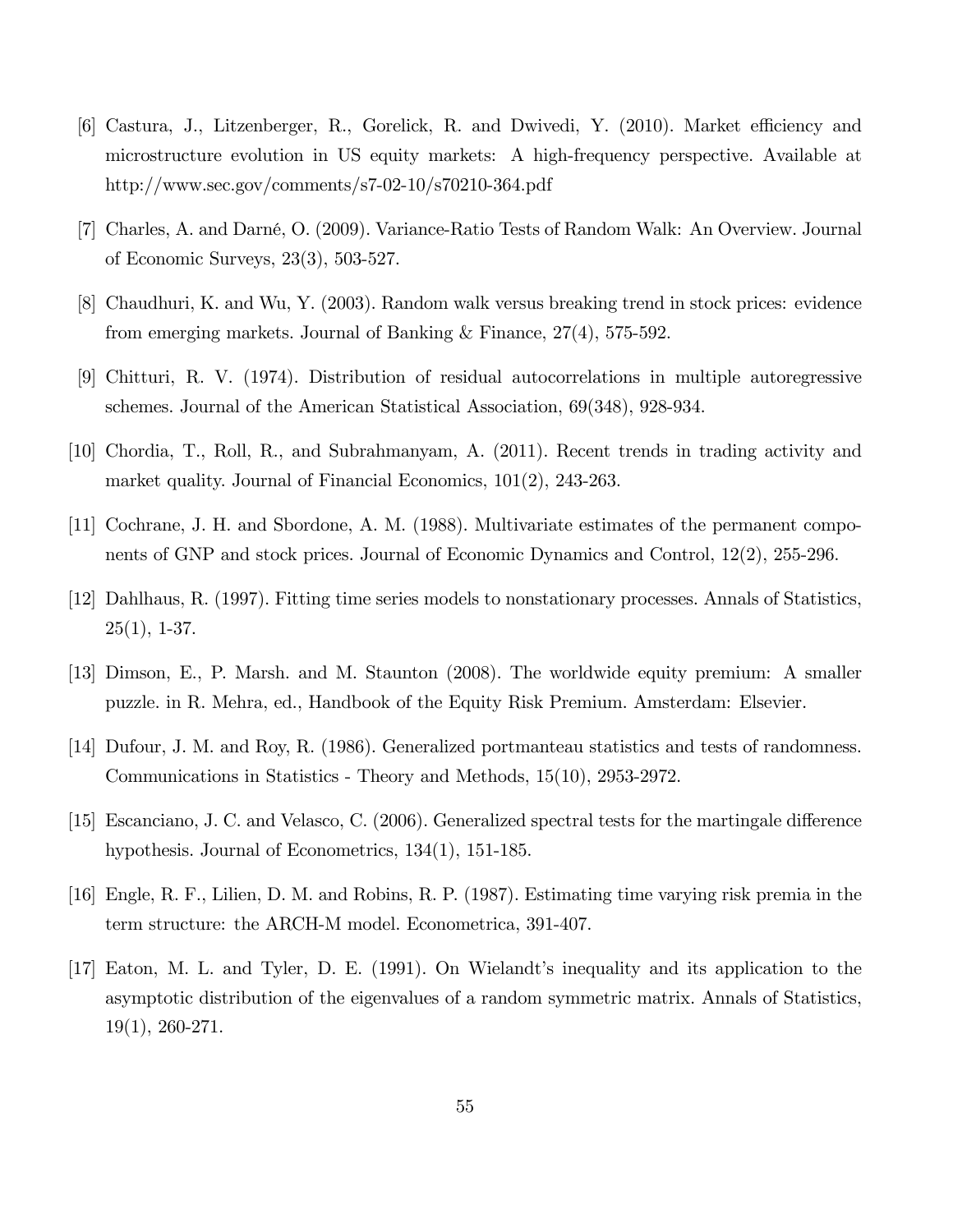- [18] Fama, E. F. and French, K. R. (1998). Value versus growth: The international evidence. The Journal of Finance, 53(6), 1975-1999.
- [19] Faust, J. (1992). When are variance ratio tests for serial dependence optimal?. Econometrica, 60(5), 1215-1226.
- [20] Flood, R. P. and Hodrick, R. J. (1990). On testing for speculative bubbles. The Journal of Economic Perspectives, 4(2), 85-101.
- [21] French, K. R. and Roll, R. (1986). Stock return variances: The arrival of information and the reaction of traders. Journal of financial economics,  $17(1)$ , 5-26.
- [22] Hall, P. and Heyde, C. C. (1980). Martingale limit theory and its application. New York: Academic Press.
- [23] Han, H., Linton, O., Oka, T. and Whang, Y. J. (2014). The Cross-Quantilogram: Measuring Quantile Dependence and Testing Directional Predictability between Time Series (January 2014). Available at SSRN: http://ssrn.com/abstract=2338468 or http://dx.doi.org/10.2139/ssrn.2338468
- [24] Hasbrouck, J. (2006). Empirical market microstructure: The institutions, economics, and econometrics of securities trading. New York: Oxford University Press.
- [25] Hayashi, F. (2000). Econometrics. Princeton, NJ: Princeton University Press.
- [26] Herrndorf, N. (1985). A functional central limit theorem for strongly mixing sequences of random variables. Zeitschrift für Wahrscheinlichkeitstheorie und verwandte Gebiete, 69(4), 541-550.
- [27] Hillman, R. and Salmon, M. (2007). Intrinsic stationarity: Investigating predictability in realtime forex transactions. Journal of Financial Forecasting, 1, 3-43.
- [28] Hong, Y. (2000). Generalized spectral tests for serial dependence. Journal of the Royal Statistical Society: Series B, 62(3), 557-574.
- [29] Hong, Y. and Lee, Y. J. (2005). Generalized spectral tests for conditional mean models in time series with conditional heteroscedasticity of unknown form. The Review of Economic Studies, 72(2), 499-541.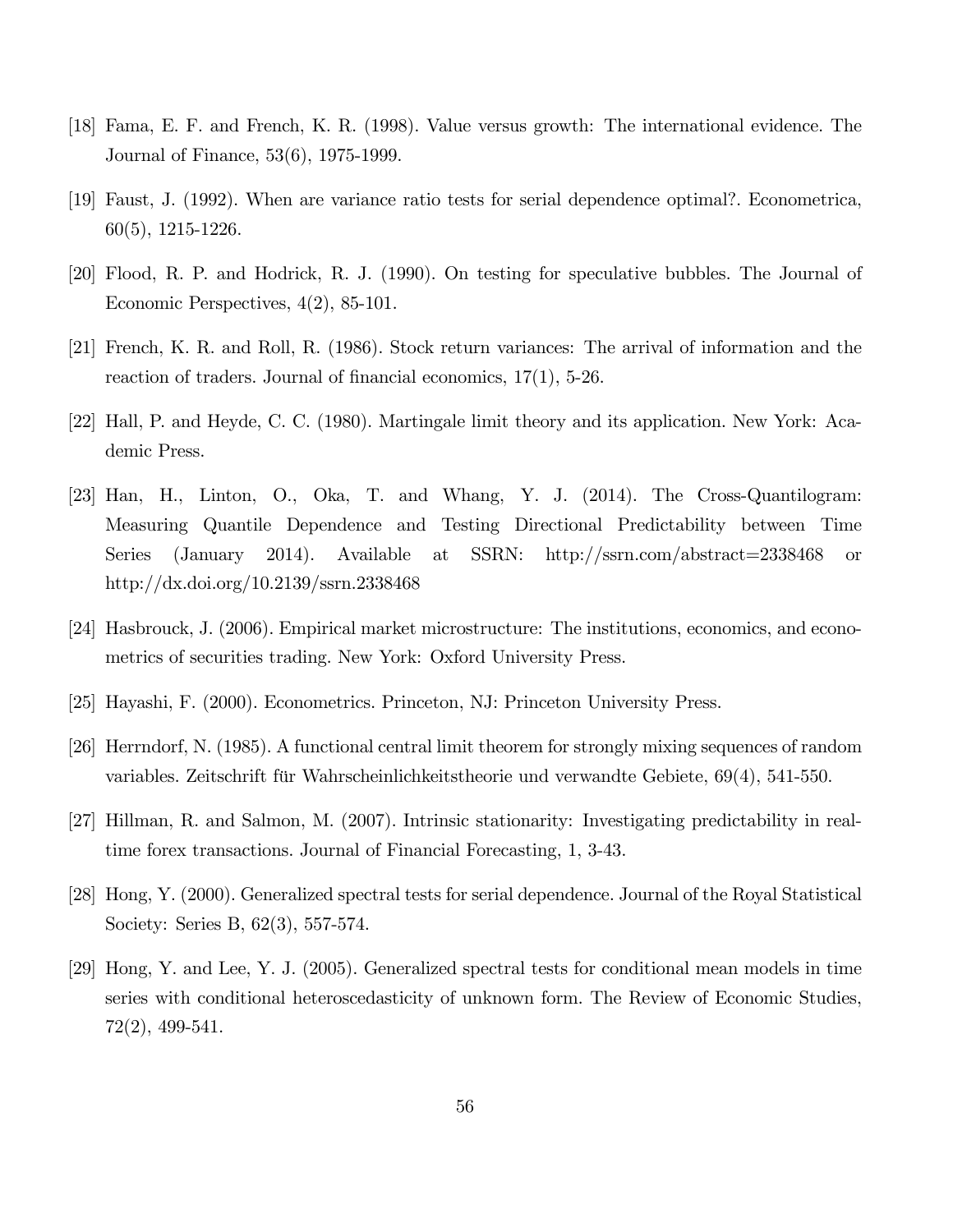- [30] Hosking, J. R. M. (1981). Equivalent forms of the multivariate portmanteau statistic. Journal of the Royal Statistical Society. Series B, 43(2), 261-262.
- [31] Liu, C. Y. and He, J. (1991). A Variance-Ratio Test of Random Walks in Foreign Exchange Rates. The Journal of Finance, 46(2), 773-785.
- [32] Liu, W. and Wu, W. B. (2010). Asymptotics of spectral density estimates. Econometric Theory, 26(4), 1218-1245.
- [33] Lo, A. W. (2004). The adaptive markets hypothesis. The Journal of Portfolio Management, 30(5), 15-29.
- [34] Lo, A. W. (2005). Reconciling efficient markets with behavioral finance: the adaptive markets hypothesis. Journal of Investment Consulting, 7(2), 21-44.
- [35] Lo, A. W. and MacKinlay, A. C. (1988). Stock market prices do not follow random walks: Evidence from a simple specification test. Review of financial studies,  $1(1)$ ,  $41-66$ .
- [36] Lo, A. W. and MacKinlay, A. C. (1990). When are contrarian profits due to stock market overreaction?. Review of Financial studies, 3(2), 175-205.
- [37] Lobato, I. N. (2001). Testing that a dependent process is uncorrelated. Journal of the American Statistical Association, 96(455), 1066-1076.
- [38] Lobato, I., Nankervis, J. C. and Savin, N. E. (2001). Testing for autocorrelation using a modified box-pierce Q test. International Economic Review, 42(1), 187-205.
- [39] Luger, R. (2003). Exact non-parametric tests for a random walk with unknown drift under conditional heteroscedasticity. Journal of Econometrics, 115(2), 259-276.
- [40] Magnus, J. R. and Neudecker, H. (1980). The elimination matrix: some lemmas and applications. SIAM Journal on Algebraic Discrete Methods, 1(4), 422-449.
- [41] Mehra, R. and Prescott, E. C. (2008). Non-risk-based explanations of the equity premium. in R. Mehra, ed., Handbook of the Equity Risk Premium. Amsterdam: Elsevier.
- [42] Mikosch, T. and Starica, C. (2000). Limit theory for the sample autocorrelations and extremes of a GARCH (1, 1) process. Annals of Statistics, 24(4), 1427-1451.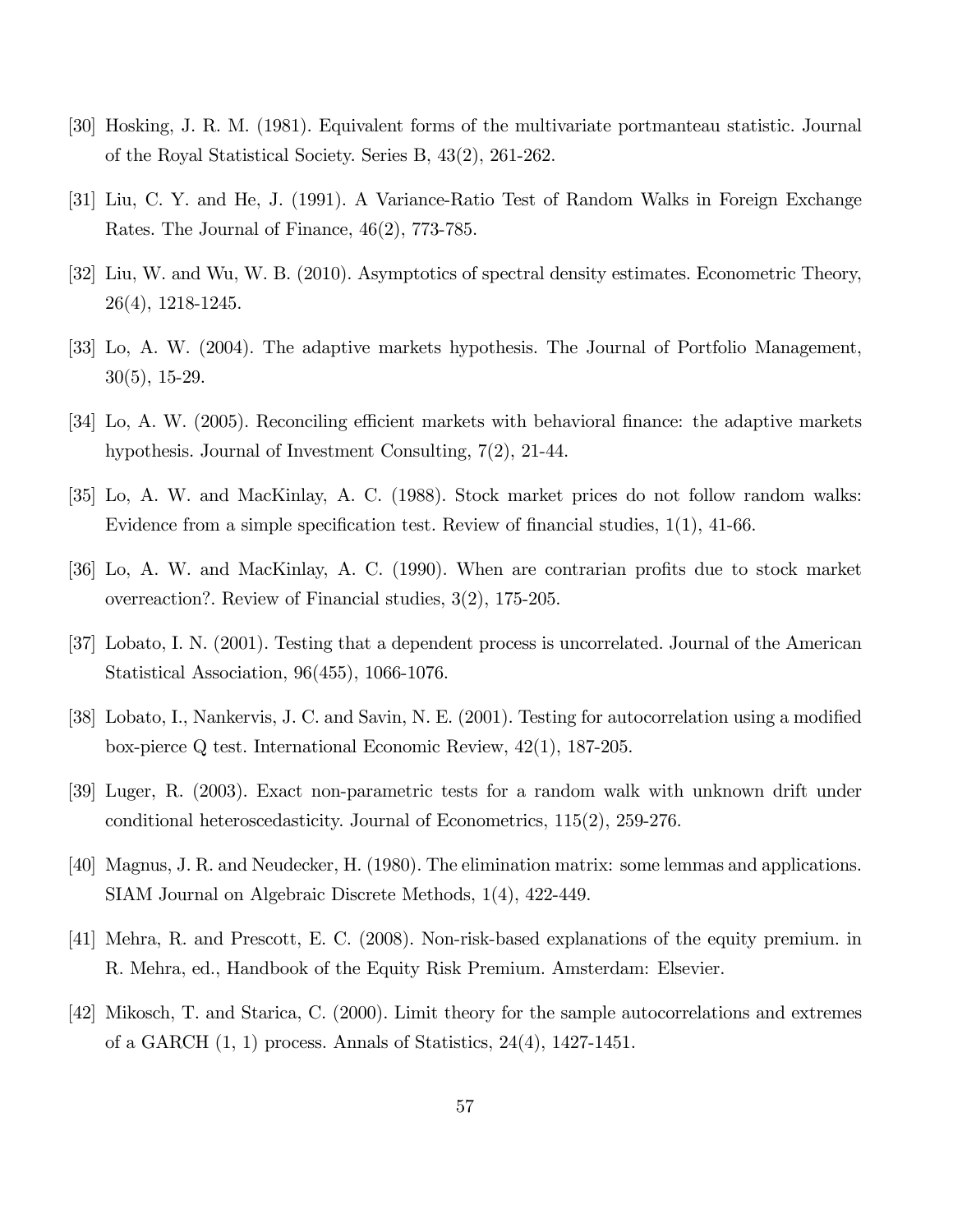- [43] Montagnoli, A. and De Vries, F. P. (2010). Carbon trading thickness and market efficiency. Energy Economics, 32(6), 1331-1336.
- [44] Motwani, R. and Raghavan, P. (1995). Randomized Algorithms. Cambridge: Cambridge University Press.
- [45] Muth, J. F. (1960). Optimal properties of exponentially weighted forecasts. Journal of the american statistical association, 55(290), 299-306.
- [46] Newey, W. K. and West, K. D. (1987). Hypothesis testing with efficient method of moments estimation. International Economic Review, 28(3), 777-787.
- [47] Parzen, E. (1957). On consistent estimates of the spectrum of a stationary time series. Annals of Mathematical Statistics, 28(2), 329-348.
- [48] de la Peña, V. H. (1999). A general class of exponential inequalities for martingales and ratios. Annals of Probability, 27(1), 537-564.
- [49] Peterson, R. L., Ma, C. K. and Ritchey, R. J. (1992). Dependence in commodity prices. Journal of Futures Markets, 12(4), 429-446.
- [50] Phillips, P. C. and Magdalinos, T. (2007). Limit theory for moderate deviations from a unit root. Journal of Econometrics, 136(1), 115-130.
- [51] Phillips, P.C.B., Shi, S.P. and Jun Yu (2012). Testing for multiple bubbles. Cowles Foundation Discussion Paper no. 1843.
- [52] Phillips, P. C., Wu, Y, and Yu, J. (2009). Explosive behavior in the 1990s Nasdaq: When did exuberance escalate asset values?. SMU Economics & Statistics Working Paper Series no. 19.
- [53] Phillips, P. C. and Yu, J. (2010). Dating the timeline of financial bubbles during the subprime crisis. Cowles Foundation Discussion Paper no. 1770.
- [54] Pierce, D. A. and Haugh, L. D. (1977). Causality in temporal systems: Characterization and a survey. Journal of Econometrics, 5(3), 265-293.
- [55] Poterba, J. M. and Summers, L. H. (1988). Mean reversion in stock prices: Evidence and implications. Journal of Financial Economics, 22(1), 27-59.